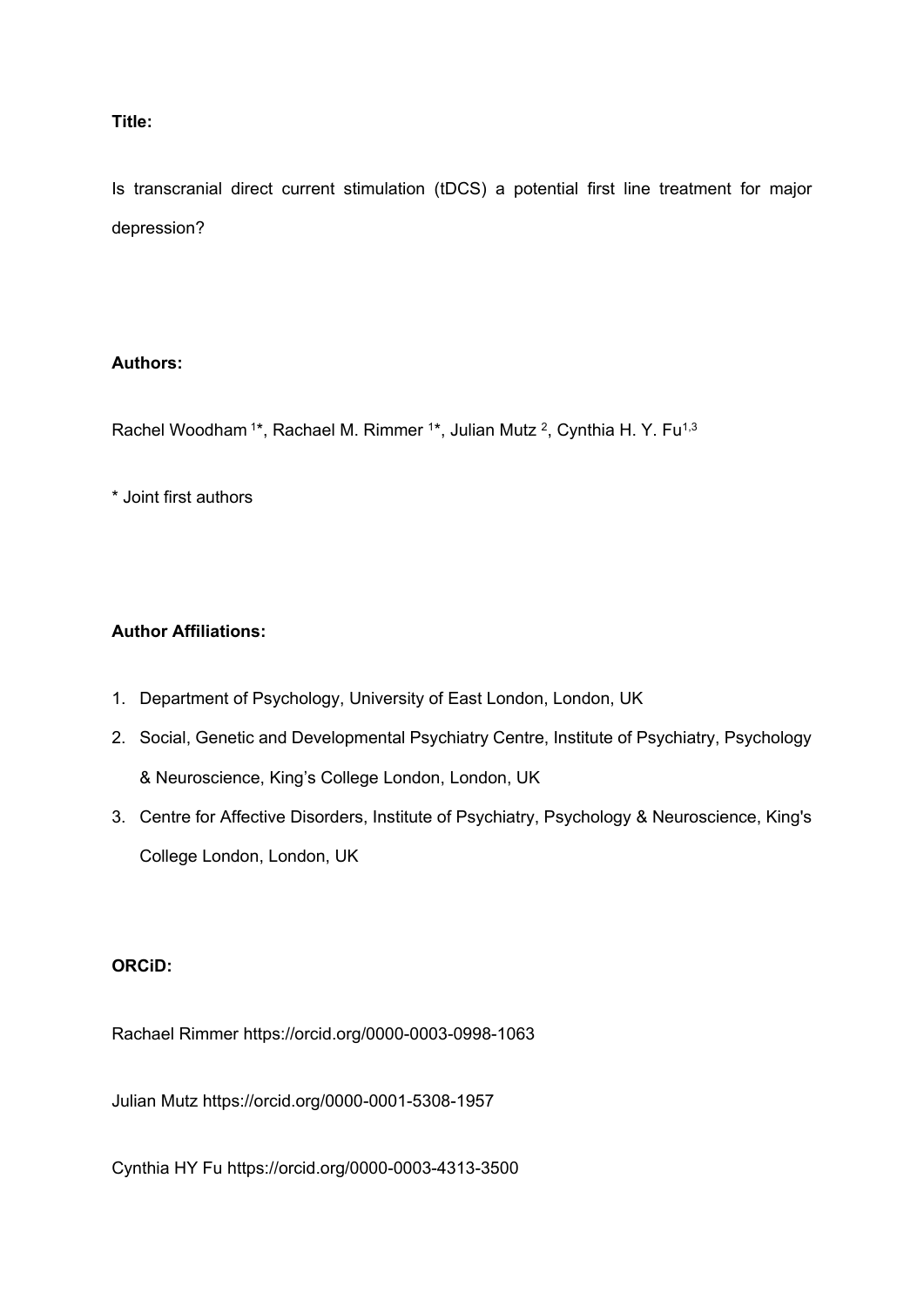# **Author for correspondence:**

Professor CHY Fu, University of East London, Arthur Edwards Building, Water Lane, London E15 4LZ. Tel: +44 (0)208 223 4119 Email: c.fu@uel.ac.uk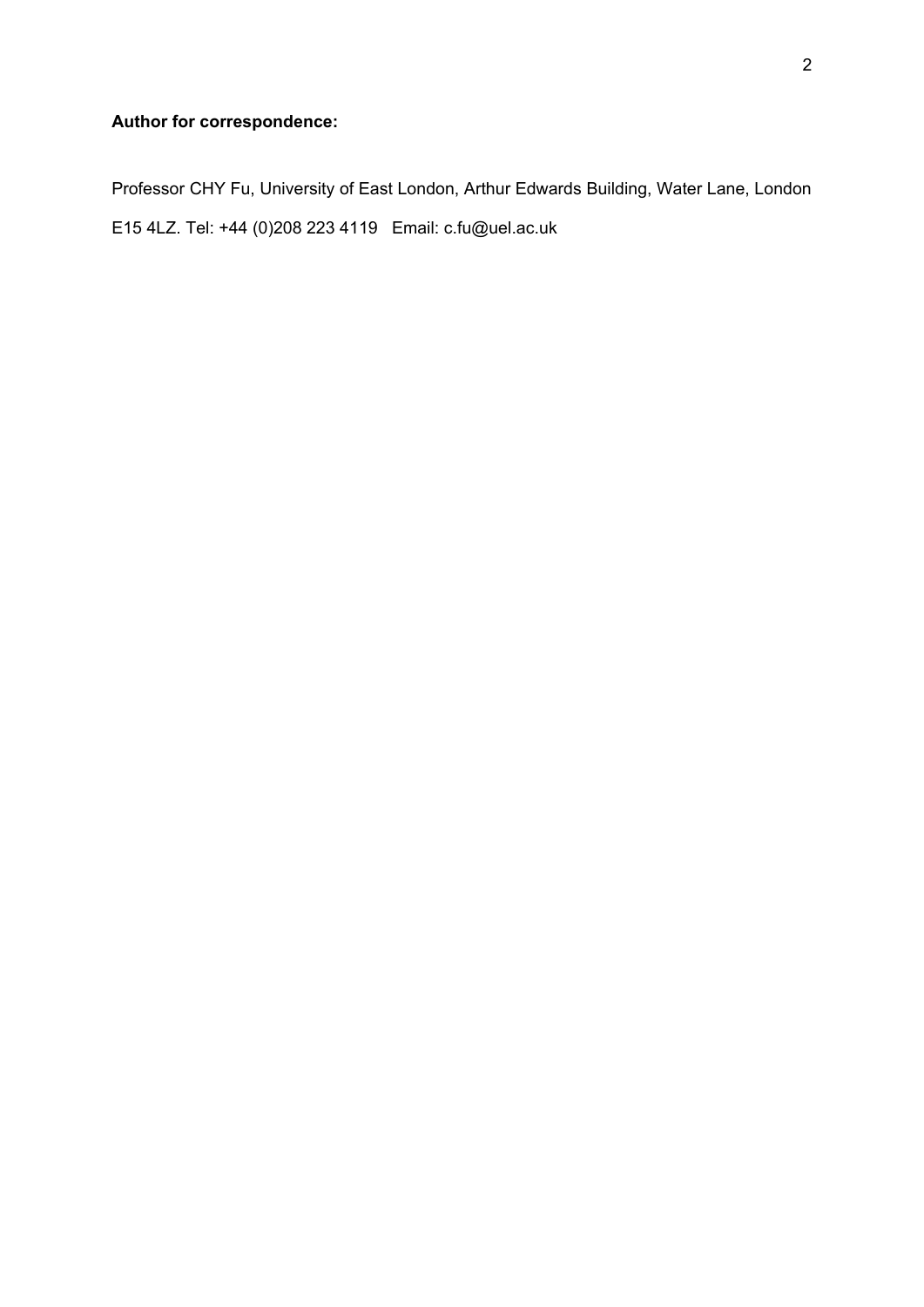#### **Abstract**

Transcranial direct current stimulation (tDCS) is a novel treatment option for major depression which could be provided as a first-line treatment. tDCS is a non-invasive form of transcranial stimulation which changes cortical tissue excitability by applying a weak (0.5-2 mA) direct current via scalp electrodes. Anodal and cathodal stimulation leads to depolarisation and hyperpolarisation, respectively, and cumulative effects are observed with repeated sessions. The montage in depression most often involves anodal stimulation to the left dorsolateral prefrontal cortex. Rates of clinical response, remission, and improvements in depressive symptoms following a course of active tDCS are greater in comparison to a course of placebo sham-controlled tDCS. In particular, the largest treatment effects are evident in first episode and recurrent major depression, while minimal effects have been observed in treatmentresistant depression. The proposed mechanism is neuroplasticity at the cellular and molecular level. Alterations in neural responses have been found at the stimulation site as well as subcortically in prefrontal-amygdala connectivity. A possible mediating effect could be cognitive control in emotion dysregulation. Additional beneficial effects on cognitive impairments have been reported, which would address an important unmet need. The tDCS device is portable and can be used at home. Clinical trials are required to establish the efficacy, feasibility and acceptability of home-based tDCS treatment and mechanisms.

## **Keywords**

transcranial direct current stimulation, tDCS, major depression, neuroplasticity, neuropsychology, biomarkers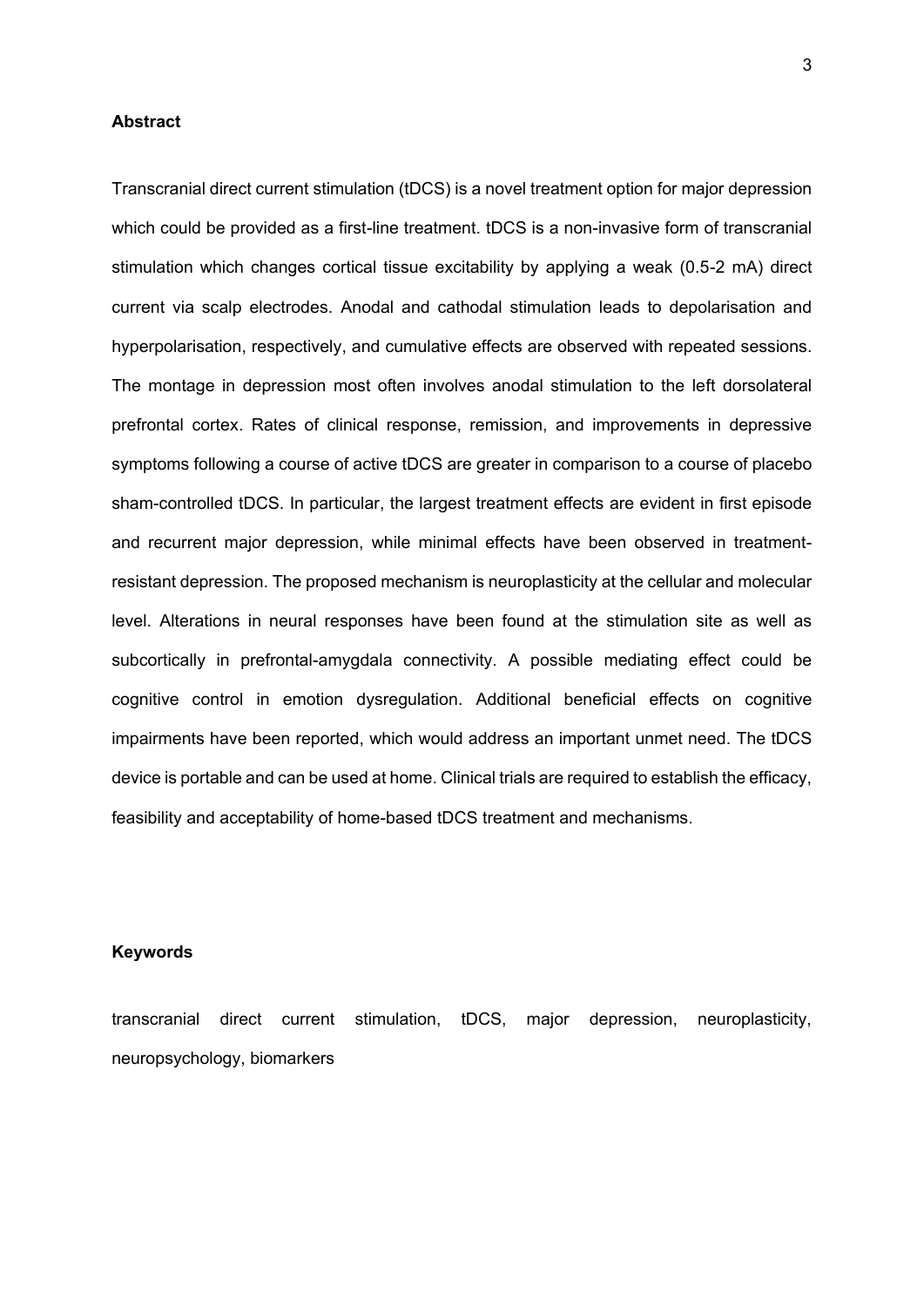# **Funding**

This work was supported funding from the Rosetrees Trust to CF (ref: A1950) and an UEL PhD Excellence Award to RR. JM receives studentship funding from the Biotechnology and Biological Sciences Research Council (BBSRC) (ref: 2050702) and Eli Lilly and Company Limited.

# **Disclosure Statement**

No potential conflicts of interest were reported by the authors.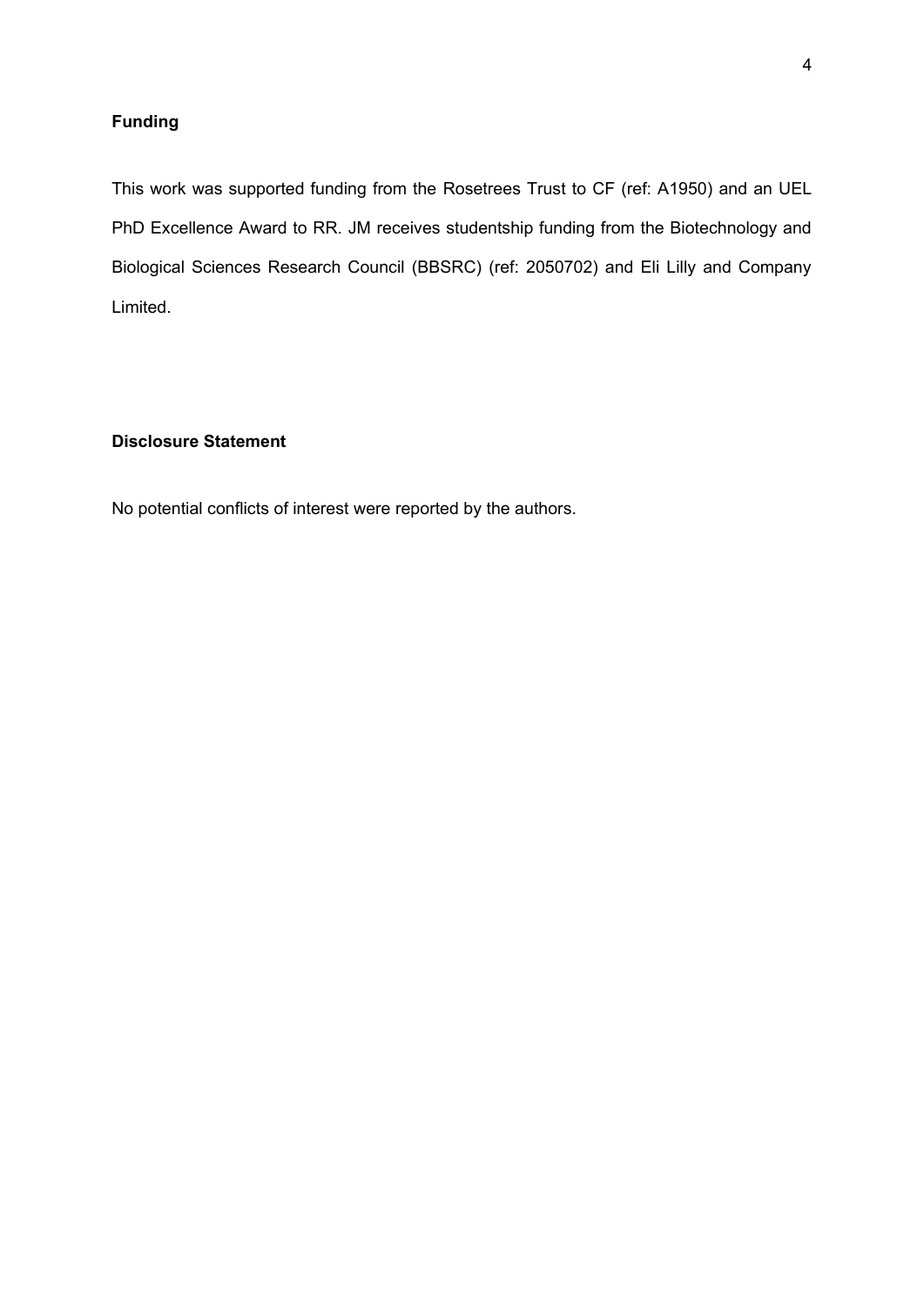#### **Introduction**

Major depression is a common mental health disorder, affecting about 350 million people worldwide with a lifetime prevalence of about 1 in 7 adults, and is predicted to be the leading contributor to the global burden of disease (Kessler and Bromet, 2013; Vos et al., 2015; Whiteford et al., 2013). The disorder is the largest contributor to non-fatal health loss and the most significant precursor for suicide (Vos et al., 2015; World Health Organization [WHO] 2015). There is a significant socio-economic challenge with the cost being about £9 billion in the UK in 2000 (Thomas and Morris, 2003) and expected to be as much as £12 billion by 2026 in England (McCrone et al., 2008).

The most common forms of treatments are antidepressant medication and psychotherapy. However, clinical response to antidepressant medication (Rush et al., 2006) or to psychotherapy (Cuijpers et al., 2014) is less than 50% following a full course of either treatment. Side effects from antidepressant medications are common, such as sexual dysfunction, sleepiness, and weight gain (Cascade et al., 2009; Ferguson, 2001), yet are often under-reported and can lead to discontinuation (Cipriani et al., 2018; Sinyor et al., 2020). Onset of clinically noticeable effects can take several weeks for antidepressant medication as well as psychotherapy, and access to treatment can be limited, in particular for psychotherapy (Cipriani et al., 2018; Pence et al., 2012). Providing another treatment option would be benefit patients who are unable to take current treatments or who prefer an alternative form of treatment. Transcranial direct current stimulation is a novel, non-invasive form of neurostimulation that is a potential first line treatment option for major depression.

The present review evaluates the current evidence for the efficacy and adverse events associated with a course of tDCS treatment in major depression, potential mechanisms, neuropsychological effects, and initial studies of predictive biomarkers of clinical outcome.

#### **What is transcranial direct current stimulation (tDCS)?**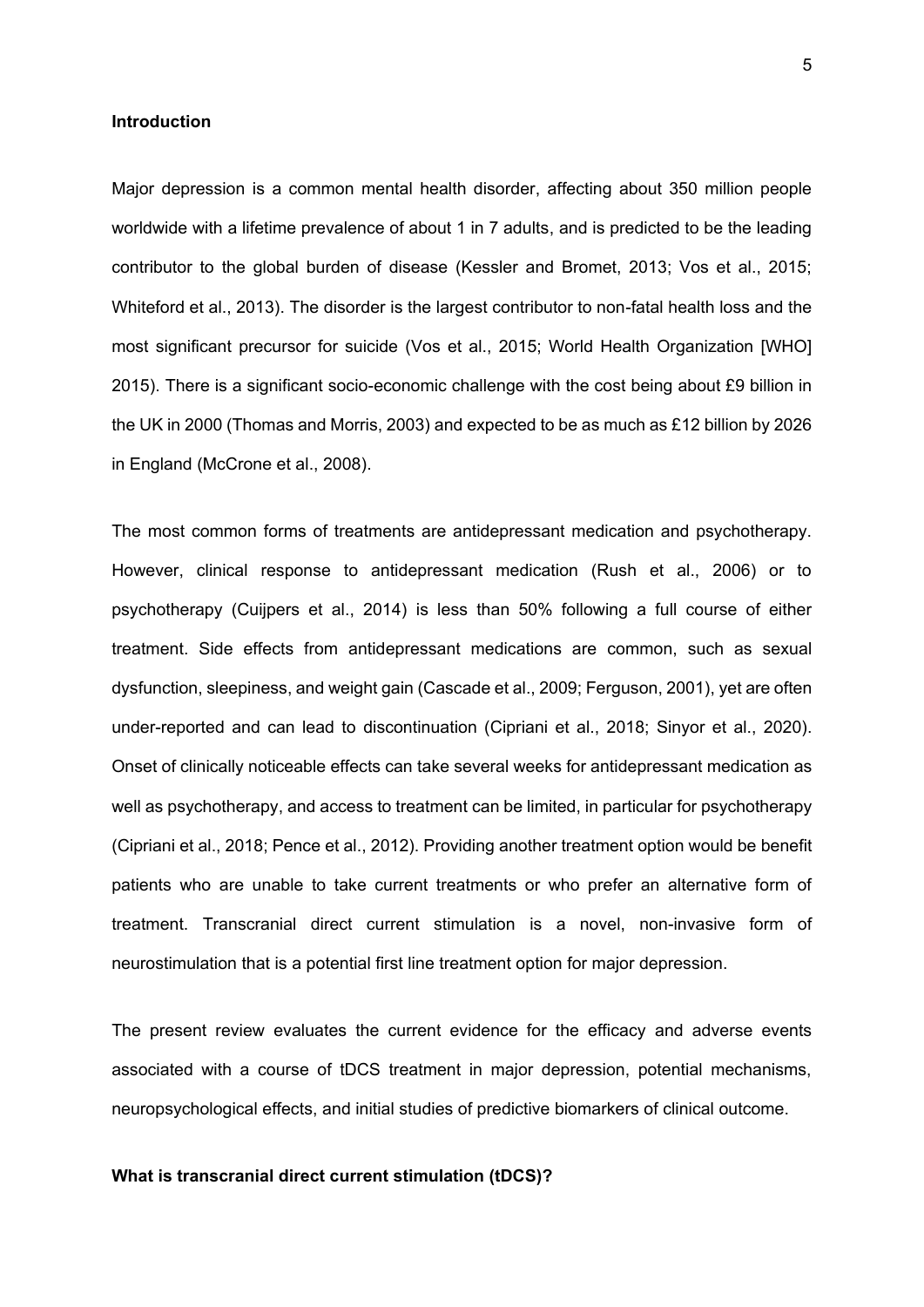The application of electrical stimulation for therapeutic effect has been reported since the first century. Placing a live electric torpedo fish over the scalp, which generates a strong electric current, was found to create a brief stupor and to alleviate pain from headache. In 1804, Aldini reported that applying electric currents to the scalp could improve melancholia (Priori, 2003).

Non-invasive brain stimulation (NIBS) refers to stimulation that can be given without the need of an implant. tDCS applies a weak direct electric current through electrodes placed on the scalp, which modulates neuronal resting membrane potential but does not directly lead to neuronal discharge (Nitsche & Paulus, 2000). Transcranial alternating current stimulation (tACS) is similar to tDCS, but consists of a sinusoidal alternating current which can be provided at a selected frequency to entrain intrinsic oscillation patterns (Matsumoto & Ugawa, 2017), and transcranial random noise stimulation (tRNS) consists of an alternating current with a random frequency and amplitude (Terney et al., 2008).

Transcranial magnetic stimulation (TMS) is another form of non-invasive brain stimulation. TMS uses a magnetic coil to generate a local electric current through electromagnetic induction. This is applied to a focal brain region leading to depolarization or hyperpolarization, neuronal excitation or inhibition, respectively (Hallet, 2000). In clinical practice, repetitive TMS (rTMS) that can be high frequency or low frequency is most common, while theta-burst TMS (TBS) is demonstrating potential efficacy (Mutz et al., 2019).

Vagus nerve stimulation (VNS) and deep brain stimulation (DBS) are forms of invasive brain stimulation techniques. In VNS, an electrical stimulation is delivered to the vagus nerve via a stimulator implanted under the skin, and DBS involves the implantation of electrodes in specific areas in the brain.

Electroconvulsive therapy (ECT) is applied through electrodes placed on the scalp, which induce general convulsive activity leading to a seizure and is provided under a general anaesthetic. While it could be considered to be a non-invasive form of brain stimulation, ECT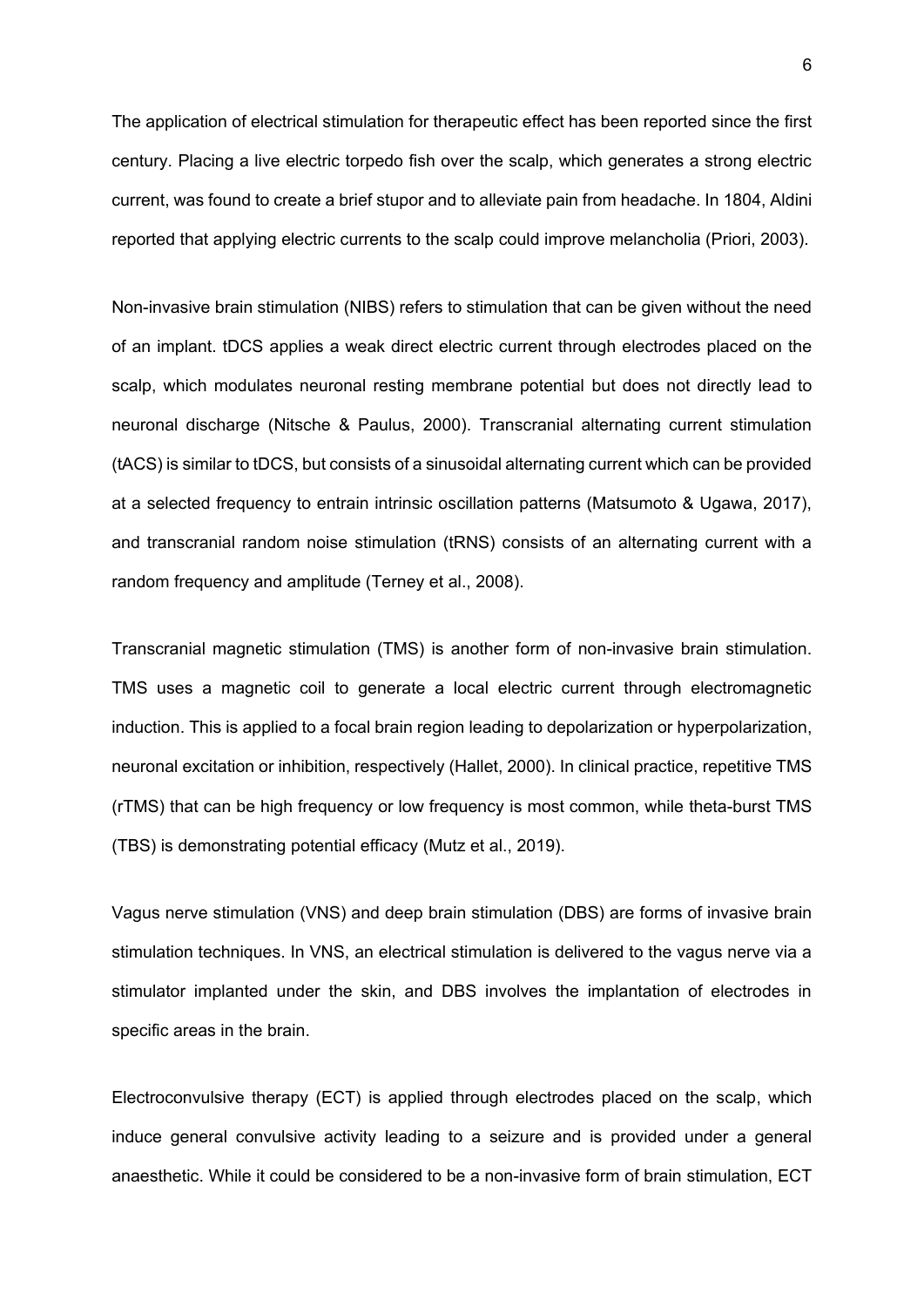is usually placed in between categories as it does not require a surgical procedure but is more invasive than tDCS and TMS, leads to a seizure, and is applied under anaesthesia.

All of these methods can be grouped within the umbrella term of transcranial electric stimulation (TES). tDCS has benefits in cost-effectiveness, portability, and a low side effect profile (Tortella et al., 2015).

#### **How doe tDCS affect neuronal activity?**

The current is typically in the range  $0.5 - 2$  mA and is applied through electrodes placed on the scalp with a conductive substance such as a saline solution or gel. The current flows from the anode electrode to the cathode electrode (and electrons flow from the cathode to the anode). The stimulation is non-focal. The surface area of the sponge-electrode used in studies in depression are typically large, approximately  $25 - 35$  cm<sup>2</sup>, and sponge-electrode size can range from 3.5 – 100 cm² (Dedoncker et al., 2016; Turi et al., 2014).

The current passes through the skin, subcutaneous tissue and skull with high impedance. It is estimated that 25 – 50 % of the given current reaches through the cerebrospinal fluid (CSF) to gray matter (Rush & Driscoll 1968; Vöröslakos et al., 2018). Factors such as area of stimulation, electrode size, distance between electrodes, as well as individual differences contribute to the final current intensity (Dedoncker et al., 2016; Rush & Driscoll 1968; Turi et al., 2014; Woods et al., 2015).

Anodal stimulation typically leads to depolarisation of the neuronal resting membrane potential and to increased potential firing of cells. Cathodal stimulation tends to inhibit cortical excitability through hyperpolarisation to decreased potential cell firing (Creutzfeldt et al., 1962). tDCS changes neural activity by modulating the resting membrane potential, rather than directly stimulating an action potential. However, factors including orientation of the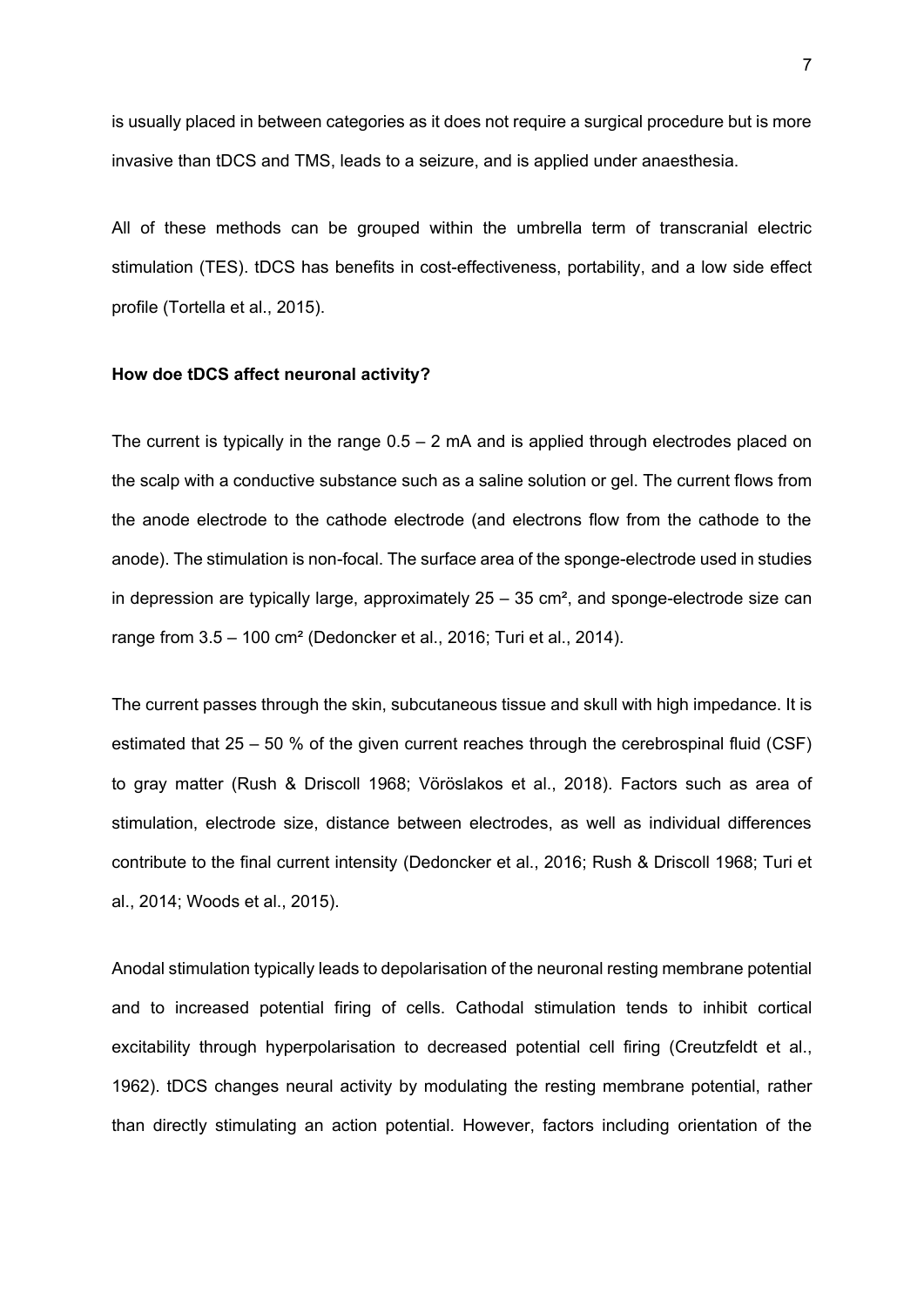neuronal axon to the current and neuron type impact on the activity and directionality (Jefferys, 1981).

#### **Does tDCS affect neuroplasticity?**

Neuroplasticity is a general term that refers to our ability to learn as a result of cellular and molecular changes in neurons leading to alterations in regional brain activity or structure. Synaptic plasticity includes synaptogenesis, forming and fitting new synapses together, and non-synaptic plasticity includes neural migration and neurogenesis. In brain imaging, this can be observed by persistent changes in regional neurofunction or neuroanatomy (Zatorre et al., 2012). While neuroplasticity has typically been described in rehabilitation following brain injury, it is also seen as a mechanism for treatments, such as antidepressant medication, psychotherapy, and mindfulness (Davidson & McEwen, 2012; Lomas et al., 2015; Fu et al., 2020).

The neurophysiological effects of tDCS typically last beyond the immediate stimulation period (Nitsche et al., 2003). Long-term potentiation (LTP) describes the sustained increase in synaptic transmission that is the cellular correlate of learning and memory, first described in neuronal cells in the hippocampus (Bliss & Lømo, 1973). Cortical LTP and long-term depression (LTD)-like changes are modulated by glutamatergic and GABAergic neurons (Trepel & Racine, 2000). Anodal tDCS-enhanced excitability in the primary motor cortex is LTP-like, which is dependent on N-methyl-D-aspartate (NMDA) receptor and calcium channel activity (Leibetanz et al., 2002; Monte-Silva et al., 2013). Stimulation strength, duration and direction have a non-linear relationship impact on whether excitatory or inhibitory effects are generated (Batsikadze et al., 2013; Jamil et al., 2017; Monte-Silva et al., 2013).

Anodal tDCS stimulation to the primary motor cortex (M1) results in a significant decrease in gamma-aminobutyric acid (GABA) concentration in the stimulated region as measured by magnetic resonance spectroscopy (MRS), suggesting a mediating effect that is in part due to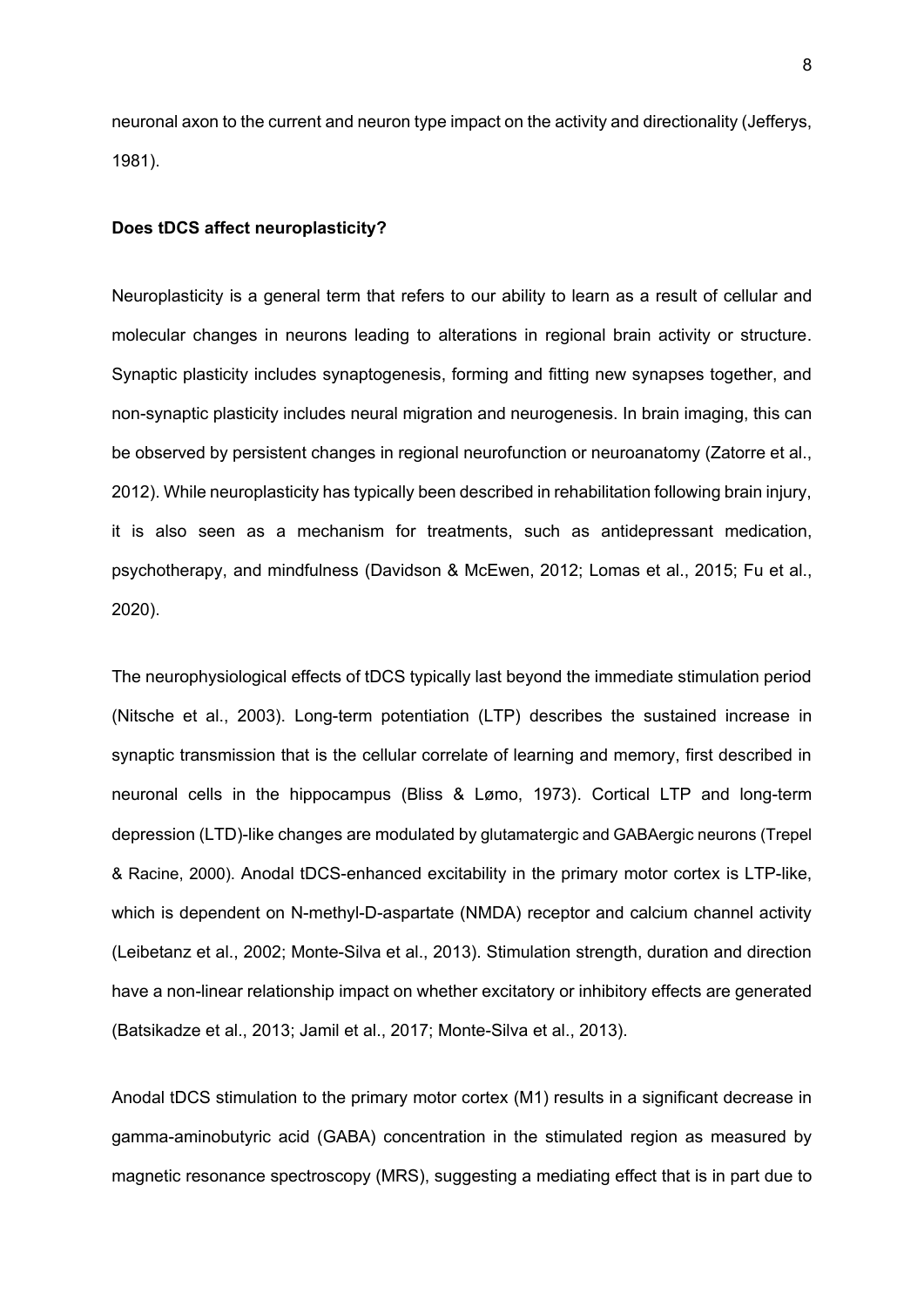reduced GABAergic inhibition, while cathodal tDCS stimulation is associated with a significant decrease in glutamate with a seemingly counterintuitive correlated decrease in GABA, indicating a mediating effect of a reduction in excitatory glutamatergic function. Effects on GABA levels have been observed in the stimulated primary motor cortex as well as in the non-stimulated but functionally connected contralateral motor cortex demonstrating that neurochemical changes are also evident outside of the targeted region during plasticity induction (Bachtier et al., 2018).

LTP is further dependent on the neurotrophin, brain-derived neurotrophic factor (BDNF), in motor skill learning (Fritsch et al., 2010). Anodal tDCS applied to the primary motor cortex enhanced motor learning as long as activity-dependent BDNF secretion was present, which was evident in animal studies and behaviourally in human participants with the BDNF Val66Met polymorphism.

In neuroimaging studies, effects have been observed as changes in brain function, for example tDCS modulates distinct resting state networks as measured by functional magnetic resonance imaging (fMRI) (Keeser et al., 2011). Active anodal tDCS applied to the left dorsolateral prefrontal cortex has been associated with significant changes in connectivity in the default mode network, self-referential network and frontal-parietal networks in comparison with sham tDCS.

## **Does tDCS treatment improve depressive symptoms?**

## **Meta-analyses of sham placebo controlled RCTs**

In our meta-analysis, we examined the efficacy and acceptability of non-invasive brain stimulation in adults with major depressive disorder or bipolar depression (Mutz et al., 2018). We obtained data from 56 randomised sham-controlled trials which included a total of 131 treatment arms and 66 treatment comparisons, consisting of tDCS, TMS (repetitive TMS, deep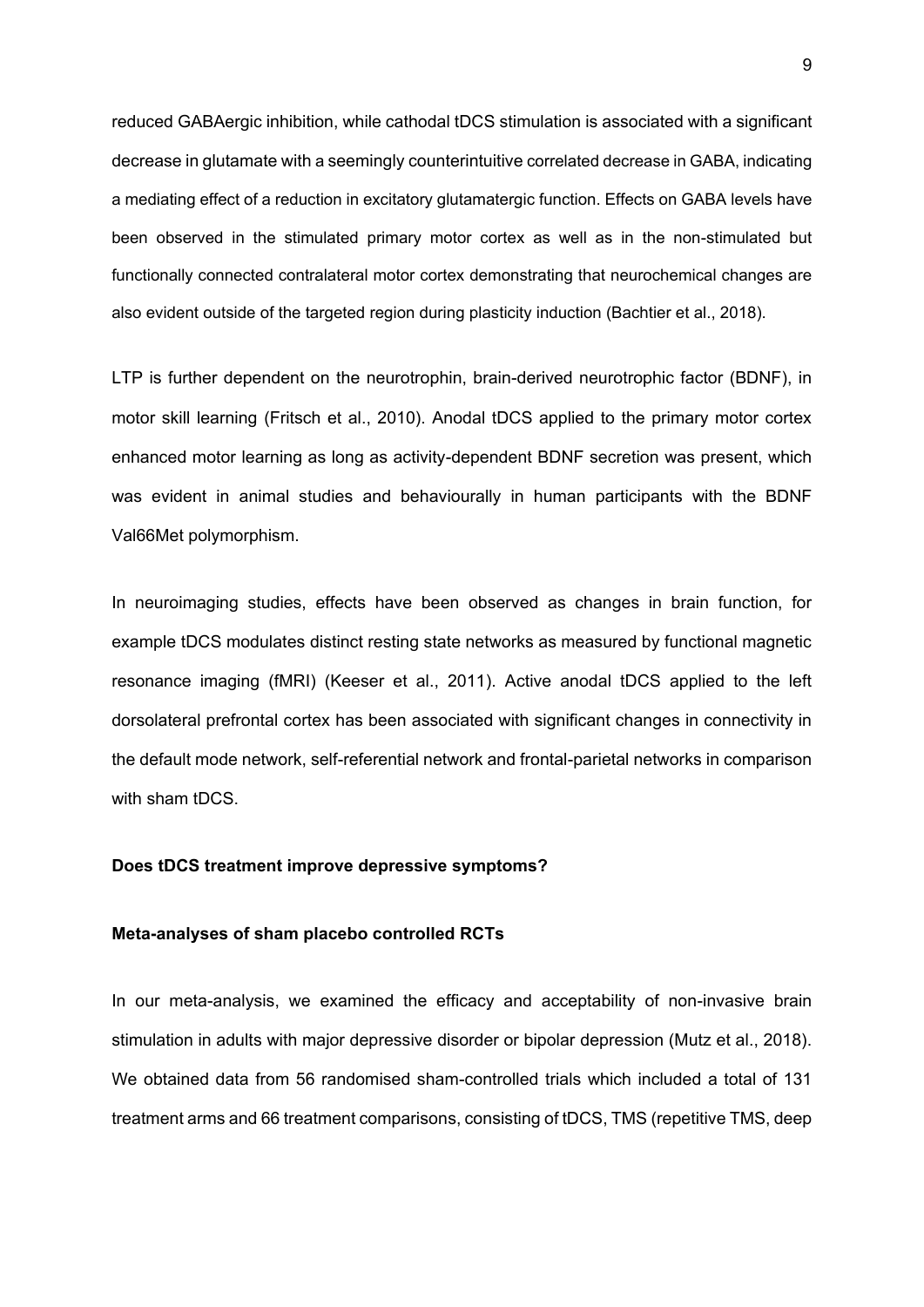TMS, and synchronised TMS) and theta-burst stimulation (TBS), without co-initiation of another treatment.

3,058 participants (mean age = 45.0 years; 61.7 % female) had been randomly assigned to active treatment (n = 1,598) or sham therapy (n = 1,460). In our main analysis of response rates, defined as a minimum of 50% reduction in symptom scores, at the primary study endpoint, we found evidence of antidepressant efficacy for high frequency rTMS over the left dorsolateral prefrontal cortex (OR =  $3.75$ ,  $95\%$  CI 2.44 to 5.75), right-sided low frequency rTMS (OR = 7.44, 95% CI 2.06 to 26.83), bilateral rTMS (OR = 3.68, 95% CI 1.66 to 8.13), deep TMS (OR = 1.69, 95% CI 1.003 to 2.85), intermittent TBS (OR = 4.70, 95% CI 1.14 to 19.38) and tDCS (OR = 4.17, 95% CI 2.25 to 7.74). We did not find evidence that continuous TBS, bilateral TBS or synchronised TMS were more efficacious than sham. We also did not find evidence of differences in all-cause discontinuation rates between active and sham treatment for any of the protocols.

tDCS was associated with higher response rates  $(k = 9, \text{ OR } = 4.17, 95\% \text{ CI } 2.25 \text{ to } 7.74$ ), higher remission rates ( $k = 8$ ,  $OR = 2.88$ , 95% CI 1.65 to 5.04), and lower post-treatment depression severity scores (k = 7, Hedge's g = -0.76, 95% CI −1.31 to −0.21) relative to sham therapy. The overall number of patients included in the tDCS trials was  $n = 456$  (n = 246 participants randomised to active treatment and  $n = 210$  participants randomised to receive sham therapy). Sample sizes of the trials varied substantially, ranging from 10 to 151 participants (median = 35 participants, IQR = 30.25). Most trials (80%) recruited only participants with major depressive disorder, although one trial recruited exclusively participants with bipolar depression. tDCS was applied in an outpatient setting, and trials had excluded patients who had reported psychotic symptoms. In 7 out of 10 trials, tDCS was applied as monotherapy; in 1 trial, tDCS was added to stable pharmacotherapy, and in 2 trials, tDCS was given as monotherapy or augmentation treatment.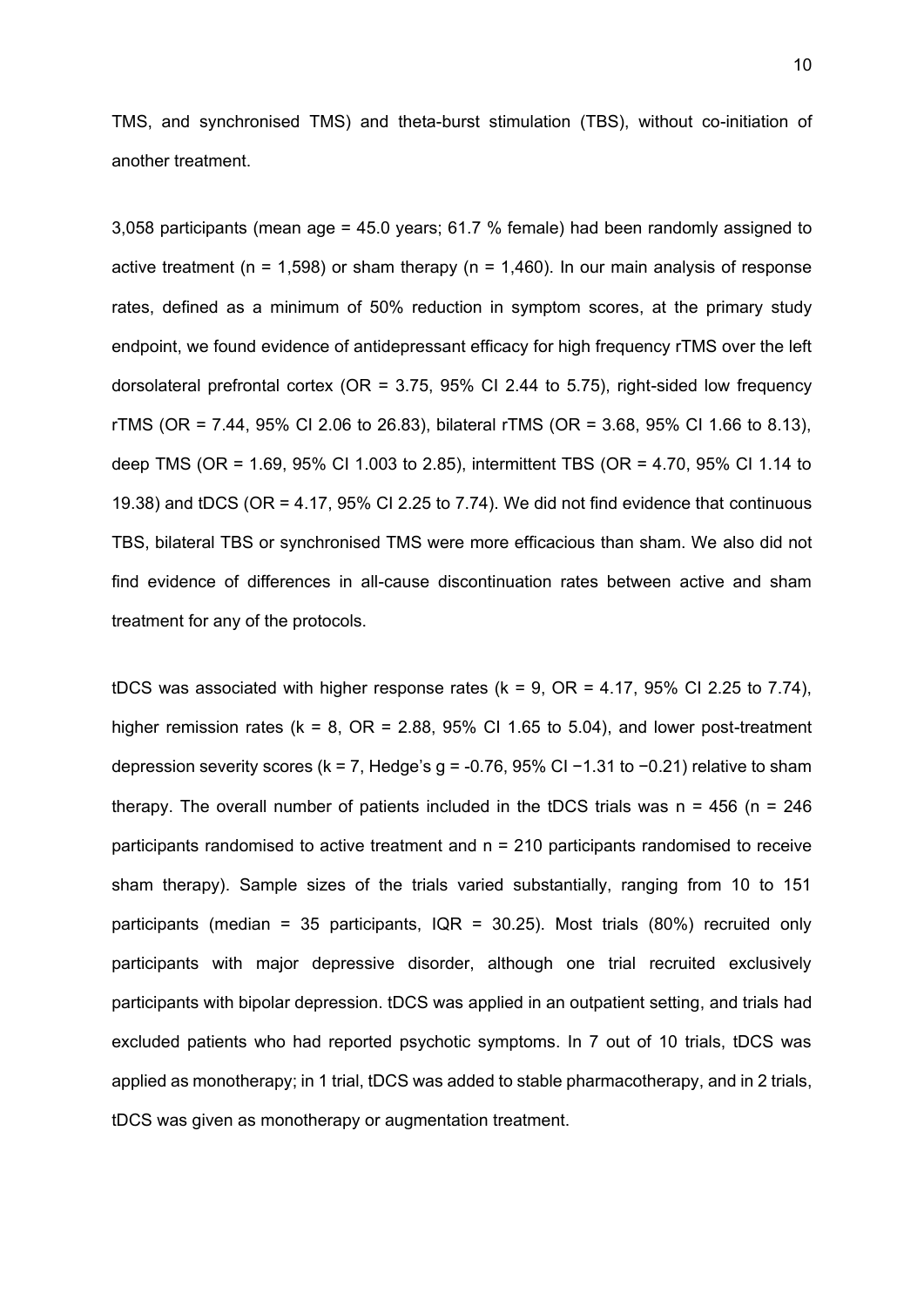The number of tDCS treatment sessions ranged from  $5 - 22$  (median = 10, IQR = 5.75), applied over the course of  $1.5 - 10$  weeks (median = 2, IQR = 3.63). Treatment duration was 20 minutes in 6 out of 10 trials and 30 minutes in the remaining 4 trials. The anode was applied over F3 (according to the EEG 10/20 coordinate system), generally referred to as left dorsolateral prefrontal cortex, while the cathode/reference electrode was located over F4 (6/10 trials), FP2 (3/10 trials) or F8 (1 trial). tDCS was most frequently applied with a current strength of 2 mA (in 70% of trials), although 3 trials applied tDCS at 1 mA. 70% of trials used an electrode size of 35 cm<sup>2</sup> and three trials used an electrode size of 25 cm<sup>2</sup>. Current density ranged from 0.028 – 0.080.

In subgroup analyses, we found evidence that tDCS was associated with higher response rates only in trials which had recruited participants with a non-treatment resistant form of depression or which had recruited patients with either treatment resistant or non-treatment resistant depression. We did not find evidence of differences in all-cause discontinuation rates between active treatment and sham treatment in any of the treatment protocols.

In a subsequent meta-analysis, we estimated the comparative clinical efficacy and acceptability of non-surgical brain stimulation treatments more broadly, using network metaanalysis (Mutz et al., 2019). We included clinical trials in which adult patients with major depressive disorder or bipolar depression were randomly assigned to ECT, TMS (repetitive, accelerated, priming, deep, and synchronised), TBS, magnetic seizure therapy, tDCS, or sham therapy.

113 trials (262 treatment arms) that randomised  $n = 6,750$  patients (mean age = 47.9 years, 59% women) met our inclusion criteria. The most studied treatment comparisons were high frequency left rTMS and tDCS compared to sham therapy (40 and 11 treatment comparisons, respectively). In our primary analysis of response rates, 10 out of 18 treatment protocols were associated with higher response rates relative to sham therapy: bitemporal ECT (OR = 8.91,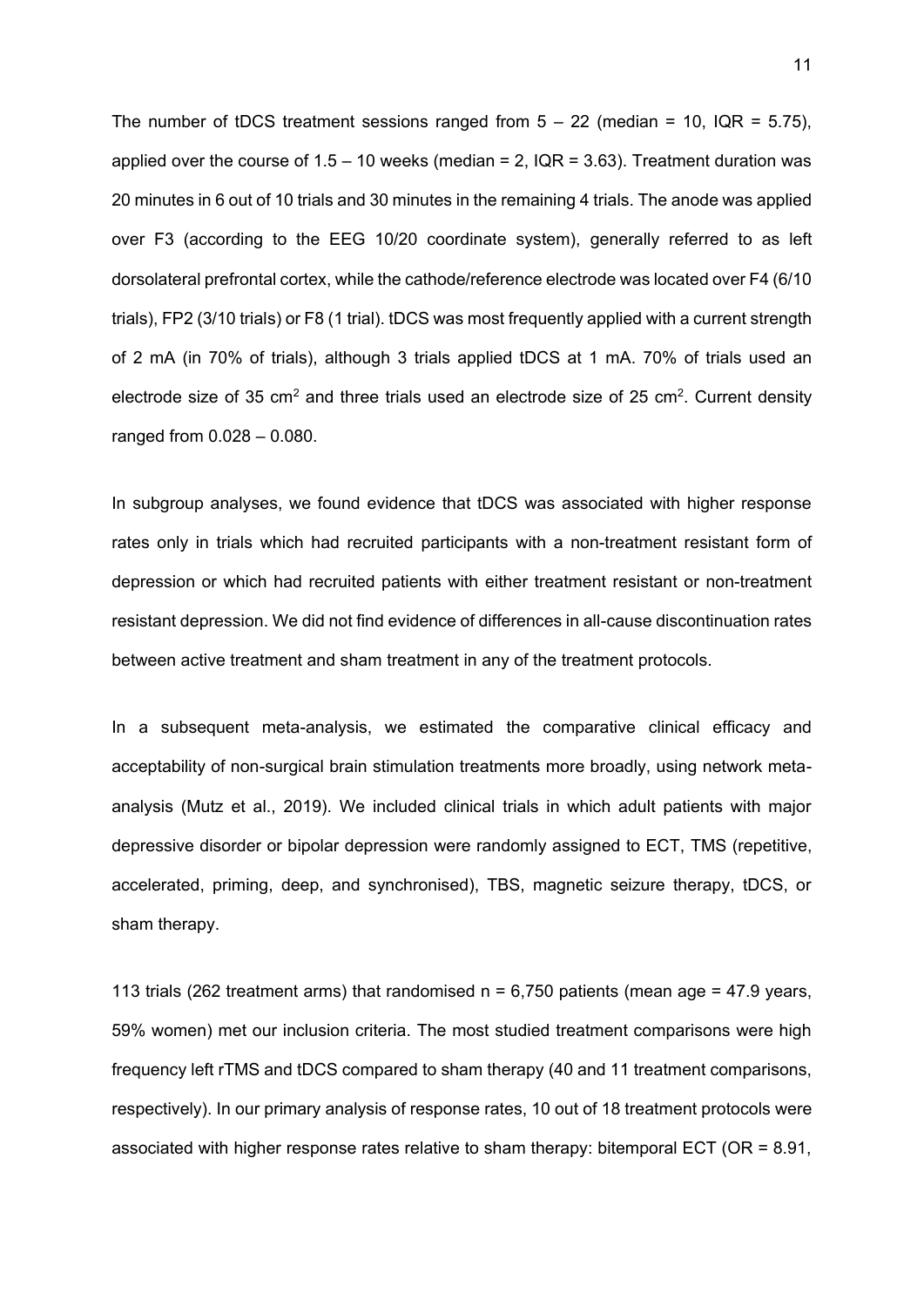95% CI 2.57 to 30.91), high dose right unilateral ECT (OR = 7.27, 95% CI 1.90 to 27.78), priming TMS (OR =  $6.02$ ,  $95\%$  CI 2.21 to 16.38), magnetic seizure therapy (OR =  $5.55$ ,  $95\%$ CI 1.06 to 28.99), bilateral rTMS (OR = 4.92, 95% CI 2.93 to 8.25), bilateral TBS (OR = 4.44, 95% CI 1.47 to 13.41), low frequency right rTMS (OR = 3.65, 95% CI 2.13 to 6.24), intermittent theta-burst stimulation (OR = 3.20, 95% CI 1.45 to 7.08), high frequency left rTMS (OR = 3.17, 95% CI 2.29 to 4.37), and tDCS (OR = 2.65, 95% CI 1.55 to 4.55).

Active tDCS treatment was also associated higher remission rates (OR = 2.18, 95% CI 1.18 to 4.04) and lower post-treatment depression severity scores (SMD = -0.55, 95% CI -0.96 to - 0.14) relative to sham treatment. All treatment protocols included in this study were at least as acceptable as sham treatment, estimated from all-cause discontinuation (i.e. discontinuation of treatment for any reason). We did not examine specific undesired and adverse effects in this study, and future research should systematically evaluate specific cognitive and adverse effects associated with these treatment modalities (Kiebs et al., 2019).

There is a suggestion of a synergistic potential of tDCS with antidepressant medication (Brunoni et al., 2013; Shiozawa et al., 2013). Combination of tDCS with an antidepressant medication, sertraline, demonstrated a significantly greater early improvement in depressive symptoms following 2 weeks of treatment in comparison with placebo only, sertraline only, and tDCS only treatment arms. Factor analysis revealed a main effect of tDCS, indicating that this was driving the initial antidepressant effect (Brunoni et al., 2013). Meron et al. (2015) meta-analysis similarly found active tDCS to be superior to sham tDCS in the treatment of depression, ranging from 1 – 4 weeks of treatment. However, an overall benefit of tDCS combined with antidepressant medication was not observed. The observation of an early improvement in depressive symptoms is an important potential advantage of tDCS relative to current treatment options for depression.

## **Recent clinical trials**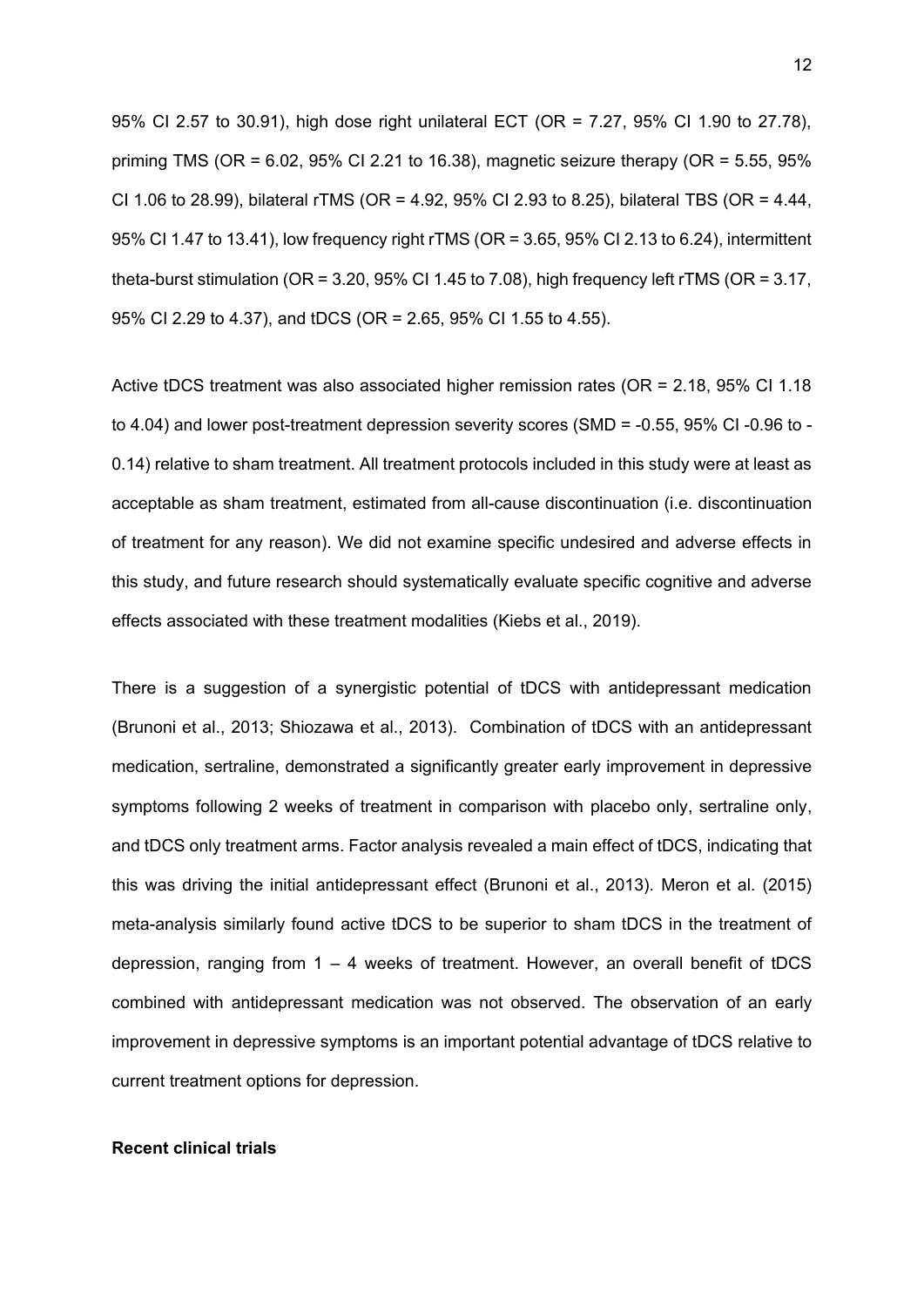Brunoni et al. (2017a) investigated the efficacy of the antidepressant medication, escitalopram (a selective serotonin-reuptake inhibitor), and tDCS, in patients with major depressive disorder. Participants were enrolled into a non-inferiority, parallel, placebo-controlled trial. There was random allocation to one of three treatment arms for 10 weeks: 1) tDCS group: active tDCS and placebo medication (n=91), 2) escitalopram group: sham tDCS and escitalopram (n=94), and 3) placebo group: sham tDCS and placebo medication (n=60). Active anodal tDCS was administered to the left DLPFC at 2 mA for 30 minutes per session, with sessions on five consecutive weekdays in the first three weeks, and one session per week for the remaining seven weeks. Escitalopram was prescribed daily at 10 mg for the first three weeks and then increased to maximum dose of 20 mg daily until week 10. Clinical improvements were highest for escitalopram, followed by tDCS and then placebo. As the improvement in depressive symptoms in the tDCS group was not 50% or less than in the escitalopram group compared to placebo, the findings failed to show non-inferiority of tDCS as compared with escitalopram.

Loo et al. (2018) conducted a two-arm, parallel, randomised, sham-controlled trial to compare the efficacy of tDCS as treatment for unipolar and bipolar depression. All patients were in a current depressive episode and had a diagnosis of recurrent depression, with historic treatment profiles indicating that many had a form of depression approaching treatment resistance. Participants in both unipolar and bipolar samples were randomised to receive either active or sham tDCS for 5 consecutive weekdays over a 4-week period. tDCS was administered for 30 minutes with the anode centered over the left DLPFC. Active tDCS was delivered at 2.5 mA, whilst sham tDCS was set at 0.034 mA for the majority of the session (a current strength thought to be a negligible) with a 10 second ramp up to 1 mA at the start of the session, followed by a 60 second ramp down; this was reversed at the end of the session. However, there was no significant difference in the rates of response or remission in the sham and active tDCS treatment groups. Loo et al. (2018) suggested that the low current of the sham tDCS was sufficient to lead to an improvement in depressive symptoms, however the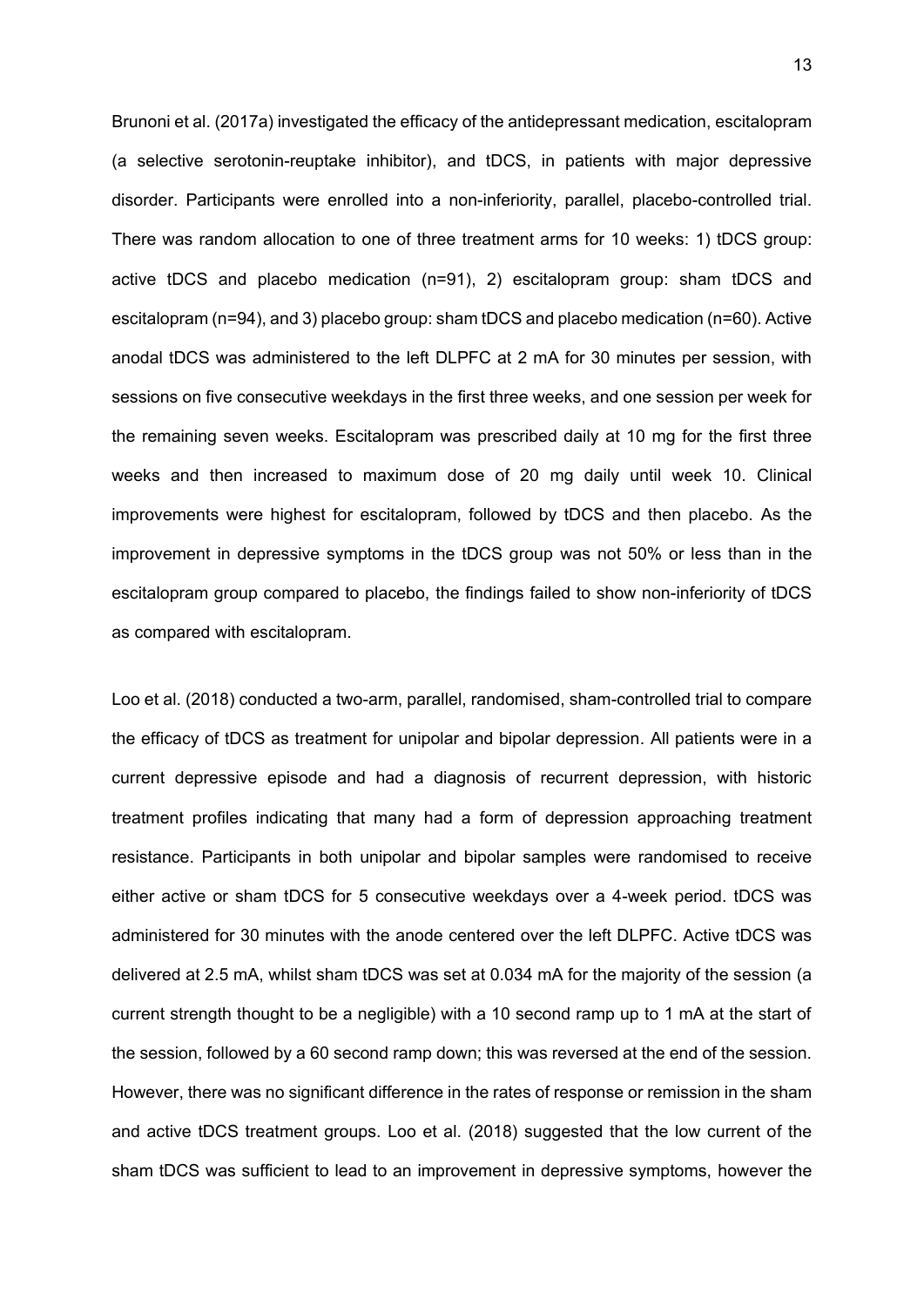clinical history of participants seemed to be approaching a treatment-resistant form of depression, which could have contributed to the low response rates.

#### **What are the adverse effects of tDCS?**

Brunoni et al. meta-analysis (2011a) reported that the most common adverse effects are itching (39.3% vs. 32.9%, p>0.05) and tingling (22.2% vs. 18.3%, p>0.05) followed by headache (14.8% vs. 16.2%, p>0.05), burning sensation (8.7% vs. 10%, p>0.05) and discomfort (10.4% vs. 13.4%, p>0.05) in active tDCS as compared to sham tDCS, respectively. The summary is from 209 studies, consisting of 3,836 participants, in which about 117 studies (56%) had reported side effect symptoms in some form, reflecting also how limited reporting of adverse effects had been in early studies (Brunoni et al., 2011a). Additional side effects also include headache after a tDCS session (11.8%), nausea (2.9%) and insomnia (0.98%) found in a study of 102 patients. Those with a history of migraines appeared to experience this side effect to a significantly higher degree though (55.6%), and could be considered an exclusionary consideration in future studies (Poreisz et al., 2007). Mild skin redness at the site of the electrode, which resolves following stimulation, is commonly reported as an issue that affects blinding in sham placebo-controlled trials (Brunoni et al., 2011a; Guarienti et al., 2014. Ezquerro et al., 2016).

Erythema or redness is likely related to local vasodilatory skin changes rather than damage (Durand et al., 2002). In rare cases, skin lesions have been produced following poor electrode skin contact (Palm et al., 2014; Rodríguez et al., 2014). Diminishing electrode density, such as by increasing the size of the electrode, and reducing electrical resistance, such as by using rubber electrodes covered with sponge and conductive substance, e.g. saline, at the site can improve contact (Woods et al., 2015). MRI studies have not detected oedema or injury in the blood-brain barrier or cerebral tissue following tDCS (Nitsche et al., 2004b). Surface skin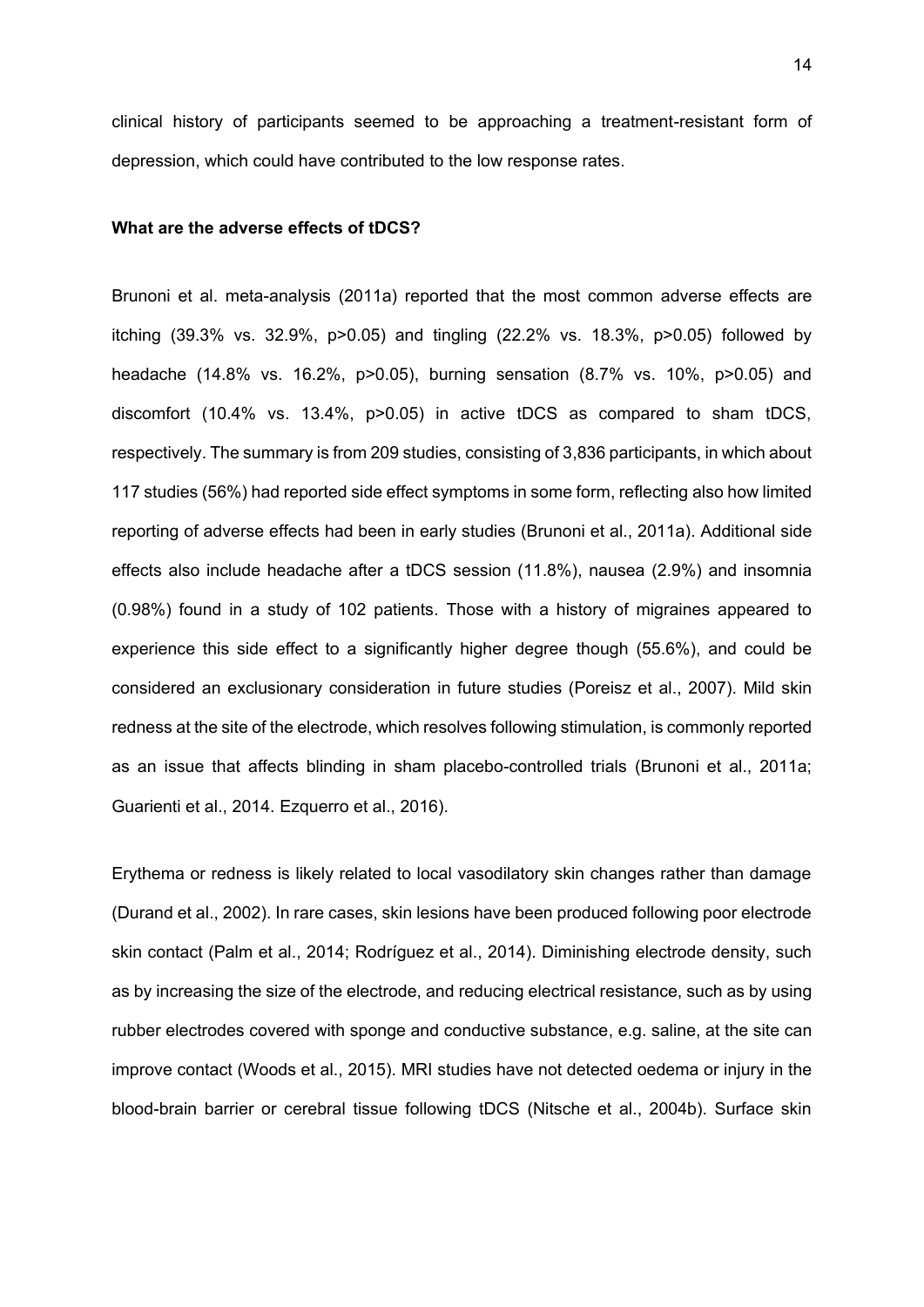lesions are not attributable to brain injury as electrochemical reactions produced at the skin are not expected to diffuse into the brain (Bikson et al., 2009).

A potentially serious adverse event is treatment-emergent mania or hypomania. From a sample of 231 participants, 14 participants were observed to develop hypomania ( $n = 11$ ) or mania (n = 3), following either active (n=13) or sham (n=1) tDCS in participants with bipolar depression (n=4) or unipolar depression (n=10) (Brunoni et al., 2017b). Most had also been taking adjunctive medication (n=13), namely antidepressant medication and mood stabilisers, whereby symptoms resolved through withholding treatment for a few days, medication dosage adjustment, additional pharmacotherapy or by themselves (Brunoni et al., 2011a, 2017b).

Charge densities applied in most human clinical studies (range: 171 C/m² - 480 C/m²) are well below the threshold shown to cause tissue damage in rats (above 52,400 C/m²), which is at least 100 times higher (Liebetanz et al., 2009). The threshold might be even higher, as no tissue damage or changes in cerebral temperature were found when cathodal tDCS was applied at a greater charge density (128,571 C/m<sup>2</sup> ) than the determined threshold (85,714 C/m<sup>2</sup> ) (Liebetanz et al., 2009; Rueger et al., 2012; Zhang et al., 2019).

Overall, adverse effects have been described as being mild and there have not been any significant differences in discontinuation rates between active and sham tDCS treatment groups due to adverse events, (Aparício et al., 2016; Brunoni et al., 2016; Moffa et al., 2017; Alonzo et al., 2019). Standardised scales though would aid in documenting and reporting adverse effects (Brunoni et al., 2011a).

Ethical concerns include how and who will deliver tDCS, necessity of regulation, particularly in light of a growing 'do-it-yourself' community in which there are no current regulatory requirements, and the potential of inducing maladaptive long-term neuroplastic changes.

## **What are the potential mechanisms of tDCS in depression?**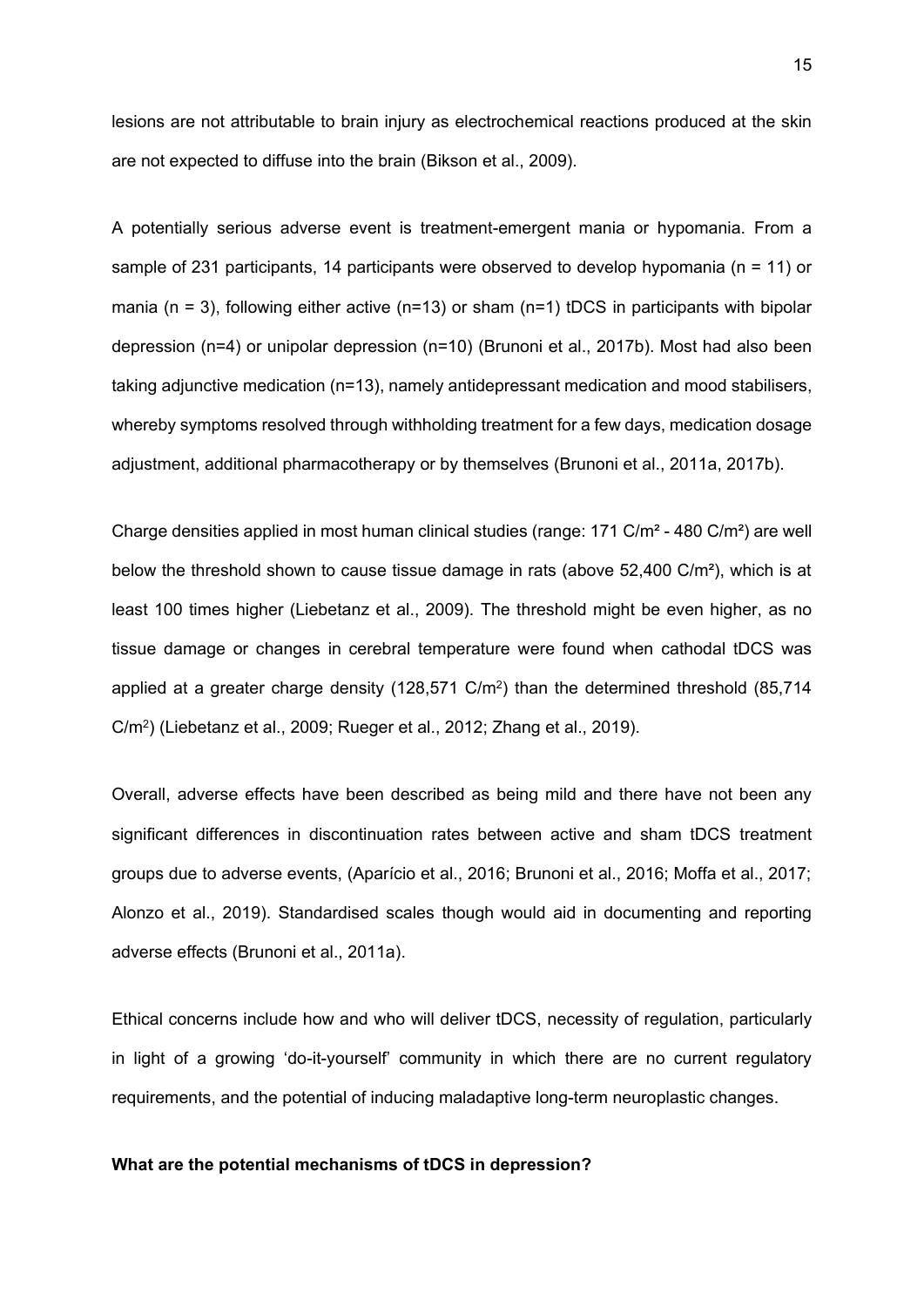# **Neuroplasticity**

Growing evidence implicates impaired neuroplasticity in major depression (Fossati et al., 2004; Pittenger & Duman, 2008; Player et al., 2013). Current treatments are associated with neuroplastic changes in the brain (Arnone et al., 2012; Joshi et al., 2016; Tendolkar et al., 2013; Fu et al., 2020). tDCS can enhance neuroplasticity (Stagg et al., 2018), however there has been limited direct evidence as to whether this mechanism contributes to the improvement in depressive symptoms following tDCS.

The glutamatergic system, in particular NMDA receptors, have an important role in LTP, and impairments in glutamatergic neurotransmission are evident in major depression (Valentine & Sanacora, 2009). LTP is the neural basis for memory (Bliss & Collingridge, 1993). Learning and memory impairments in depression may reflect impaired neuroplasticity (Pittenger & Duman, 2008), and LTP is instrumental to recovery in depression, in which upregulation of biomarkers such as BDNF are associated with increased long-term potentiation and neuroplasticity (Martinowich et al., 2007, Brunoni et al., 2008). As a potential mechanism by which tDCS contributes to recovery from depression, effects in the glutamatergic system and BDNF measures would be expected.

Widespread functional and structural abnormalities are observed in major depression (Wise et al., 2018). In particular, bilateral reductions in hippocampal volume are one of the most common findings (Cole et al., 2011; Schmaal et al., 2016). Located within the limbic system in the medial temporal lobe, the hippocampus plays a central role in learning and memory. It is a plastic brain structure, in which excitatory amino acids neurotransmitters and NMDA receptors are involved in the damaging effects of stress and trauma effects on function and structure (McEwen, 1999). Neuroplastic changes in the hippocampus are associated with changes in mood, and hippocampal grey matter volume is state dependent (Arnone et al., 2012). Clinical efficacy of antidepressant medication is proposed to be mediated through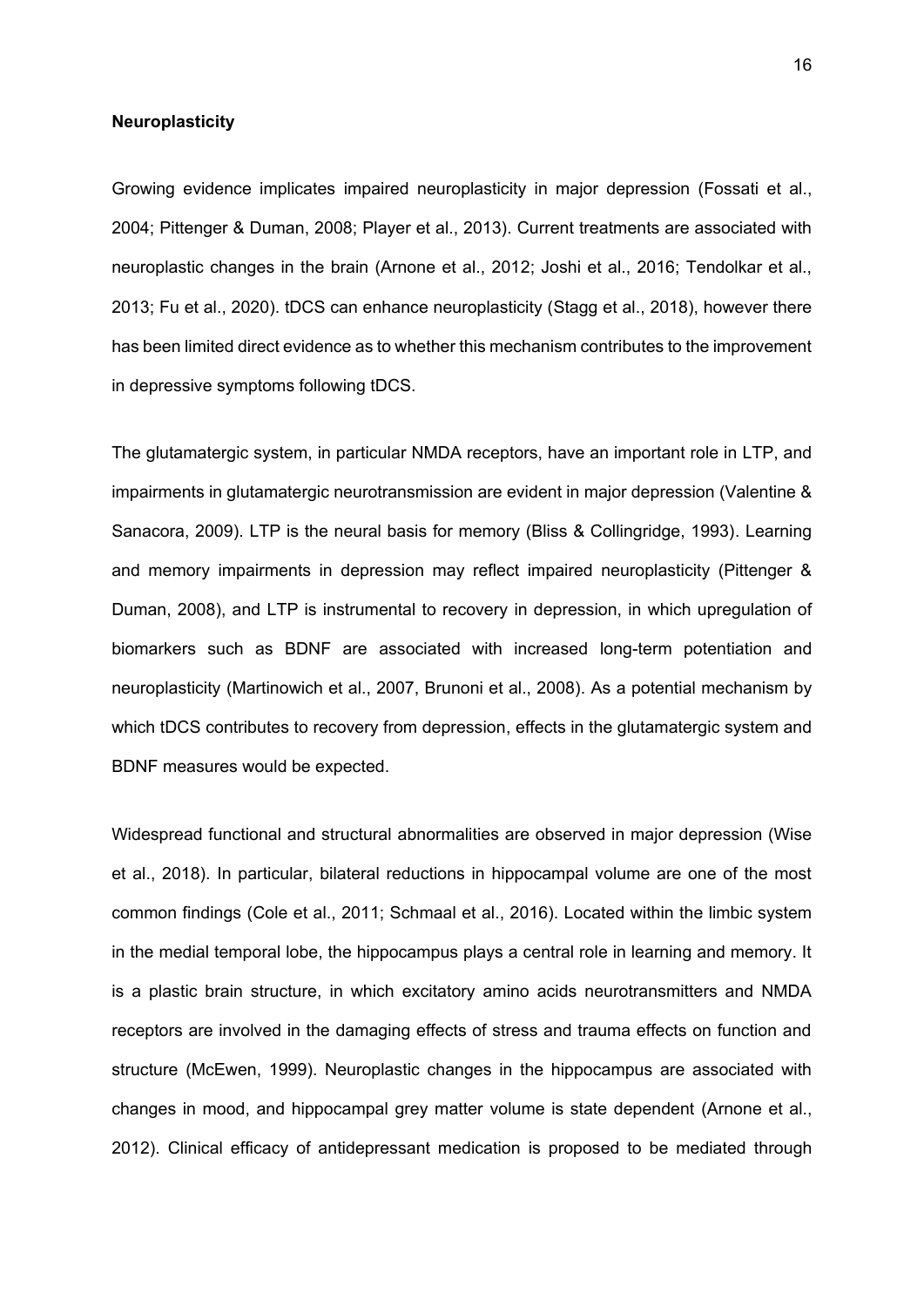neural plasticity (Castrén & Hen, 2013; Santarelli et al., 2003; Warner-Schmidt & Duman, 2006; Fu et al., 2020). Treatment with antidepressant drugs can stimulate neurogenesis in the hippocampus and restore grey matter to a volume similar to that in both healthy participants and patients in remission (Arnone et al., 2012; Warner-Schmidt & Duman, 2006). At the cellular level, animal models show increased postsynaptic spine density and enhanced synaptic plasticity following treatment with fluoxetine (Ampuero et al., 2010). Increases BDNF serum levels, indicating increased neuroplasticity, are observed following treatment with antidepressant medication which are associated with improvements in depressive symptoms (Brunoni et al., 2008; Duman & Monteggia, 2006).

Clinical studies of the treatment resistant form of major depression have reported increases in hippocampal connectivity and volume following ECT treatment (Abbott et al., 2014; Gbyl & Videbech, 2018; Joshi et al., 2016; Nordanskog et al., 2010; Sartorius et al., 2016; Tendolkar et al., 2013)**.** ECT treatment modulates alterations in white matter microstructure in pathways connecting frontal and limbic areas in major depression (Lyden et al., 2014). In animal models, ECT has been found to stimulate neurogenesis in frontal regions (Inta et al., 2013). Moreover, an increase in a range of plasticity-associated transcripts, including BDNF, have been found after ECT (Conti et al., 2006). However, Brunoni et al. (2008) meta-analysis found that BDNF levels did not tend to increase following a course of ECT or TMS, suggesting that this may be due to an BDNF increase prior to brain stimulation as a majority of patients receiving these treatments had already been taking antidepressant medication.

Relative to healthy participants, patients in a current depressive episode show reduced pairedassociative stimulation (PAS)-induced neuroplasticity in the motor cortex (Player et al., 2013; 2014) implicating reduced neuroplasticity in major depression. Anodal tDCS to the left dorsolateral prefrontal cortex has been associated with increased PAS-induced neuroplasticity in the motor cortex of currently depressed patients in comparison to sham tDCS (Player et al., 2014), suggesting that tDCS induces neuroplasticity. This effect was evident in a greater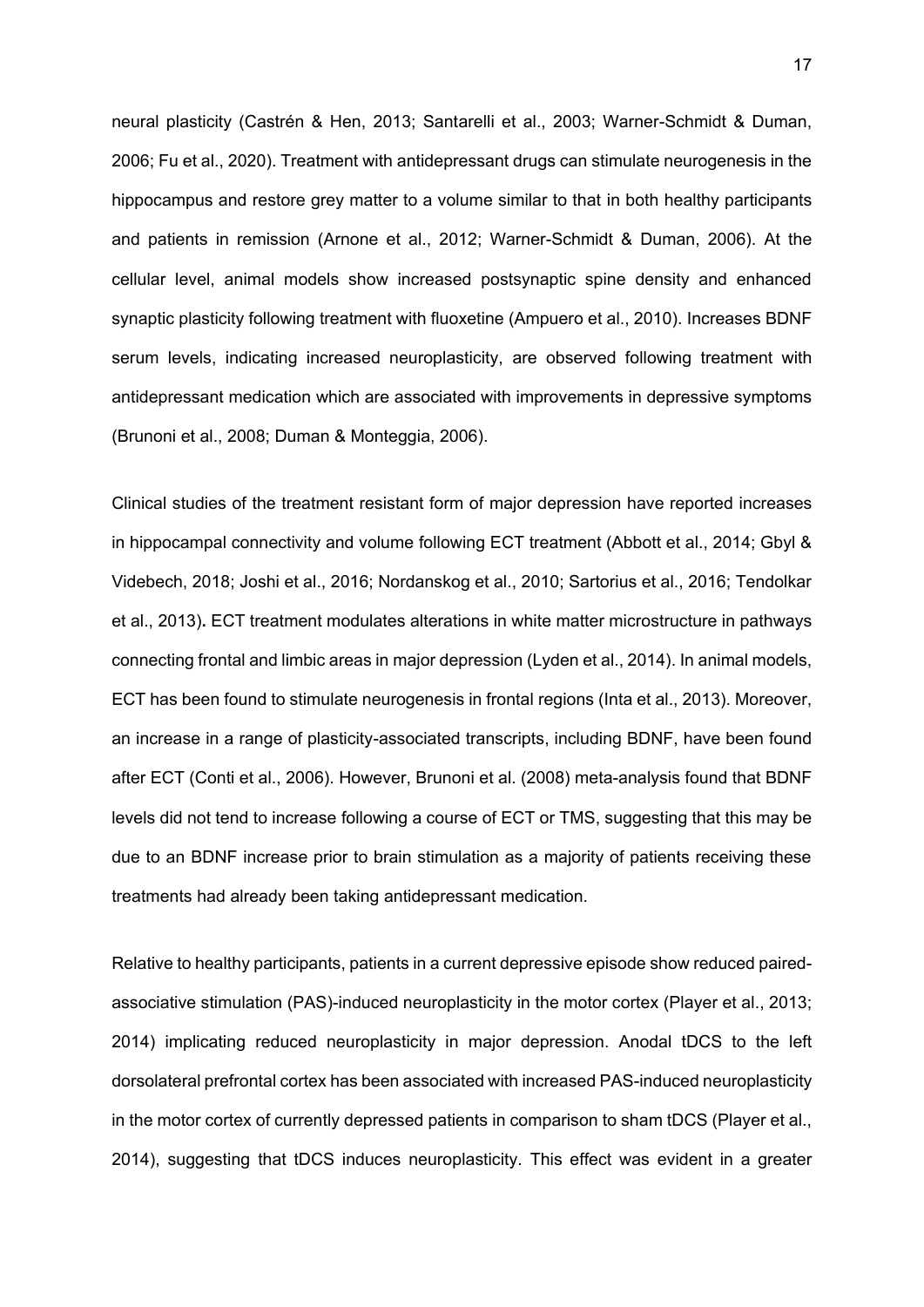proportion of patients who had received a longer course of tDCS with a minimum of 20 sessions (Player et al., 2014).

The prefrontal-limbic dysregulation model of emotion processing of major depression involves a dorsal component, which includes the dorsolateral prefrontal cortex, dorsal anterior cingulate cortex, hippocampus and middle frontal regions, implicated in attentional and cognitive qualities of the disorder, such as cognitive regulation when responding to emotional cues, and a ventral component, which includes the amygdala, subgenual anterior cingulate, anterior insula, orbitofrontal and ventrolateral prefrontal regions, that are involved in the production of emotional states (Mayberg, 1993; Phillips et al., 2003). The rostral anterior cingulate cortex is an important region in connecting these components, in which cognitive and emotion processing systems depend on coordinated interactions between these two systems, which are impaired in major depression (Mayberg, 1993; Costafreda et al., 2013).

Prefrontal-limbic dysregulation in major depression is characterised by decreased activity in prefrontal cortical regions and reduced inhibition in the amygdala (Ressler & Mayberg, 2008; Savitz & Drevets, 2009; Costafreda et al., 2013; Fidalgo et al., 2014). The amygdala shows increased responsivity to negative stimuli (Fu et al., 2004, 2008; Siegle et al., 2007; Arnone et al., 2012; Hamilton et al., 2012). Following treatment with antidepressant medication (Drevets, 2001; Fu et al., 2004, Arnone et al., 2012), rTMS (Kito et al., 2008; Ding et al., 2014; Luborzewski et al., 2006) as well as cognitive behavioural therapy (Fu et al, 2008), normalisation in amygdala activity has been observed.

Ironside et al. (2018) observed a direct relationship between prefrontal cortical and amygdala responses in participants with trait anxiety. Following anodal tDCS stimulation over the left dorsolateral prefrontal cortex, amygdala "hyper" responsivity was reduced to a similar level to that in participants with low anxiety. Behavioural data revealed that following active tDCS, accuracy on an attentional load task was improved, reflecting that fearful distractor faces had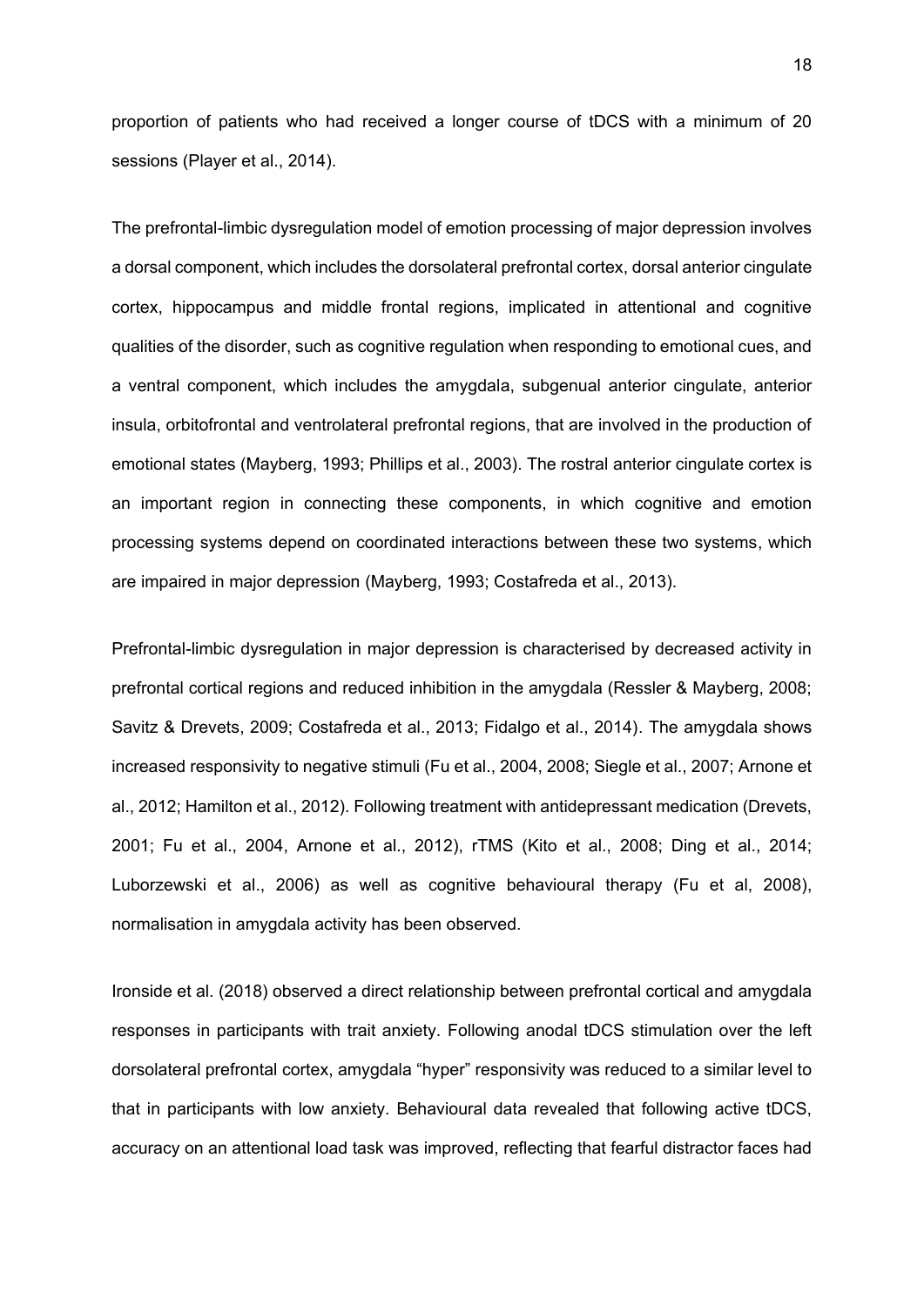reduced attentional capture and suggesting that the fear response associated with amygdala hyperactivity was reduced. Additionally, Nord et al. (2019) reported that dorsolateral prefrontal cortical activity was increased during an emotion processing task following active tDCS stimulation combined with CBT, which was not observed in patients who had received sham tDCS and CBT, although there were not any significant changes in amygdala activity following tDCS. Anodal tDCS is associated with increased activation at the stimulation site, typically left dorsolateral prefrontal cortex in major depression which in turn could regulate prefrontal cortical-amygdala function.

Although, functional connectivity changes following tDCS treatment in major depression have not yet been reported, a recent TMS study observed increased global connectivity following active rTMS but not sham treatment, which were more in line with connectivity in healthy controls, in particular significant changes were noted in connectivity between amygdalae and contralateral dorsolateral prefrontal cortex (Eshel et al., 2020).

While the relationship between BDNF levels and tDCS treatment have so far not demonstrated significant effects, sample sizes have been small (Loo et al., 2018; Palm et al., 2013; Player et al., 2014). As LTP is mediated by activity-dependent BDNF secretion (Fritsch et al., 2010) and BDNF levels correlate with amygdala responses in major depression (Lorenzetti et al., 2020), there is a potential relationship of BDNF with prefrontal-amygdala responses in the clinical efficacy of tDCS treatment.

## **Neuropsychology**

Anodal tDCS shows a beneficial effect on stress-related emotional reactivity, strengthening cognitive processes which modulate negative emotional states in response to stress reactions and attenuating acute stress reactivity (Smits et al., 2020). Improved recognition in an emotional face recognition task, most notably for positive faces with anodal tDCS in healthy participants (Nitsche et al., 2012), support left dorsolateral prefrontal cortical stimulation in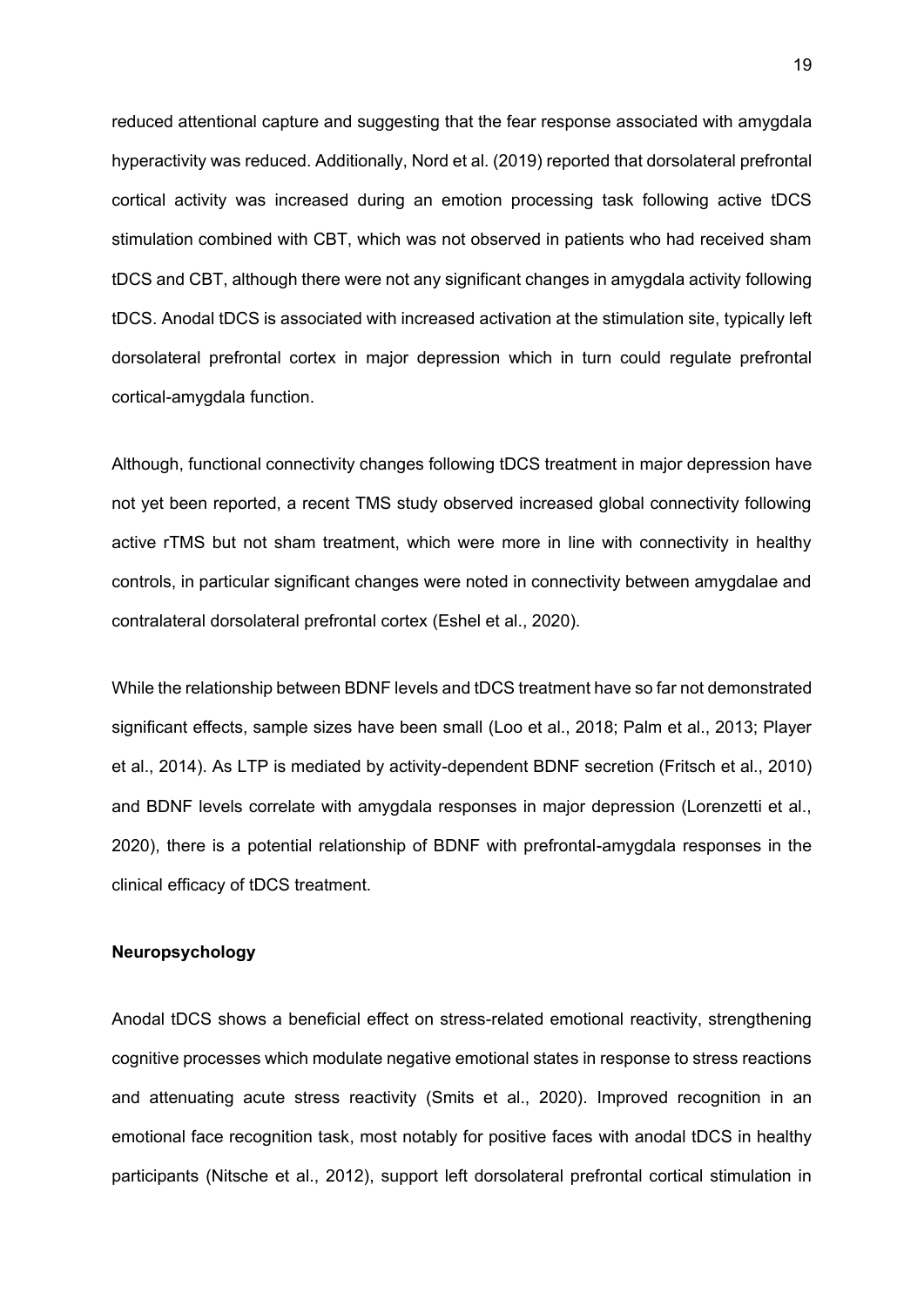major depression. Anodal tDCS stimulation to the left dorsolateral prefrontal cortex increased valence ratings of negative affective images, which were perceived as being less negative, as compared to sham and cathodal stimulation (Peña-Gómez et al., 2011). Ratings of unpleasantness while viewing aversive emotional pictures were significantly decreased following anodal tDCS relative to sham tDCS of the left dorsolateral prefrontal cortex (Maeoka et al., 2012). Significant decreases in EEG alpha band power and increases in beta band power accompanied the subjective responses, reflecting modulation of affective processing networks through increased local cortical activity (Maeoka et al., 2012).

Specific biases in processing affectively negative stimuli and information are evident in major depression, including difficulties in attentional disengagement from negative stimuli and impaired cognitive control in processing negative stimuli (Mitterschiffthaler et al., 2008; Foland-Ross and Gotlib, 2012). Vanderhasselt et al., (2013) assessed the effects of tDCS on cognitive control by using a cued emotional conflict task (CECT). Participants responded to a happy or sad face by selecting the same or opposite emotion, depending on the cue they were given. In 'opposite' trials, cognitive control enables one to respond with the incongruent emotion to the presented emotional stimuli. A three-way interaction between cue, emotion and group was found in healthy participants. tDCS improved reaction times during trials that require an inhibition in responses to happy but not sad faces. Vanderhasselt et al. (2014) subsequently observed that participants with major depression demonstrated a greater response time to 'opposite-sad' than to 'opposite-happy' cue-emotion combination trials, in that response time was slower when addressed with a conflict that was negatively valenced than that of the positive conflict. This suggests patients had difficulty in overriding a habitual response to negative stimuli. Further, the contrast of 'opposite' was associated with greater activity in right middle frontal gyrus and bilateral precuneus. In comparison to cue-emotion 'actual-sad', 'opposite-sad' also led to a stronger bilateral activation of dorsal anterior cingulate cortex, reflecting enhanced conflict-detection or a compensatory process. Both depression

20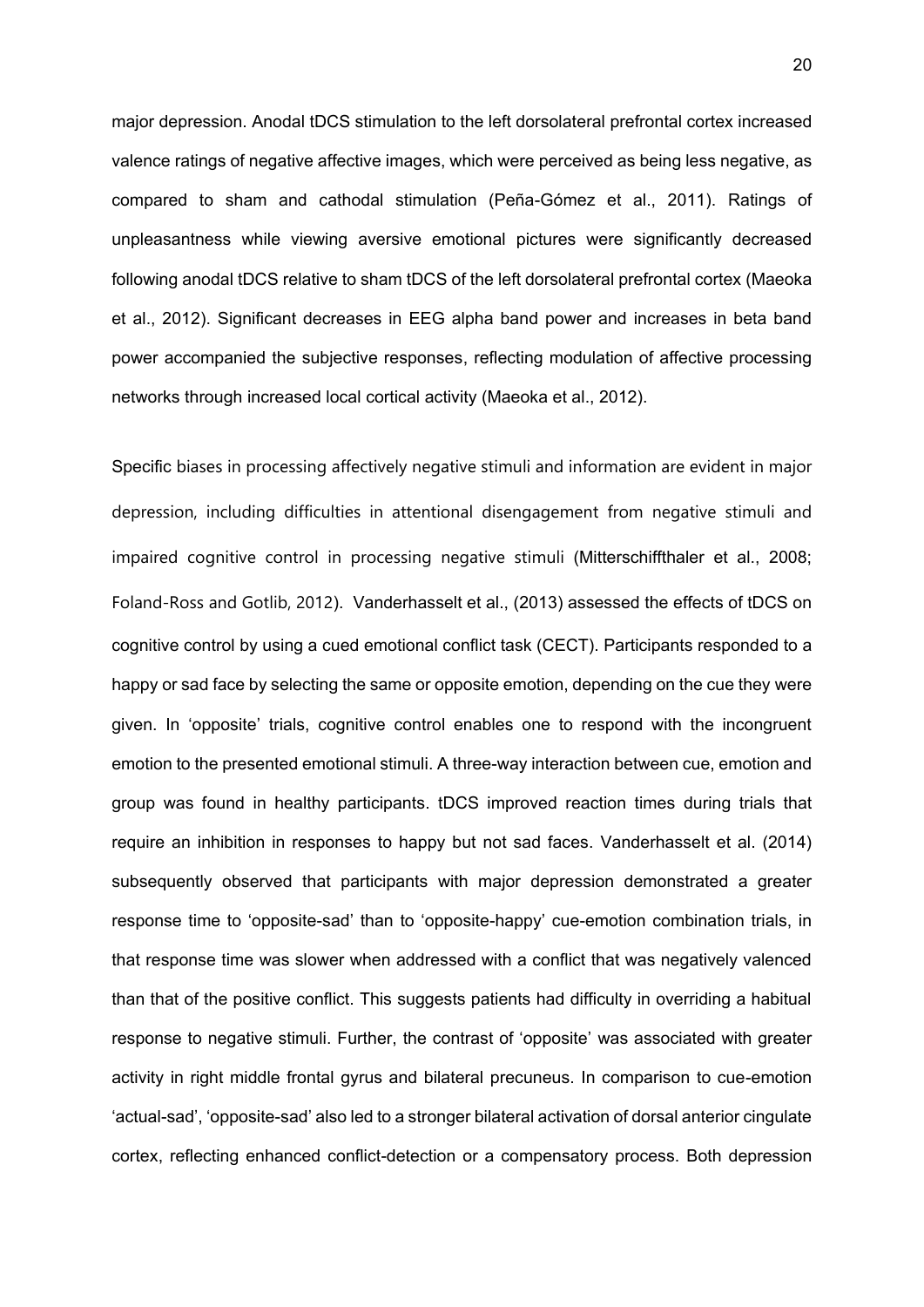and healthy control groups had greater response times for 'actual-sad' than 'actual-happy' trials (Vanderhassalt et al., 2014). This behavioural data support both the negative bias and reduced cognitive control in major depression, as the response was selectively slower when participants were asked to press an incongruent answer (opposite) as a response to negative stimuli (sad face).

Increased accuracy in an affective go-no go task (Boggio et al., 2007) as well as increases response rates for negative vs. neutral and positive vs. neutral words in an emotional Stroop task (Brunoni et al., 2014) have been found following tDCS. Salehinejad et al. (2017) reported improvements in working memory and attention along with improvements in depressive symptoms in participants with major depression who received 10 consecutive daily anodal tDCS sessions over the left dorsolateral prefrontal cortex as compared to participants who received sham tDCS sessions. The ability of tDCS to improve emotion processing (Peña-Gómez et al., 2011) and affective cognitive control (Boggio et al., 2007; Brunoni et al., 2014; Vanderhassalt et al., 2014) in major depression, which is associated with improved depressive symptoms, support improved prefontal-limbic regulation following tDCS treatment.

An area of unmet need is how to improve the cognitive impairments in major depression that contribute to psychosocial impairments. Impairments in executive functions, attention, memory and psychomotor speed are common in major depression, which can be seen during an acute depressive episode and can persist into recovery and remission phases (Paelecke-Habermann et al., 2005; Hammar and Ardal, 2009; Shilyansky et al., 2016).

Preliminary evidence suggests that tDCS could uniquely improve cognitive impairments in major depression (Loo et al., 2012; Moreno et al., 2015; Oliveira et al., 2013). Improvement in acute working memory after a single session of tDCS has been reported, with (Loo et al., 2012) and without (Moreno et al., 2015; Oliveira et al., 2013) concurrent antidepressant medication. tDCS over the dorsolateral prefrontal cortex was associated with both improved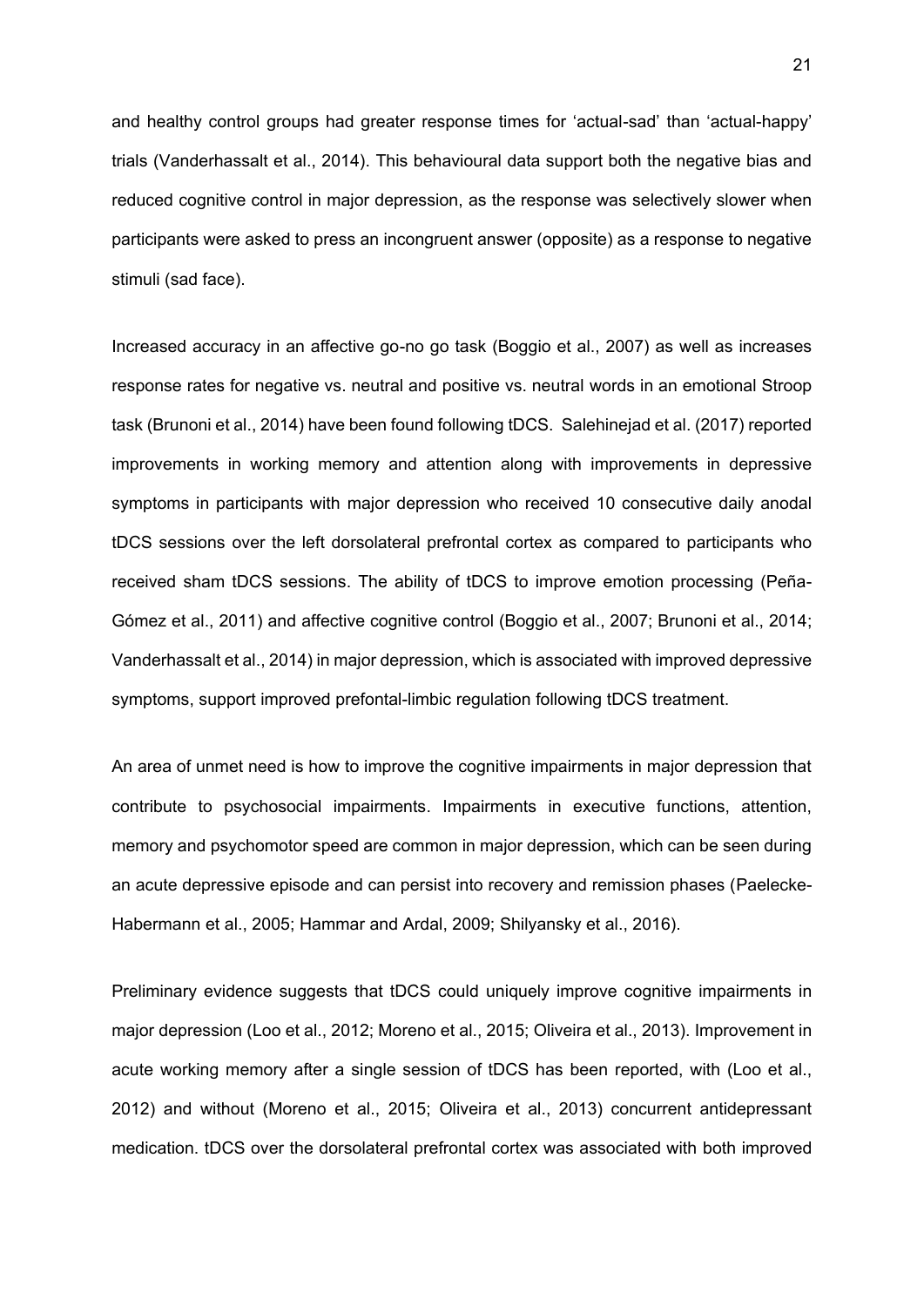discriminability and response criterion in a working memory n-back task, suggesting an increase of signal-to-noise ratio that enables responses to be fine-tuned (Oliveira et al., 2013). tDCS not only modulates affective processing but also impairments in executive functions in major depression, which might be evident following one session and also following a course of tDCS treatment. Whether the improvements endure in the long term require further investigation.

# **Is there potential for biomarkers to improve tDCS response?**

Biomarkers are objective biological measures that indicate the underlying pathogenesis of disease, including normal biological processes, that aid in the classification of a disease and risk factors (Mayeux, 2004). The measurements could be biological media, such as physiological or biochemical measures, or brain imaging measures, which link to changes neural structure or function.

Predictive biomarkers may aid in clinical decision making for tDCS for the forms of depression most likely respond and those less likely to respond well to current tDCS montage, such as treatment resistant depression. As a predictor of clinical outcome, increased activity in the left dorsolateral prefrontal cortex at baseline (Nord et al., 2019) and volume (Bulubas et al., 2019) have been associated with improved treatment responses to tDCS. Common and distinct predictors to tDCS treatment in comparison with antidepressant medication and psychotherapy treatments (Pizzagalli, 2011; Fu et al., 2013) are continuing areas of investigation.

### **Summary**

A course of active tDCS treatment demonstrates greater clinical efficacy as measured by rate of response, remission, and continuous symptom ratings in comparison to a course of placebo sham tDCS treatment. However, lack of inferiority to a course of treatment with antidepressant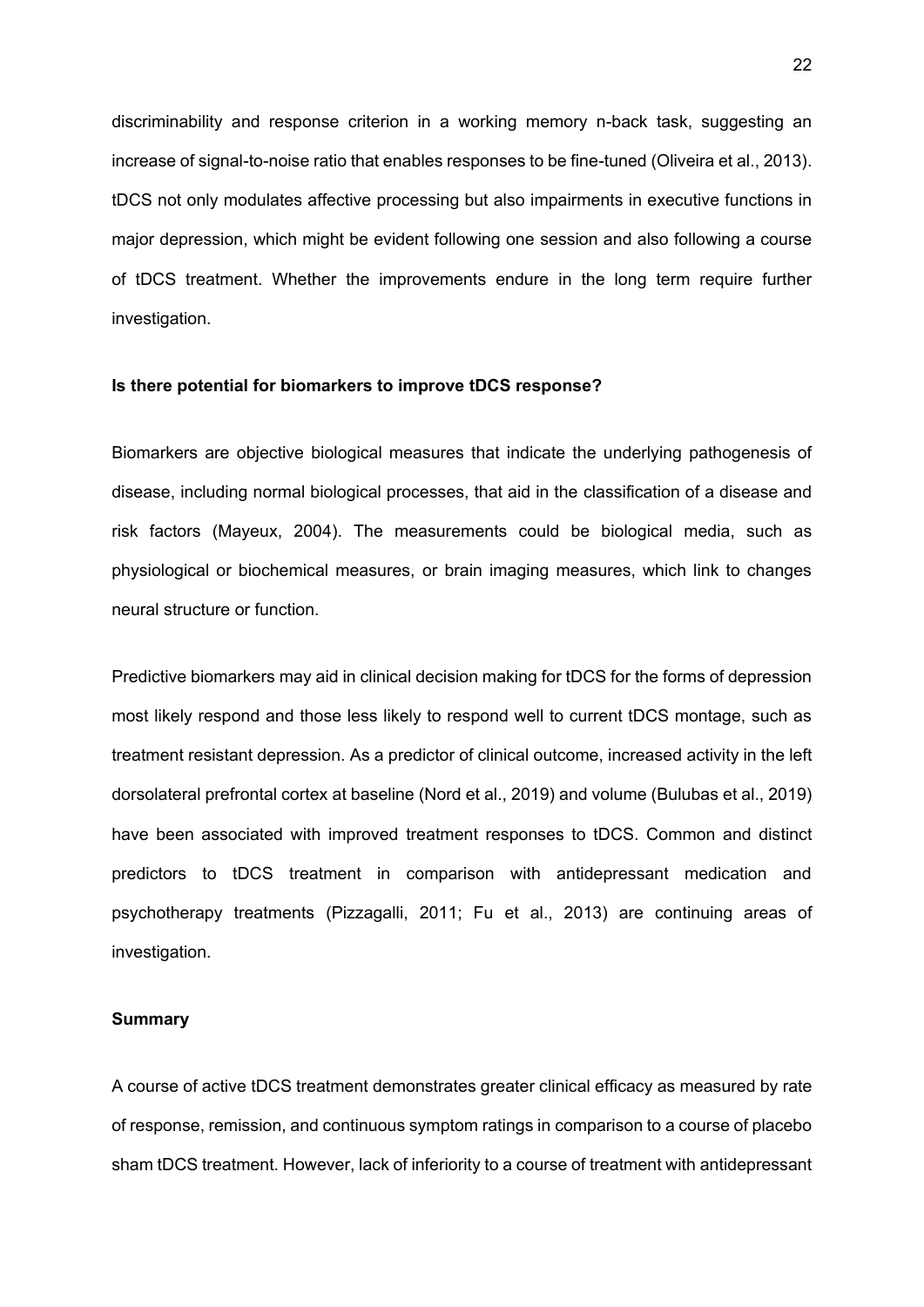medication has not yet been established. The mechanism is proposed to be through neuroplasticity with effects observed at the neuronal level. Evidence of neuroplastic effects mediating clinical outcome in major depression has been limited to date. Identifying predictive biomarkers is important to understanding disease pathophysiology and would aid in clinical decision making. tDCS is a potential treatment for individual with major depression who are unable to or prefer not to take current first line treatments. With high levels of acceptability, portability, and cost-effectiveness, tDCS is a potential first line treatment for major depression.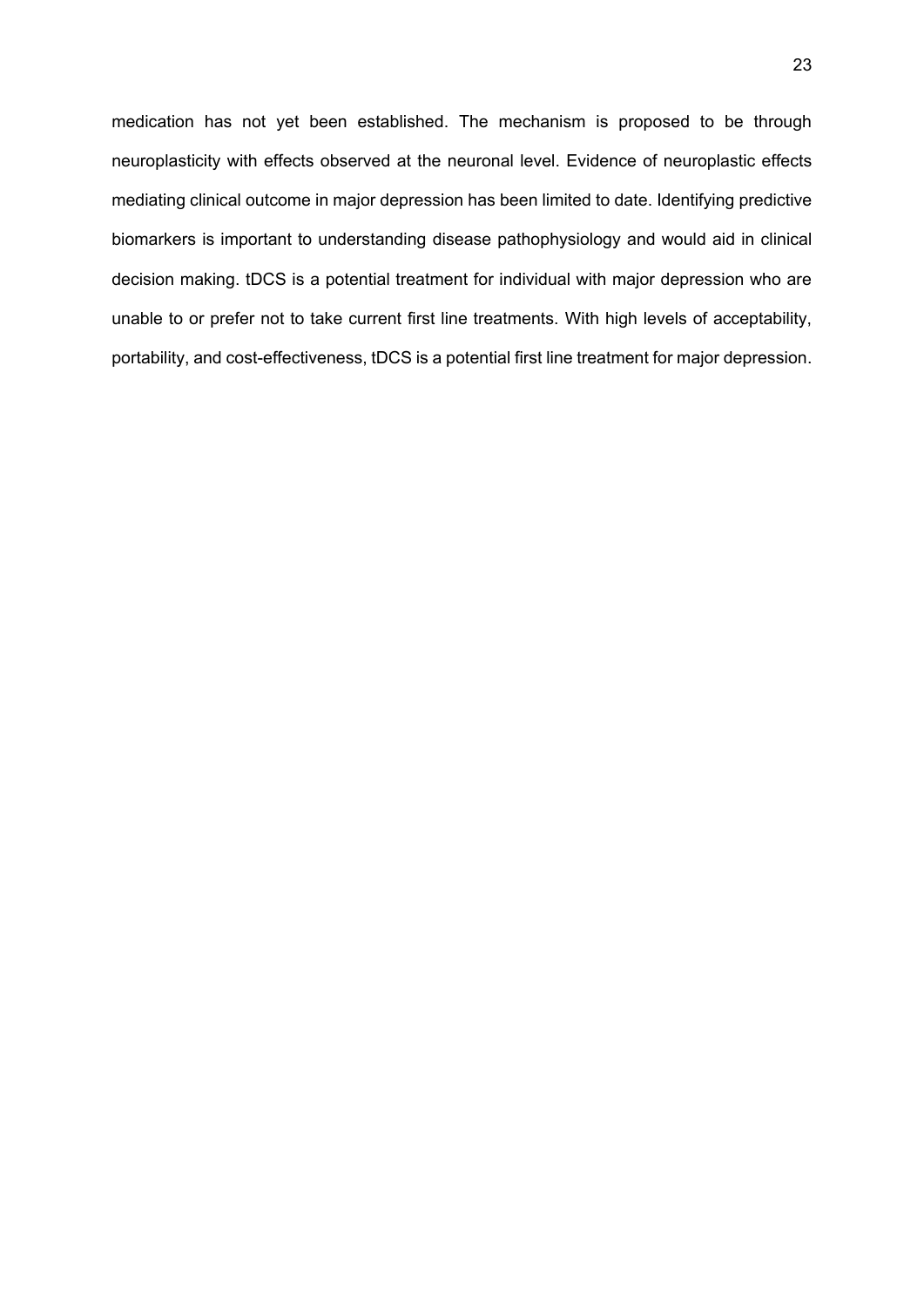#### **References:**

Abbott, C. C., Jones, T., Lemke, N. T., Gallegos, P., McClintock, S. M., Mayer, A. R., … Calhoun, V. D. (2014). Hippocampal structural and functional changes associated with electroconvulsive therapy response. *Translational Psychiatry*, *4*(11). doi: 10.1038/tp.2014.124

Al-Kaysi, A. M., Al-Ani, A., Loo, C. K., Powell, T. Y., Martin, D. M., Breakspear, M., & Boonstra, T. W. (2017). Predicting tDCS treatment outcomes of patients with major depressive disorder using automated EEG classification. *Journal of Affective Disorders*, *208*, 597-603. doi: 10.1016/j.jad.2016.10.021

Almeida, L., Kashdan, T. B., Nunes, T., Coelho, R., Albino-Teixeira, A., & Soares-da-Silva, P. (2008). Who volunteers for phase I clinical trials? Influences of anxiety, social anxiety and depressive symptoms on self-selection and the reporting of adverse events. *European journal of clinical pharmacology*, *64*(6), 575-582. doi: 10.1007/s00228-008-0468-8

Alonzo, A., Fong, J., Ball, N., Martin, D., Chand, N., & Loo, C. (2019). Pilot trial of homeadministered transcranial direct current stimulation for the treatment of depression. *Journal of affective disorders*, *252*, 475-483. doi: 10.1016/j.jad.2019.04.041

Ampuero, E., Rubio, F., Falcon, R., Sandoval, M., Diaz-Veliz, G., Gonzalez, R., … Wyneken, U. (2010). Chronic fluoxetine treatment induces structural plasticity and selective changes in glutamate receptor subunits in the rat cerebral cortex. *Neuroscience,* 169(1), 98-108. doi: 10.1016/j.neuroscience.2020.04.035

Aparício, L. V., Guarienti, F., Razza, L. B., Carvalho, A. F., Fregni, F., & Brunoni, A. R. (2016). A systematic review on the acceptability and tolerability of transcranial direct current stimulation treatment in neuropsychiatry trials. *Brain stimulation*, *9*(5), 671-681. doi: 10.1016/j.brs.2016.05.004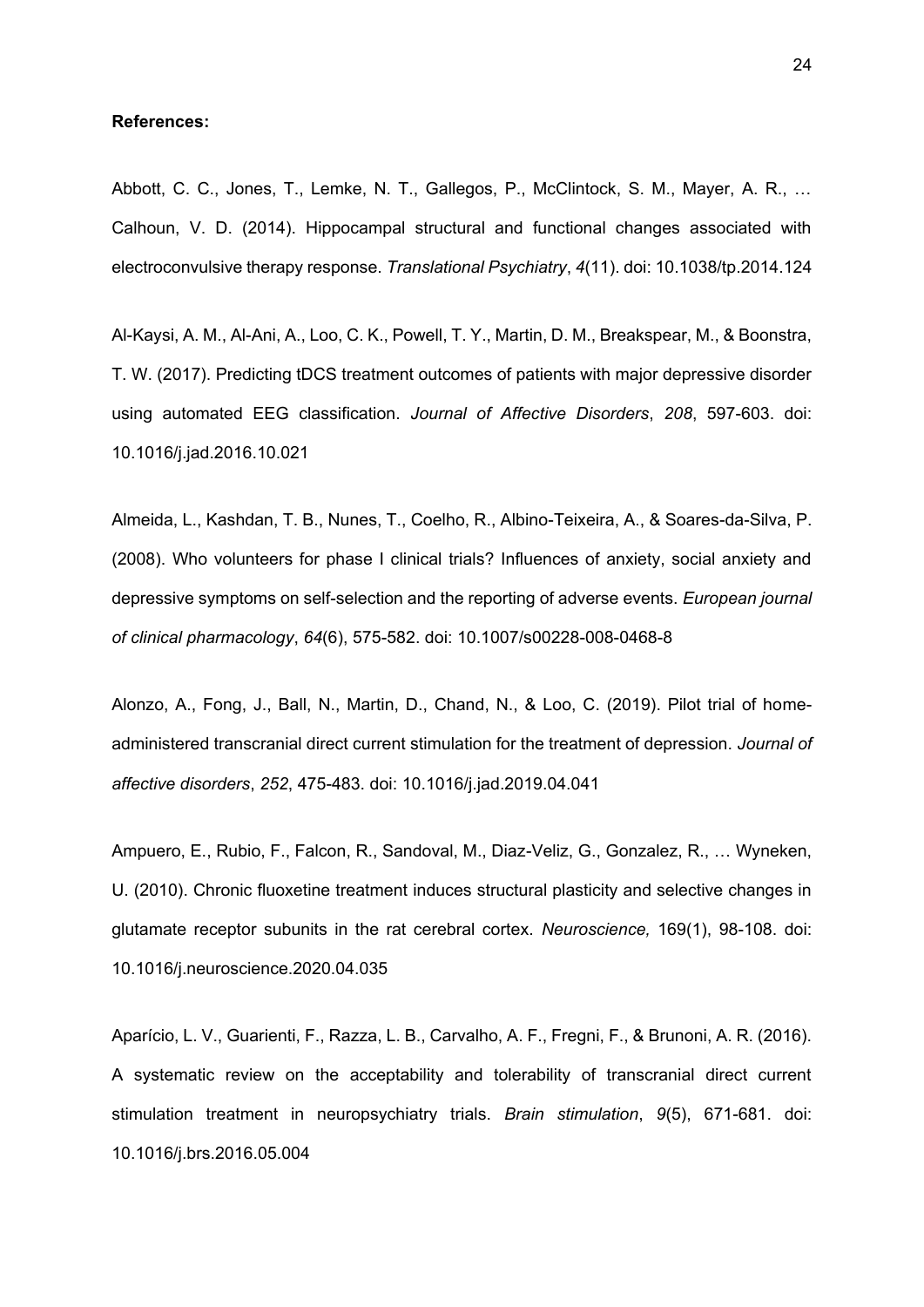Arnone, D. (2019). Functional MRI findings, pharmacological treatment in major depression and clinical response. *Progress in Neuro-Psychopharmacology and Biological Psychiatry*, *91*, 28-37. doi: 10.1016/j.pnpbp.2018.08.004

Arnone, D., Mckie, S., Elliott, R., Juhasz, G., Thomas, E. J., Downey, D., … Anderson, I. M. (2012). State-dependent changes in hippocampal grey matter in depression. *Molecular Psychiatry*, *18*(12), 1265–1272. doi: 10.1038/mp.2012.150

Arul-Anandam, A. P., Loo, C., & Mitchell, P. (2010). Induction of hypomanic episode with transcranial direct current stimulation. *The journal of ECT*, *26*(1), 68-69. doi: 10.1097/YCT.0b013e3181a744bf

Baccaro, A., Brunoni, A. R., Bensenor, I. M., & Fregni, F. (2010). Hypomanic episode in unipolar depression during transcranial direct current stimulation. *Acta Neuropsychiatrica*, *22*(6), 316-318. doi: 10.1111/j.1601-5215.2010.00495.x

Bachtiar, V., Johnstone, A., Berrington, A., Lemke, C., Johansen-Berg, H., Emir, U., & Stagg, C. J. (2018). Modulating regional motor cortical excitability with noninvasive brain stimulation results in neurochemical changes in bilateral motor cortices. *Journal of Neuroscience*, *38*(33), 7327-7336. doi: 10.1523/JNEUROSCI.2853-17.2018

Batsikadze, G., Moliadze, V., Paulus, W., Kuo, M. F., & Nitsche, M. A. (2013). Partially non‐ linear stimulation intensity‐dependent effects of direct current stimulation on motor cortex excitability in humans. *The Journal of physiology*, *591*(7), 1987-2000. doi: 10.1113/jphysiol.2012.249730

Benvenuti, A., Rucci, P., Miniati, M., Papasogli, A., Fagiolini, A., Cassano, G. B., ... & Frank, E. (2008). Treatment‐emergent mania/hypomania in unipolar patients. *Bipolar disorders*, *10*(6), 726-732. doi: 10.1111/j.1399-5618.2008.00613.x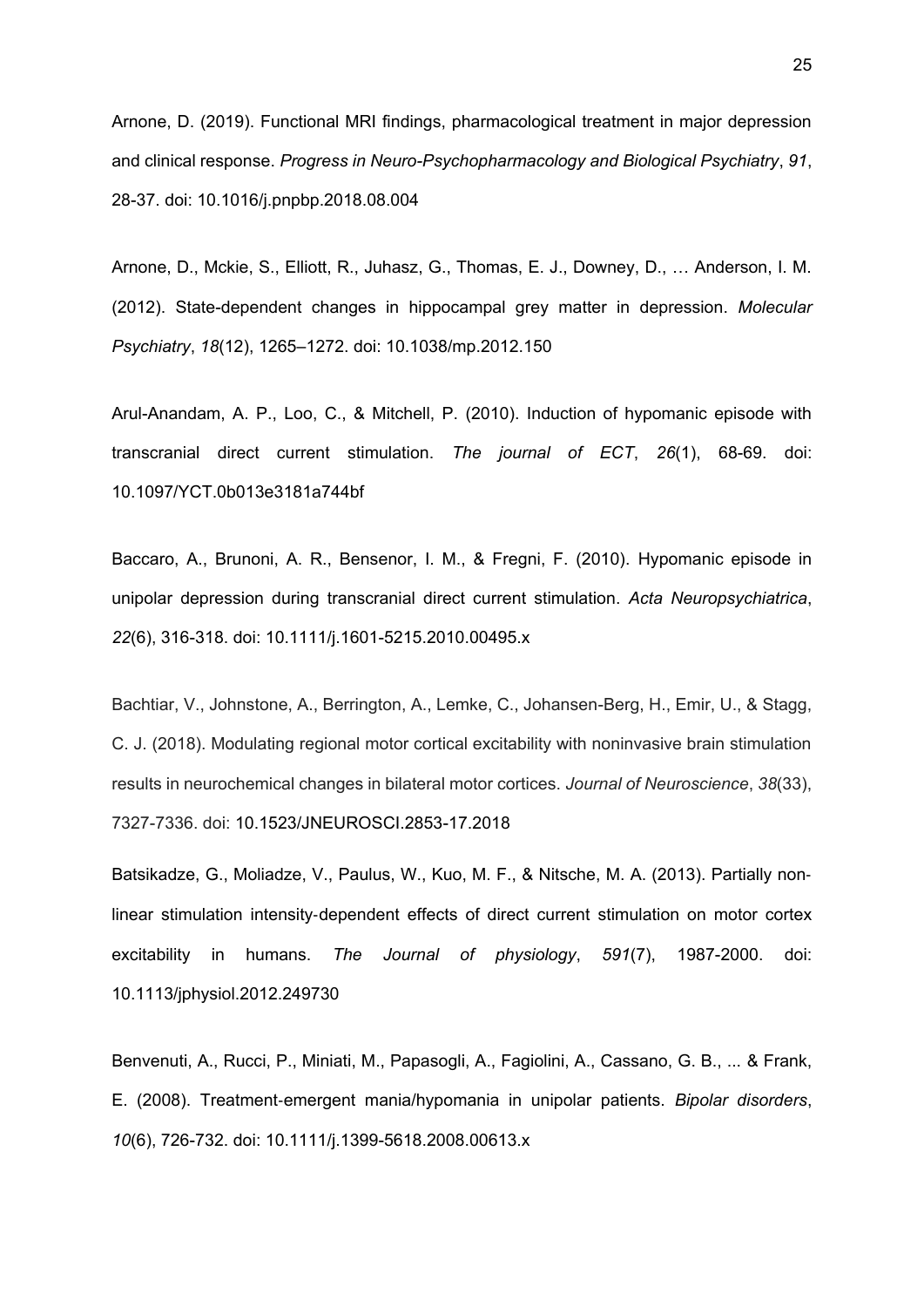Bikson, M., Datta, A., & Elwassif, M. (2009). Establishing safety limits for transcranial direct current stimulation. *Clinical neurophysiology: official journal of the International Federation of Clinical Neurophysiology*, *120*(6), 1033. doi: 10.1016/j.clinph.2009.03.018

Bliss, T. V. P., & Collingridge, G. L. (1993). A synaptic model of memory: long-term potentiation in the hippocampus. *Nature*, *361*(6407), 31–39. doi: 10.1038/361031ª

Bliss, T. V., & Lømo, T. (1973). Long-lasting potentiation of synaptic transmission in the dentate area of the anaesthetized rabbit following stimulation of the perforant path. *The Journal of Physiology, 232*(2), 331-356. doi:10.1113/jphysiol.1973.sp010273

Boggio, P. S., Bermpohl, F., Vergara, A. O., Muniz, A. L., Nahas, F. H., Leme, P. B., ... & Fregni, F. (2007). Go-no-go task performance improvement after anodal transcranial DC stimulation of the left dorsolateral prefrontal cortex in major depression. *Journal of affective disorders*, *101*(1-3), 91-98. doi: 10.1016/j.jad.2006.10.026

Border, R., Johnson, E. C., Evans, L. M., Smolen, A., Berley, N., Sullivan, P. F., & Keller, M. C. (2019). No Support for historical candidate gene or candidate cene-by-interaction hypotheses for major depression across multiple large samples. *American Journal of Psychiatry, 176*(5), 376-387. doi:10.1176/appi.ajp.2018.18070881

Brunoni, A. R., Amadera, J., Berbel, B., Volz, M. S., Rizzerio, B. G., & Fregni, F. (2011a). A systematic review on reporting and assessment of adverse effects associated with transcranial direct current stimulation. *International Journal of Neuropsychopharmacology*, *14*(8), 1133-1145. doi: 10.1017/S1461145710001690

Brunoni, A. R., Lopes, M., & Fregni, F. (2008). A systematic review and meta-analysis of clinical studies on major depression and BDNF levels: implications for the role of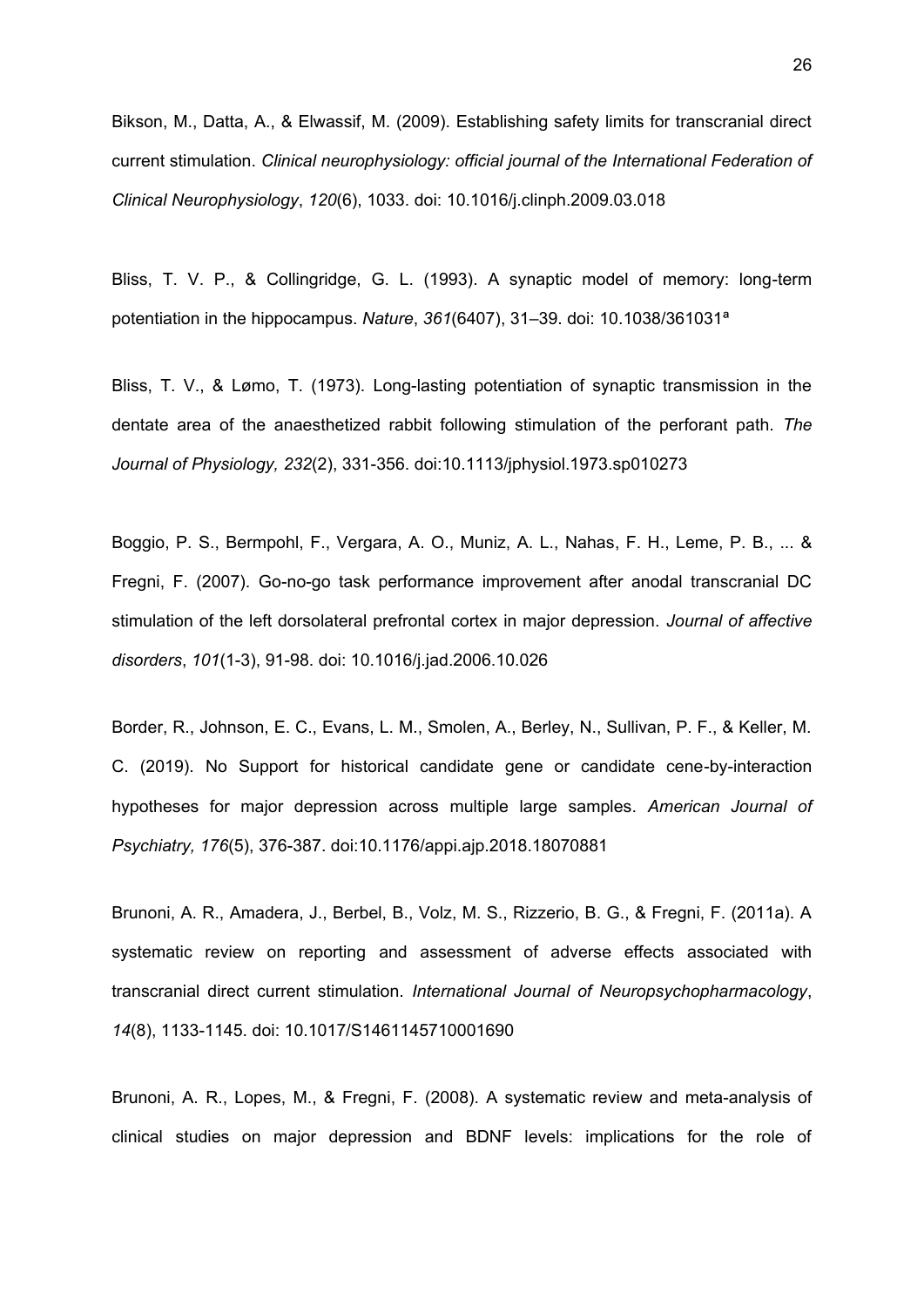neuroplasticity in depression. *International Journal of Neuropsychopharmacology*, *11*(8), 1169–1180. doi: 10.1017/s1461145708009309

Brunoni, A. R., Moffa, A. H., Fregni, F., Palm, U., Padberg, F., Blumberger, D. M., ... & Loo, C. K. (2016). Transcranial direct current stimulation for acute major depressive episodes: meta-analysis of individual patient data. *The British Journal of Psychiatry*, *208*(6), 522-531. doi: 10.1192/bjp.bp.115.164715

Brunoni, A. R., Moffa, A. H., Sampaio-Junior, B., Borrione, L., Moreno, M. L., Fernandes, R. A., … Benseñor, I. M. (2017a). Trial of electrical direct-current therapy versus escitalopram for depression. *New England Journal of Medicine*, *376*(26), 2523–2533. doi: 10.1056/nejmoa1612999

Brunoni, A. R., Moffa, A. H., Sampaio-Júnior, B., Gálvez, V., & Loo, C. K. (2017b). Treatmentemergent mania/hypomania during antidepressant treatment with transcranial direct current stimulation (tDCS): A systematic review and meta-analysis. *Brain Stimulation, 10*(2), 260-262. doi:10.1016/j.brs.2016.11.005

Brunoni, A. R., Nitsche, M. A., Bolognini, N., Bikson, M., Wagner, T., Merabet, L., ... & Ferrucci, R. (2012). Clinical research with transcranial direct current stimulation (tDCS): challenges and future directions. *Brain stimulation*, *5*(3), 175-195. doi: 10.1016/j.brs.2011.03.002

Brunoni, A. R., Valiengo, L., Baccaro, A., Zanao, T. A., de Oliveira, J. F., Goulart, A., ... & Fregni, F. (2013). The sertraline vs electrical current therapy for treating depression clinical study: results from a factorial, randomized, controlled trial. *JAMA Psychiatry*, *70*(4), 383-391. doi: 10.1001/2013.jamapsychiatry.32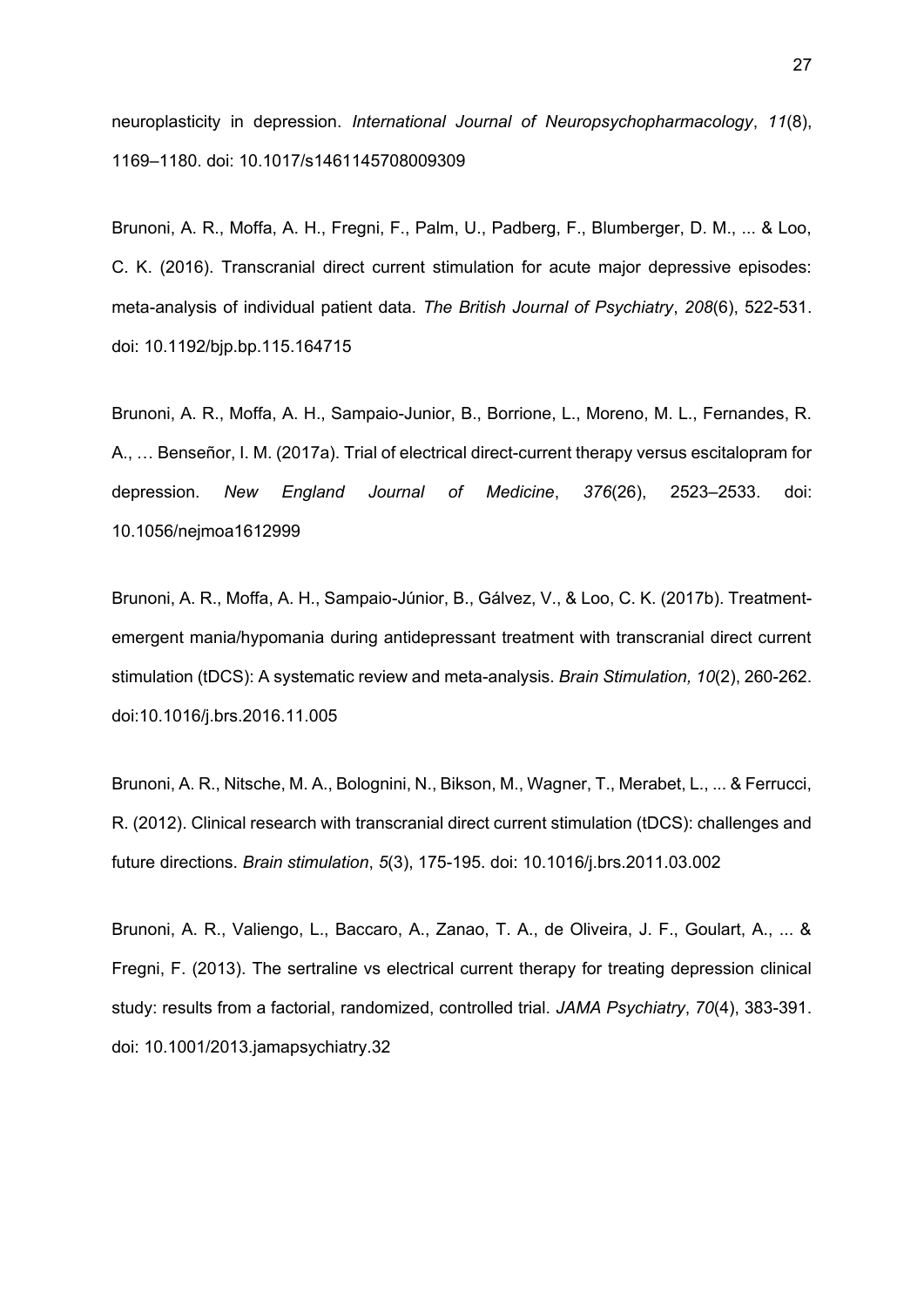Brunoni, A. R., Valiengo, L., Zanao, T., de Oliveira, J. F., Bensenor, I. M., & Fregni, F. (2011b). Manic psychosis after sertraline and transcranial direct-current stimulation. *The Journal of Neuropsychiatry and Clinical Neurosciences*, *23*(3), E4-E5. doi: 10.1176/jnp.23.3.jnpe4

Brunoni, A. R., & Vanderhasselt, M. (2014). Working memory improvement with non-invasive brain stimulation of the dorsolateral prefrontal cortex: A systematic review and meta-analysis. *Brain and Cognition, 86*, 1-9. doi:10.1016/j.bandc.2014.01.008

Brunoni, A. R., Zanao, T. A., Vanderhasselt, M. A., Valiengo, L., de Oliveira, J. F., Boggio, P. S., ... & Fregni, F. (2014). Enhancement of affective processing induced by bifrontal transcranial direct current stimulation in patients with major depression. *Neuromodulation: Technology at the Neural Interface*, *17*(2), 138-142. doi: 10.1111/ner.12080

Bulubas, L., Padberg, F., Bueno, P. V., Duran, F., Busatto, G., Amaro Jr, E., ... & Keeser, D. (2019). Antidepressant effects of tDCS are associated with prefrontal gray matter volumes at baseline: Evidence from the ELECT-TDCS trial. *Brain stimulation*, *12*(5), 1197-1204. doi: 10.1016/j.brs.2019.05.006

Cascade, E., Kalali, A. H., & Kennedy, S. H. (2009). Real-world data on SSRI antidepressant side effects. *Psychiatry (Edgmont)*, *6*(2), 16.

Castrén, E., & Hen, R. (2013). Neuronal plasticity and antidepressant actions. *Trends in Neurosciences*, *36*(5), 259–267. doi: 10.1016/j.tins.2012.12.010

Cipriani, A., Furukawa, T. A., Salanti, G., Chaimani, A., Atkinson, L. Z., Ogawa, Y., Leucht, S., Ruhe, H. G., Turner, E. H., Higgins, J. P. T., Egger, M., Takeshima, N., Hayasaka, Y., Imai, H., Shinohara, K., Tajika, A., Ioannidis, J. P. A., & geddes, J. R. (2018). Comparative efficacy and acceptability of antidepressant drugs in the acute treatment of major depressive disorder: A network meta-analysis. *Lancet*. doi: 10.1016/S0140-6736(17)32802-7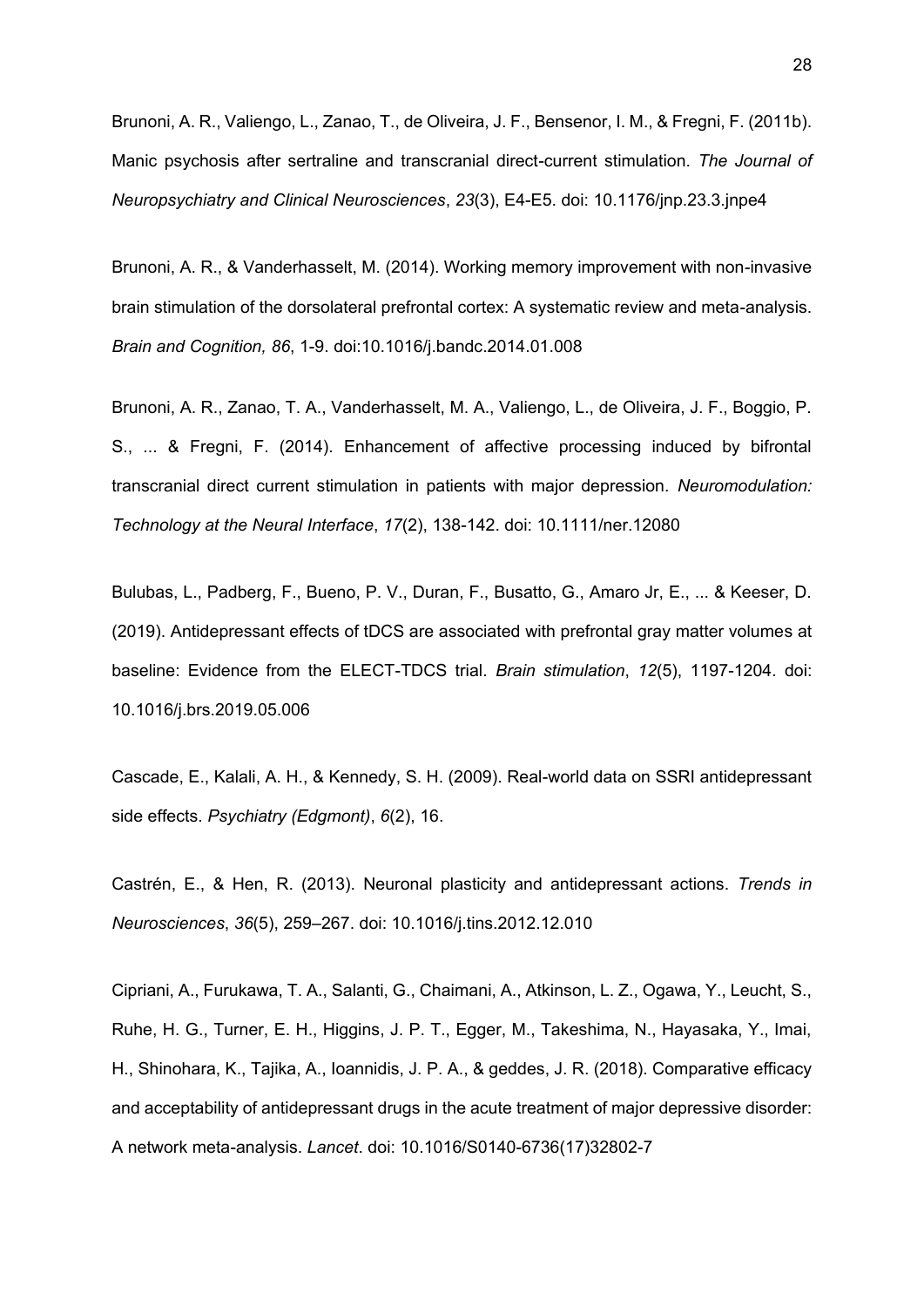Cole, J., Costafreda, S. G., McGuffin, P., & Fu, C. H. (2011). Hippocampal atrophy in first episode depression: a meta-analysis of magnetic resonance imaging studies. *Journal of affective disorders*, *134*(1-3), 483-487. doi: 10.1016/j.jad.2011.05.057

Conti, B., Maier, R., Barr, A. M., Morale, M. C., Lu, X., Sanna, P. P., … Bartfai, T. (2006). Region-specific transcriptional changes following the three antidepressant treatments electro convulsive therapy, sleep deprivation and fluoxetine. *Molecular Psychiatry*, *12*(2), 167–189. doi: 10.1038/sj.mp.4001897

Costafreda, S. G., Chu, C., Ashburner, J., & Fu, C. H. (2009). Prognostic and diagnostic potential of the structural neuroanatomy of depression. *PloS one*, *4*(7). doi: 10.1371/journal.pone.0006353

Costafreda, S. G., McCann, P., Saker, P., Cole, J. H., Cohen-Woods, S., Farmer, A. E., ... & Fu, C. H. (2013). Modulation of amygdala response and connectivity in depression by serotonin transporter polymorphism and diagnosis. *Journal of affective disorders*, *150*(1), 96- 103. doi: 10.1016/j.jad.2013.02.028

Creutzfeldt, O. D., Fromm, G. H., & Kapp, H. (1962). Influence of transcortical dc currents on cortical neuronal activity. *Experimental neurology*, *5*(6), 436-452. doi: 10.1016/0014- 4886(62)90056-0

Cuijpers, P., Karyotaki, E., Weitz, E., Andersson, G., Hollon, S. D., & van Straten, A. (2014). The effects of psychotherapies for major depression in adults on remission, recovery and improvement: a meta-analysis. *Journal of affective disorders*, *159*, 118-126. doi: 10.1016/j.jad.2014.02.026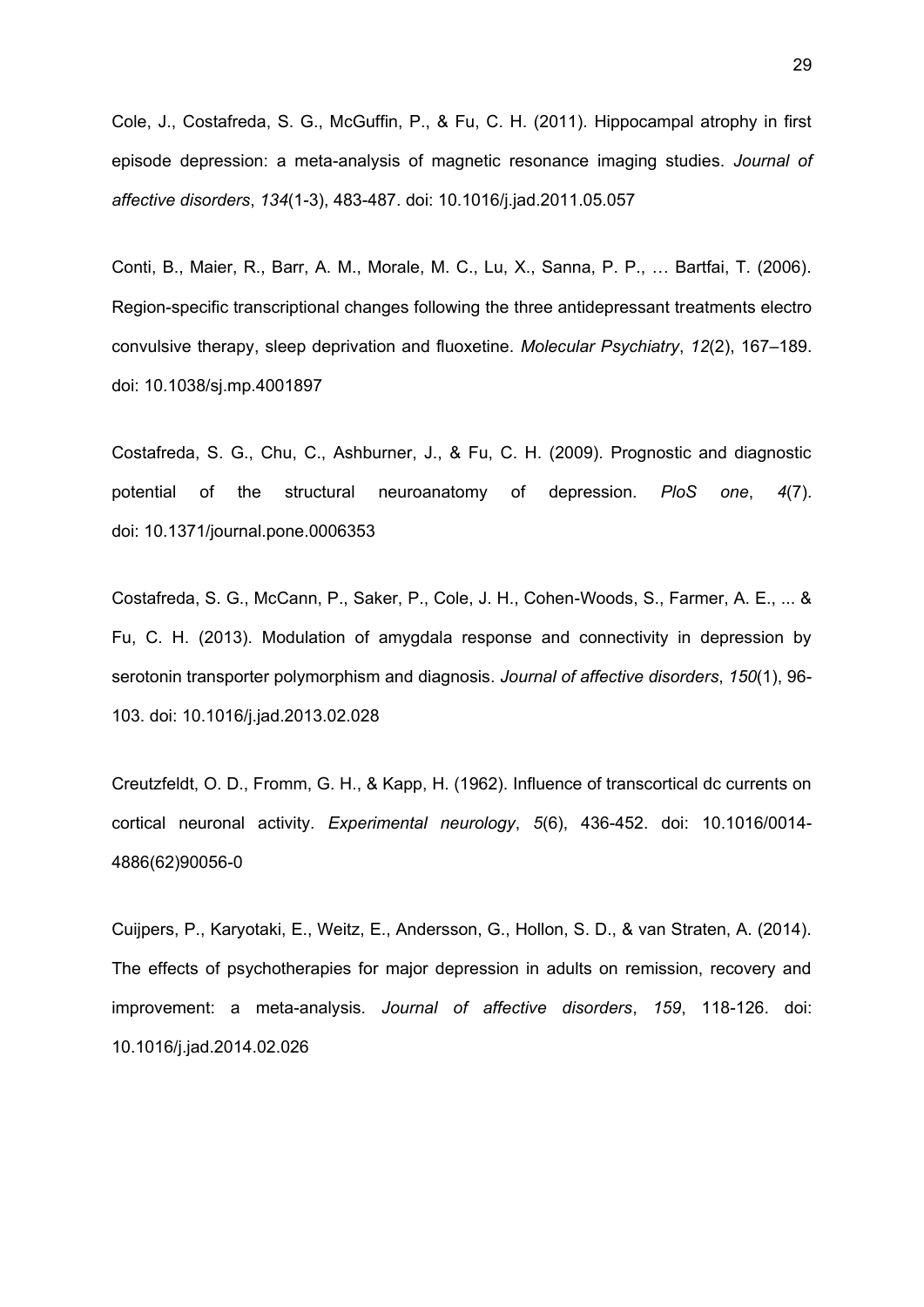Davidson, R. J., & McEwen, B. S. (2012). Social influences on neuroplasticity: stress and interventions to promote well-being. *Nature neuroscience*, *15*(5), 689-695. doi: 10.1038/nn.3093

Dedoncker, J., Brunoni, A. R., Baeken, C., & Vanderhasselt, M. A. (2016). A systematic review and meta-analysis of the effects of transcranial direct current stimulation (tDCS) over the dorsolateral prefrontal cortex in healthy and neuropsychiatric samples: influence of stimulation parameters. *Brain stimulation*, *9*(4), 501-517. doi: 10.1016/j.brs.2016.04.006

Ding, L., Shou, G., Yuan, H., Urbano, D., & Cha, Y. (2014). Lasting modulation effects of rTMS on neural activity and connectivity as revealed by resting-state EEG. *IEEE Transactions on Biomedical Engineering, 61*(7), 2070-2080. doi:10.1109/tbme.2014.2313575

Drevets, W. C. (2001). Neuroimaging and neuropathological studies of depression: implications for the cognitive-emotional features of mood disorders. *Current opinion in neurobiology*, *11*(2), 240-249. doi: 10.1016/S0959-4388(00)00203-8

Duman, R. S., & Monteggia, L. M. (2006). A neurotrophic model for stress-related mood disorders. *Biological Psychiatry*, *59*(12), 1116–1127. doi: 10.1016/j.biopsych.2006.02.013

Durand, S., Fromy, B., Bouyé, P., Saumet, J. L., & Abraham, P. (2002). Vasodilatation in response to repeated anodal current application in the human skin relies on aspirin‐sensitive mechanisms. *The Journal of physiology*, *540*(1), 261-269. doi: 10.1113/jphysiol.2001.013364

Eichenbaum, H., Otto, T., & Cohen, N. J. (1992). The hippocampus—what does it do? *Behavioral and Neural Biology*, *57*(1), 2–36. doi: 10.1016/0163-1047(92)90724-i

Elliott, R., Rubinsztein, J. S., Sahakian, B. J., & Dolan, R. J. (2002). The neural basis of moodcongruent processing biases in depression. *Archives of General Psychiatry, 59*(7), 597. doi:10.1001/archpsyc.59.7.597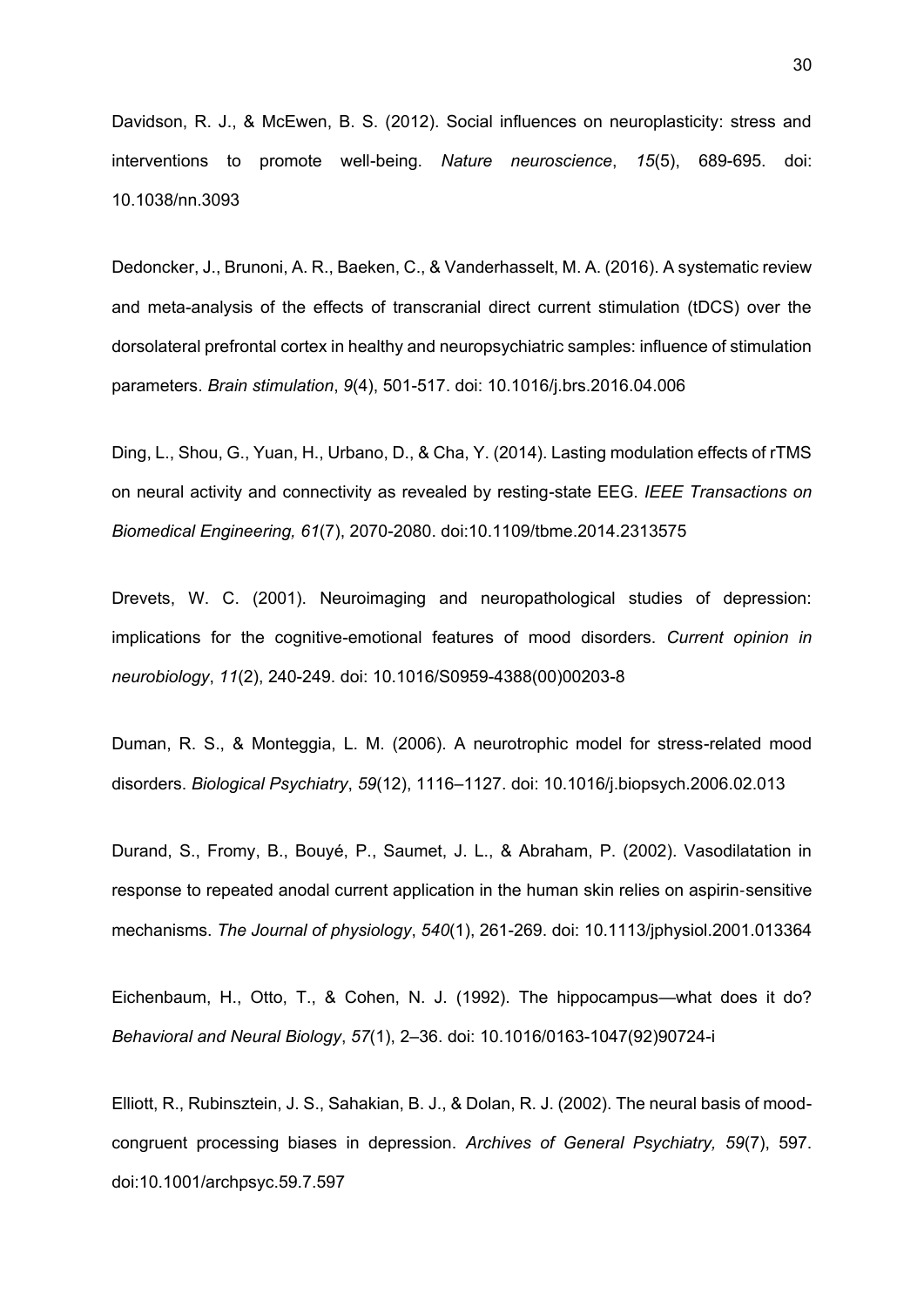Eshel, N., Keller, C. J., Wu, W., Jiang, J., Mills-Finnerty, C., Huemer, J., ... & Wong, M. (2020). Global connectivity and local excitability changes underlie antidepressant effects of repetitive transcranial magnetic stimulation. *Neuropsychopharmacology*, *45*(6), 1018-1025. doi: 10.1038/s41386-020-0633-z

Eugène, F., Joormann, J., Cooney, R. E., Atlas, L. Y., & Gotlib, I. H. (2010). Neural correlates of inhibitory deficits in depression. *Psychiatry Research: Neuroimaging, 181*(1), 30-35. doi:10.1016/j.pscychresns.2009.07.010

Ezquerro, F., Moffa, A. H., Bikson, M., Khadka, N., Aparicio, L. V., de Sampaio‐Junior, B., ... & Brunoni, A. R. (2017). The influence of skin redness on blinding in transcranial direct current stimulation studies: a crossover trial. *Neuromodulation: Technology at the Neural Interface*, *20*(3), 248-255.

Ferguson, J. M. (2001). SSRI antidepressant medications: adverse effects and tolerability. *Primary care companion to the Journal of clinical psychiatry*, *3*(1), 22. doi: 10.4088/pcc.v03n0105

Fidalgo, T. M., Morales-Quezada, L., Muzy, G. S., Chiavetta, N. M., Mendonca, M. E., Santana, M. V., ... & Fregni, F. (2014). Biological markers in non-invasive brain stimulation trials in major depressive disorder: a systematic review. *The journal of ECT*, *30*(1), 47. doi: 10.1097/YCT.0b013e31828b34d8

Fossati, P., Radtchenko, A., & Boyer, P. (2004). Neuroplasticity: from MRI to depressive symptoms. *European Neuropsychopharmacology*, *14*. doi: 10.1016/j.euroneuro.2004.09.001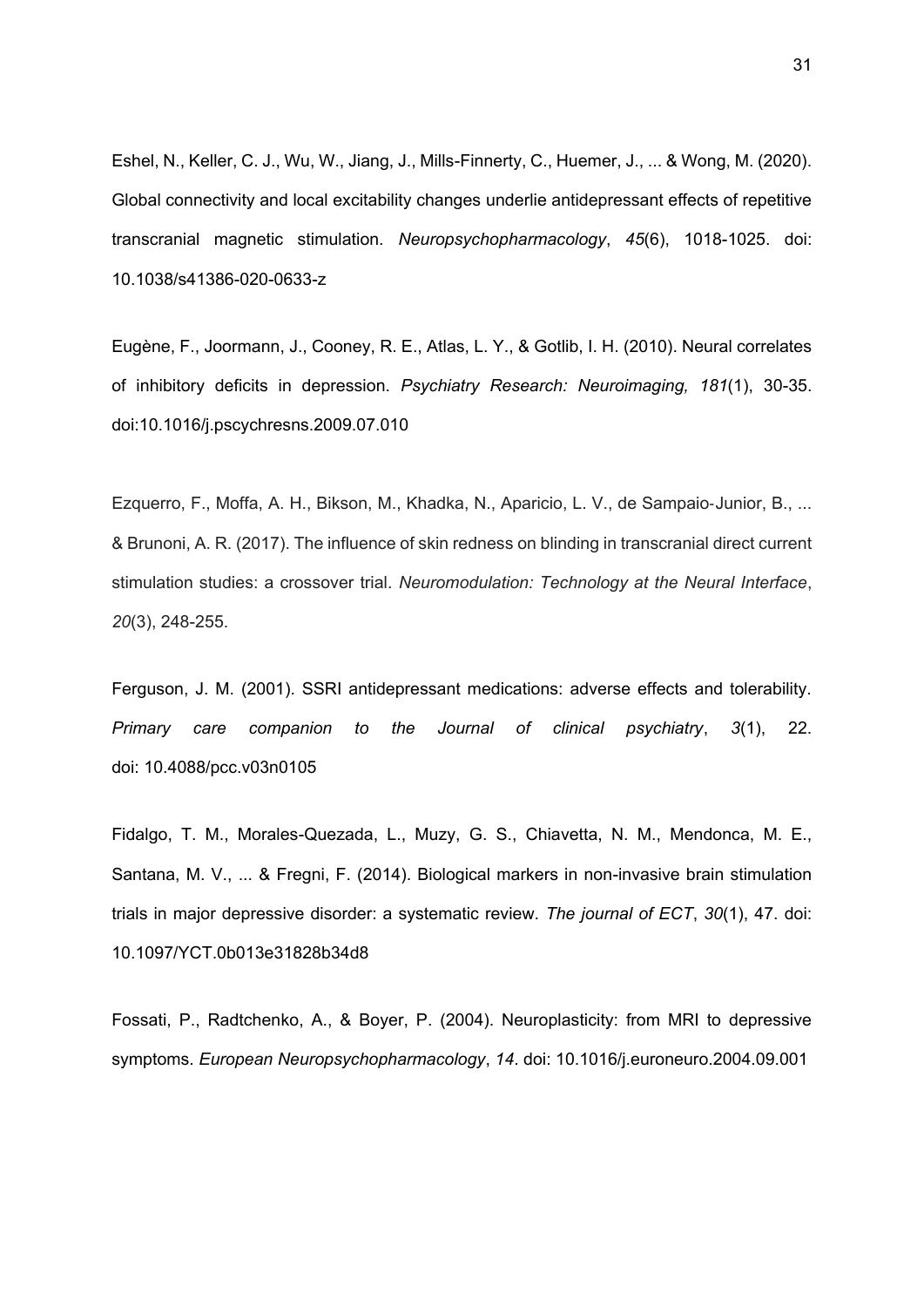Fritsch, B., Reis, J., Martinowich, K., Schambra, H. M., Ji, Y., Cohen, L. G., & Lu, B. (2010). Direct current stimulation promotes BDNF-dependent synaptic plasticity: potential implications for motor learning. *Neuron*, *66*(2), 198-204. doi: 10.1016/j.neuron.2010.03.035

Fu, C. H., & Costafreda, S. G. (2013). Neuroimaging-based biomarkers in psychiatry: clinical opportunities of a paradigm shift. *The Canadian Journal of Psychiatry*, *58*(9), 499-508. doi: 10.1177/070674371305800904

Fu, C. H., Fan, Y., & Davatzikos, C. (2019). Addressing heterogeneity (and homogeneity) in treatment mechanisms in depression and the potential to develop diagnostic and predictive biomarkers. *NeuroImage: Clinical*, *24*, 101997. doi: 10.1016/j.nicl.2019.101997

Fu, C. H., Fan, Y., & Davatzikos, C. (2020). Widespread Morphometric Abnormalities in Major Depression: Neuroplasticity and Potential for Biomarker Development. *Neuroimaging Clinics*, *30*(1), 85-95. doi: 10.1016/j.nic.2019.09.008

Fu, C. H., Steiner, H., & Costafreda, S. G. (2013). Predictive neural biomarkers of clinical response in depression: a meta-analysis of functional and structural neuroimaging studies of pharmacological and psychological therapies. *Neurobiology of disease*, *52*, 75-83. doi: 10.1016/j.nbd.2012.05.008

Fu, C. H., Williams, S. C., Cleare, A. J., Brammer, M. J., Walsh, N. D., Kim, J., ... & Mitterschiffthaler, M. T. (2004). Attenuation of the neural response to sad faces in major depression by antidepressant treatment: a prospective, event-related functional magnetic resonance imaging study. *Archives of general psychiatry*, *61*(9), 877-889. doi:10.1001/archpsyc.61.9.877

Fu, C. H., Williams, S. C., Cleare, A. J., Scott, J., Mitterschiffthaler, M. T., Walsh, N. D., ... & Murray, R. M. (2008). Neural responses to sad facial expressions in major depression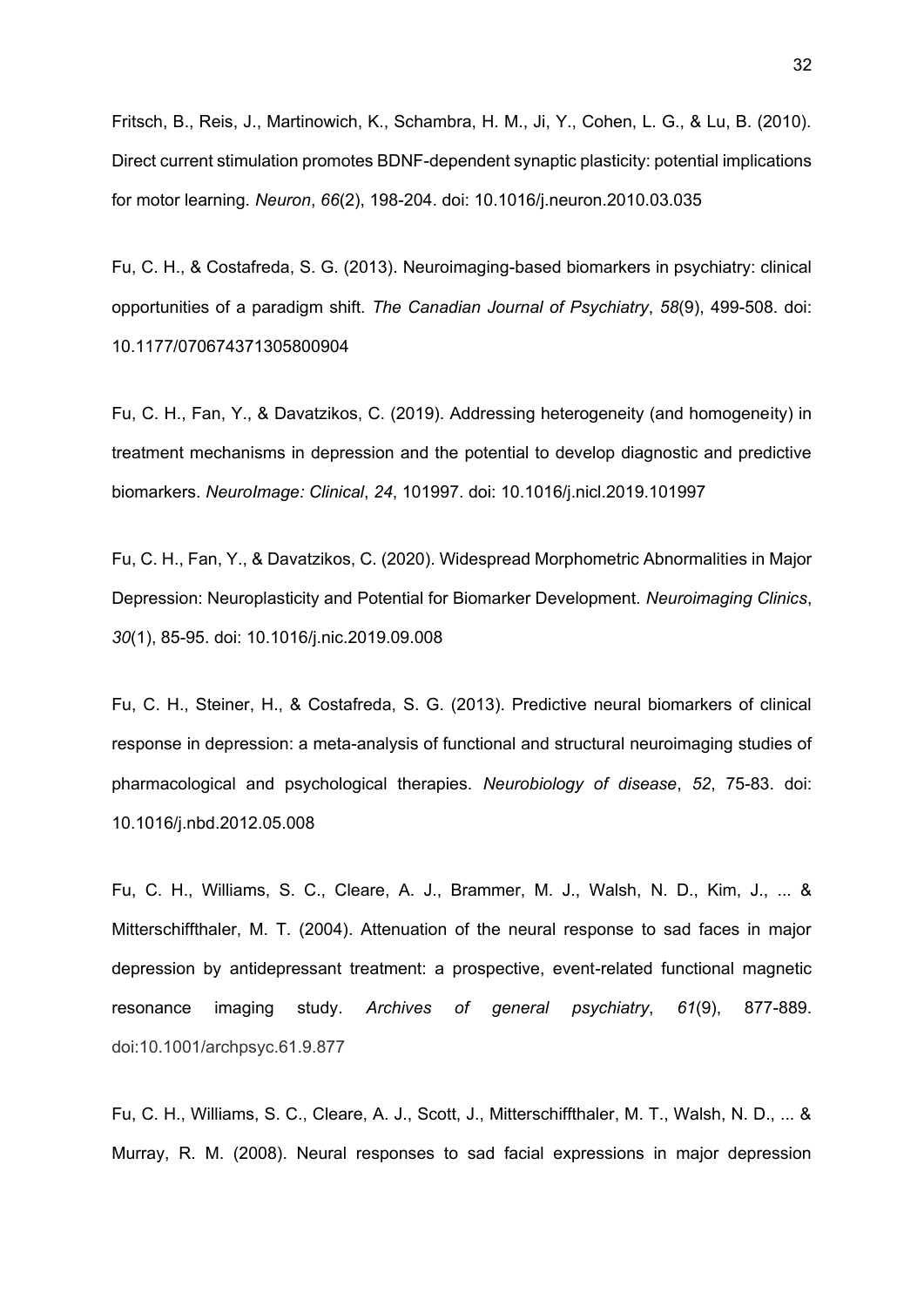following cognitive behavioral therapy. *Biological psychiatry*, *64*(6), 505-512. doi: 10.1016/j.biopsych.2008.04.033

Gálvez, V., Alonzo, A., Martin, D., Mitchell, P. B., Sachdev, P., & Loo, C. K. (2011). Hypomania induction in a patient with bipolar II disorder by transcranial direct current stimulation (tDCS). *The journal of ECT*, *27*(3), 256-258. doi: 10.1097/YCT.0b013e3182012b89

Gbyl, K., & Videbech, P. (2018). Electroconvulsive therapy increases brain volume in major depression: a systematic review and meta-analysis. *Acta Psychiatrica Scandinavica*, *138*(3), 180–195. doi: 10.1111/acps.12884

Guarienti, F., Caumo, W., Shiozawa, P., Cordeiro, Q., Boggio, P. S., Benseñor, I. M., ... & Brunoni, A. R. (2015). Reducing transcranial direct current stimulation‐induced erythema with skin pretreatment: Considerations for sham‐controlled clinical trials. *Neuromodulation: Technology at the Neural Interface*, *18*(4), 261-265.

Hamilton, J. P., Etkin, A., Furman, D. J., Lemus, M. G., Johnson, R. F., & Gotlib, I. H. (2012). Functional neuroimaging of major depressive disorder: a meta-analysis and new integration of baseline activation and neural response data. *American Journal of Psychiatry*, *169*(7), 693- 703. doi: 10.1176/appi.ajp.2012.11071105

Hayward, G., Goodwin, G. M., & Harmer, C. J. (2004). The role of the anterior cingulate cortex in the counting Stroop task. *Experimental Brain Research, 154*(3), 355-358. doi:10.1007/s00221-003-1665-4

Hayward, G., Mehta, M. A., Harmer, C., Spinks, T. J., Grasby, P. M., & Goodwin, G. M. (2007). Exploring the physiological effects of double-cone coil TMS over the medial frontal cortex on the anterior cingulate cortex: An H215O PET study. *European Journal of Neuroscience, 25*(7), 2224-2233. doi:10.1111/j.1460-9568.2007.05430.x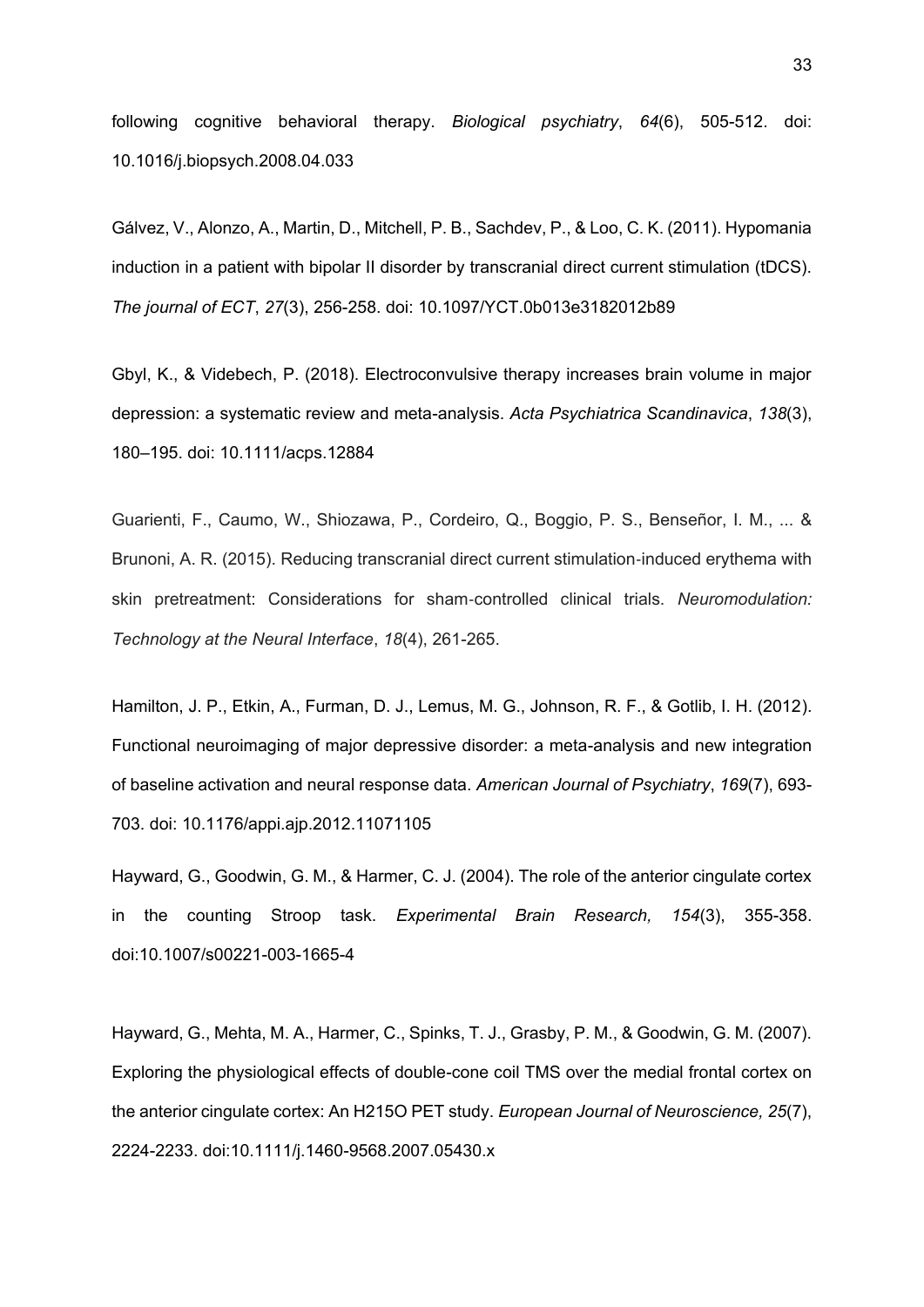Inta, D., Lima-Ojeda, J. M., Lau, T., Tang, W., Dormann, C., Sprengel, R., … Gass, P. (2013). Electroconvulsive therapy induces neurogenesis in frontal rat brain areas. *PLoS ONE*, *8*(7). doi: 10.1371/journal.pone.0069869

Ironside, M., & Perlo, S. (2018). Transcranial Direct Current Stimulation for the Treatment of Depression: a Review of the Candidate Mechanisms of Action. *Current Behavioral Neuroscience Reports*, *5*(1), 26-35. doi: 10.1007/s40473-018-0138-9

Jamil, A., Batsikadze, G., Kuo, H. I., Labruna, L., Hasan, A., Paulus, W., & Nitsche, M. A. (2017). Systematic evaluation of the impact of stimulation intensity on neuroplastic after‐ effects induced by transcranial direct current stimulation. *The Journal of physiology*, *595*(4), 1273-1288. doi: 10.1113/JP272738

Jefferys, J. G. (1981). Influence of electric fields on the excitability of granule cells in guinea‐ pig hippocampal slices. *The Journal of Physiology*, *319*(1), 143-152. doi: 10.1113/jphysiol.1981.sp013897

Joshi, S. H., Espinoza, R. T., Pirnia, T., Shi, J., Wang, Y., Ayers, B., … Narr, K. L. (2016). Structural plasticity of the hippocampus and amygdala induced by electroconvulsive therapy in major depression. *Biological Psychiatry*, *79*(4), 282–292. doi: 10.1016/j.biopsych.2015.02.029

Keeser, D., Meindl, T., Bor, J., Palm, U., Pogarell, O., Mulert, C., ... & Padberg, F. (2011). Prefrontal transcranial direct current stimulation changes connectivity of resting-state networks during fMRI. *Journal of Neuroscience*, *31*(43), 15284-15293. doi: 10.1523/JNEUROSCI.0542-11.2011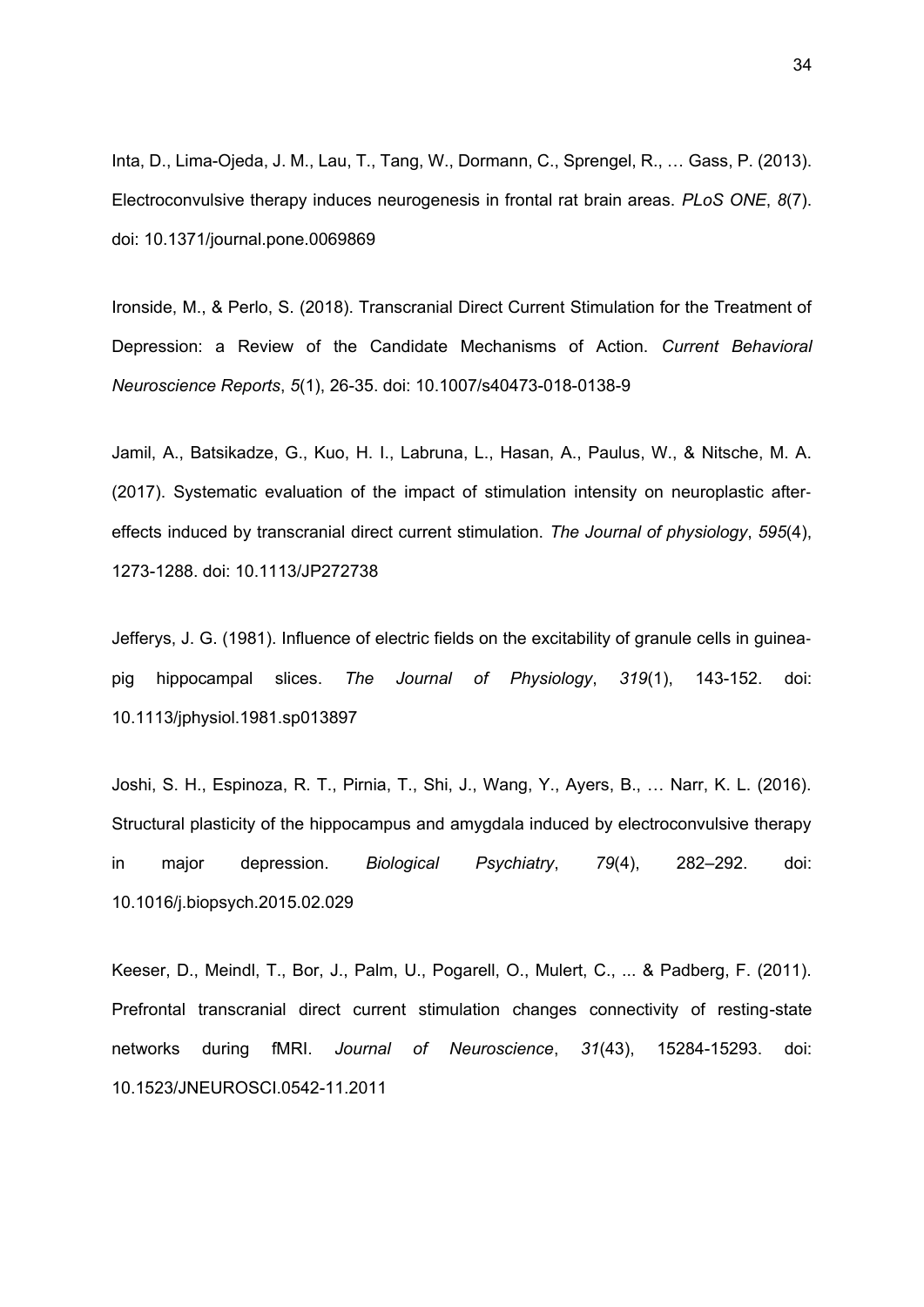Kessler, R. C., & Bromet, E. J. (2013). The epidemiology of depression across cultures. *Annual review of public health*, *34*, 119-138. doi: 10.1146/annurev-publhealth-031912-114409

Kiebs, M., Hurlemann, R., & Mutz, J. (2019). Cognitive effects of non-surgical brain stimulation for major depressive disorder: protocol for a systematic review and meta-analysis. *BMJ open*, *9*(2), bmjopen-2018. doi: 10.1136/bmjopen-2018-023796

Kito, S., Fujita, K., & Koga, Y. (2008). Regional cerebral blood flow changes after lowfrequency transcranial magnetic stimulation of the right dorsolateral prefrontal cortex in treatment-resistant depression. *Neuropsychobiology*, *58*(1), 29-36. doi: 10.1159/000154477

Lantrip, C., Gunning, F. M., Flashman, L., Roth, R. M., & Holtzheimer, P. E. (2017). Effects of transcranial magnetic stimulation on the cognitive control of emotion. *The Journal of ECT, 33*(2), 73-80. doi:10.1097/yct.0000000000000386

Leppänen, J. M. (2006). Emotional information processing in mood disorders: A review of behavioral and neuroimaging findings. *Current Opinion in Psychiatry, 19*(1), 34-39. doi:10.1097/01.yco.0000191500.46411.00

Liebetanz, D., Koch, R., Mayenfels, S., König, F., Paulus, W., & Nitsche, M. A. (2009). Safety limits of cathodal transcranial direct current stimulation in rats. *Clinical Neurophysiology, 120*(6), 1161-1167. doi:10.1016/j.clinph.2009.01.022

Liebetanz, D., Nitsche, M. A., Tergau, F., & Paulus, W. (2002). Pharmacological approach to the mechanisms of transcranial DC‐stimulation‐induced after‐effects of human motor cortex excitability. *Brain*, *125*(10), 2238-2247. doi: 10.1093/brain/awf238

Liu, W., Leng, Y. S., Zou, X. H., Cheng, Z. Q., Yang, W., & Li, B. J. (2017). Affective processing in non-invasive brain stimulation over prefrontal cortex. *Frontiers in Human Neuroscience*, *11*, 439.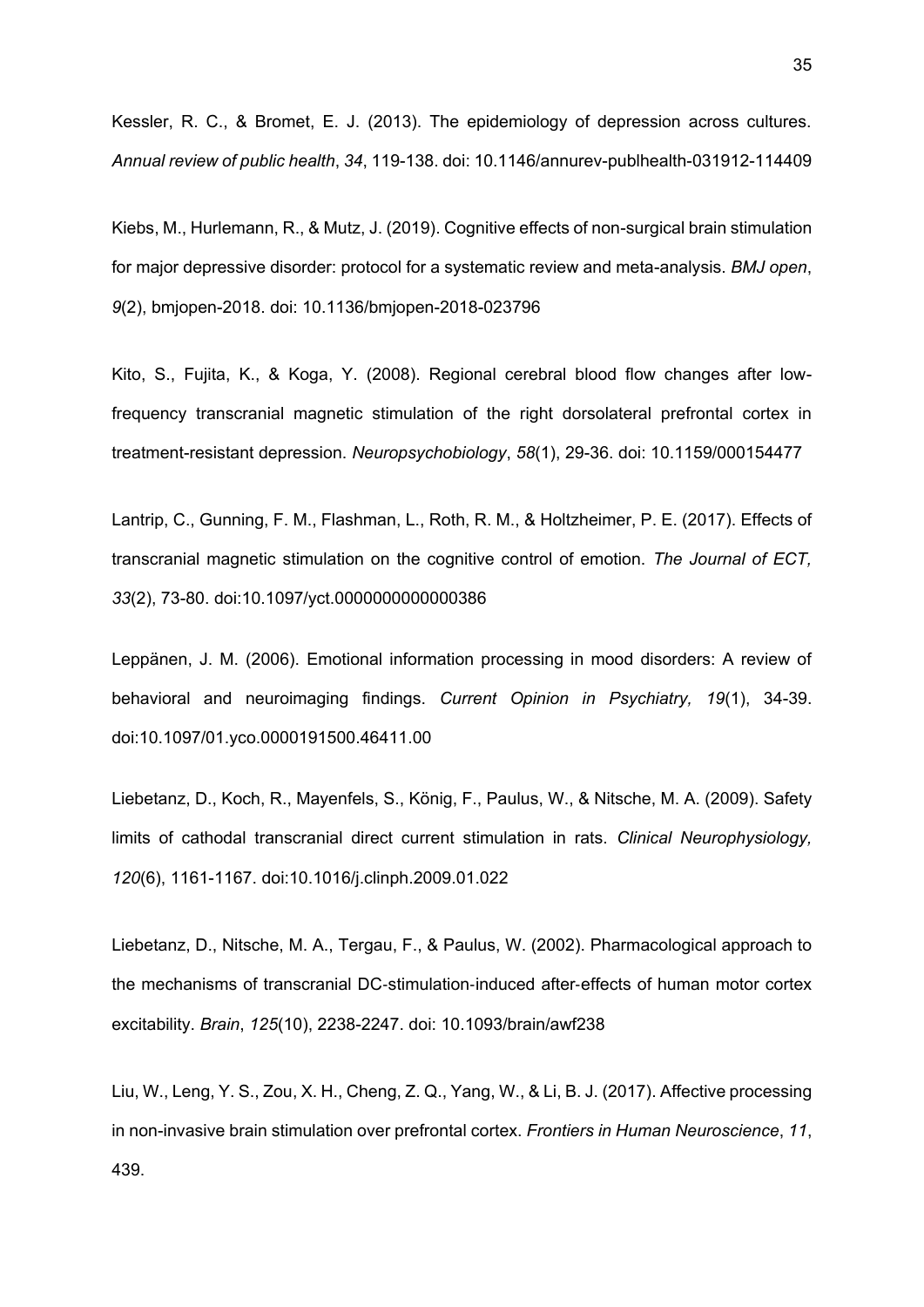Lomas, T., Ivtzan, I., & Fu, C. H.Y. (2015). A systematic review of the neurophysiology of mindfulness on EEG oscillations. *Neuroscience & Biobehavioral Reviews*, *57*, 401-410. doi: 10.1016/j.neubiorev.2015.09.018

Loo, C. K., Alonzo, A., Martin, D., Mitchell, P. B., Galvez, V., & Sachdev, P. (2012). Transcranial direct current stimulation for depression: 3-week, randomised, sham-controlled trial. *The British Journal of Psychiatry*, *200*(1), 52-59. doi: 10.1192/bjp.bp.111.097634

Loo, C., Husain, M., Mcdonald, W., Aaronson, S., O'Reardon, J., Alonzo. A., … Lisanby, S. (2018). International randomized-controlled trial of transcranial Direct Current Stimulation in depression. *Brain Stimulation*, *11* (1), 125-133. doi: 10.1016/j.brs.2017.10.011

Luborzewski, A., Schubert, F., Seifert, F., Danker-Hopfe, H., Brakemeier, E. L., Schlattmann, P., ... & Bajbouj, M. (2007). Metabolic alterations in the dorsolateral prefrontal cortex after treatment with high-frequency repetitive transcranial magnetic stimulation in patients with unipolar major depression. *Journal of Psychiatric Research*, *41*(7), 606-615. doi: 10.1016/j.jpsychires.2006.02.003

Lyden, H., Espinoza, R. T., Pirnia, T., Clark, K., Joshi, S. H., Leaver, A. M., … Narr, K. L. (2014). Electroconvulsive therapy mediates neuroplasticity of white matter microstructure in major depression. *Translational Psychiatry*, *4*(4). doi: 10.1038/tp.2014.21

Maeoka, H., Matsuo, A., Hiyamizu, M., Morioka, S., & Ando, H. (2012). Influence of transcranial direct current stimulation of the dorsolateral prefrontal cortex on pain related emotions: a study using electroencephalographic power spectrum analysis. *Neuroscience Letters*, *512*(1), 12-16. doi: 10.1016/j.neulet.2012.01.037

Martinowich, K., Manji, H., & Lu, B. (2007). New insights into BDNF function in depression and anxiety. *Nature Neuroscience*, *10*(9), 1089–1093. doi: 10.1038/nn1971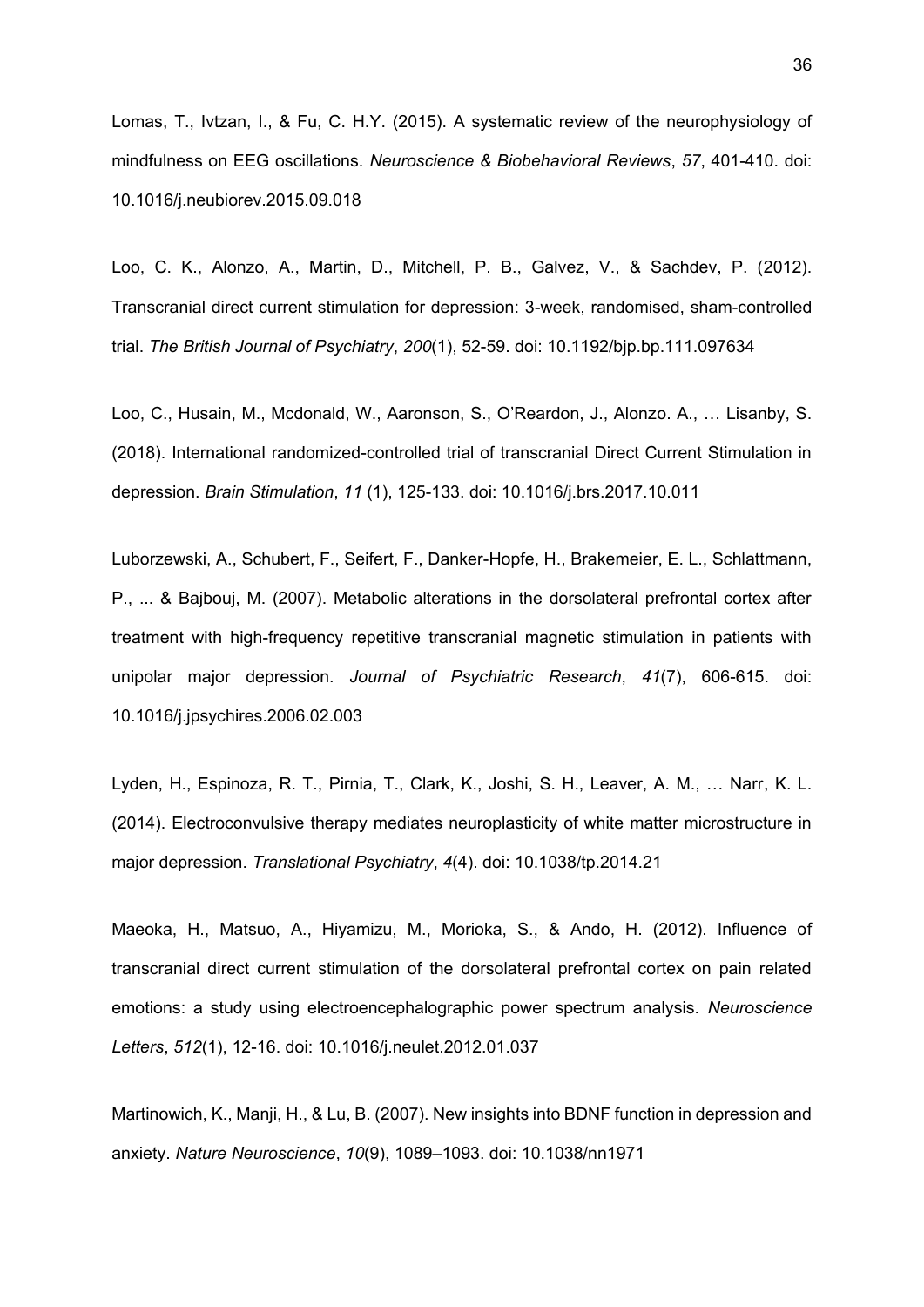Matsumoto, H., & Ugawa, Y. (2017). Adverse events of tDCS and tACS: a review. *Clinical Neurophysiology Practice*, *2*, 19-25. doi: 10.1016/j.cnp.2016.12.003

Mayberg, H. S. (1997). Limbic-cortical dysregulation: A proposed model of depression. *Journal of Neuropsychiatry and Clinical Neurosciences, 9*(3), 471-481. doi:10.1176/jnp.9.3.471

McCrone, P. R., Dhanasiri, S., Patel, A., Knapp, M., & Lawton-Smith, S. (2008). *Paying the price: the cost of mental health care in England to 2026*. King's Fund, London, UK. ISBN 9781857175714

McEwen, B. S. (1999). Stress and hippocampal plasticity. *Annual Review of Neuroscience*, *22*(1), 105–122. doi: 10.1146/annurev.neuro.22.1.105

Meron, D., Hedger, N., Garner, M., & Baldwin, D. S. (2015). Transcranial direct current stimulation (tDCS) in the treatment of depression: systematic review and meta-analysis of efficacy and tolerability. *Neuroscience & Biobehavioral Reviews, 57*, 46-62. doi:10.1016/j.neubiorev.2015.07.012

Mitterschiffthaler, M. T., Williams, S. C. R., Walsh, N. D., Cleare, A. J., Donaldson, C., Scott, J., & Fu, C. H. Y. (2008). Neural basis of the emotional Stroop interference effect in major depression. *Psychological Medicine*, *38*(2), 247-256. doi: 10.1017/S0033291707001523

Moffa, A. H., Brunoni, A. R., Fregni, F., Palm, U., Padberg, F., Blumberger, D. M., ... & Loo, C. K. (2017). Safety and acceptability of transcranial direct current stimulation for the acute treatment of major depressive episodes: Analysis of individual patient data. *Journal of affective disorders*, *221*, 1-5. doi: 10.1016/j.jad.2017.06.021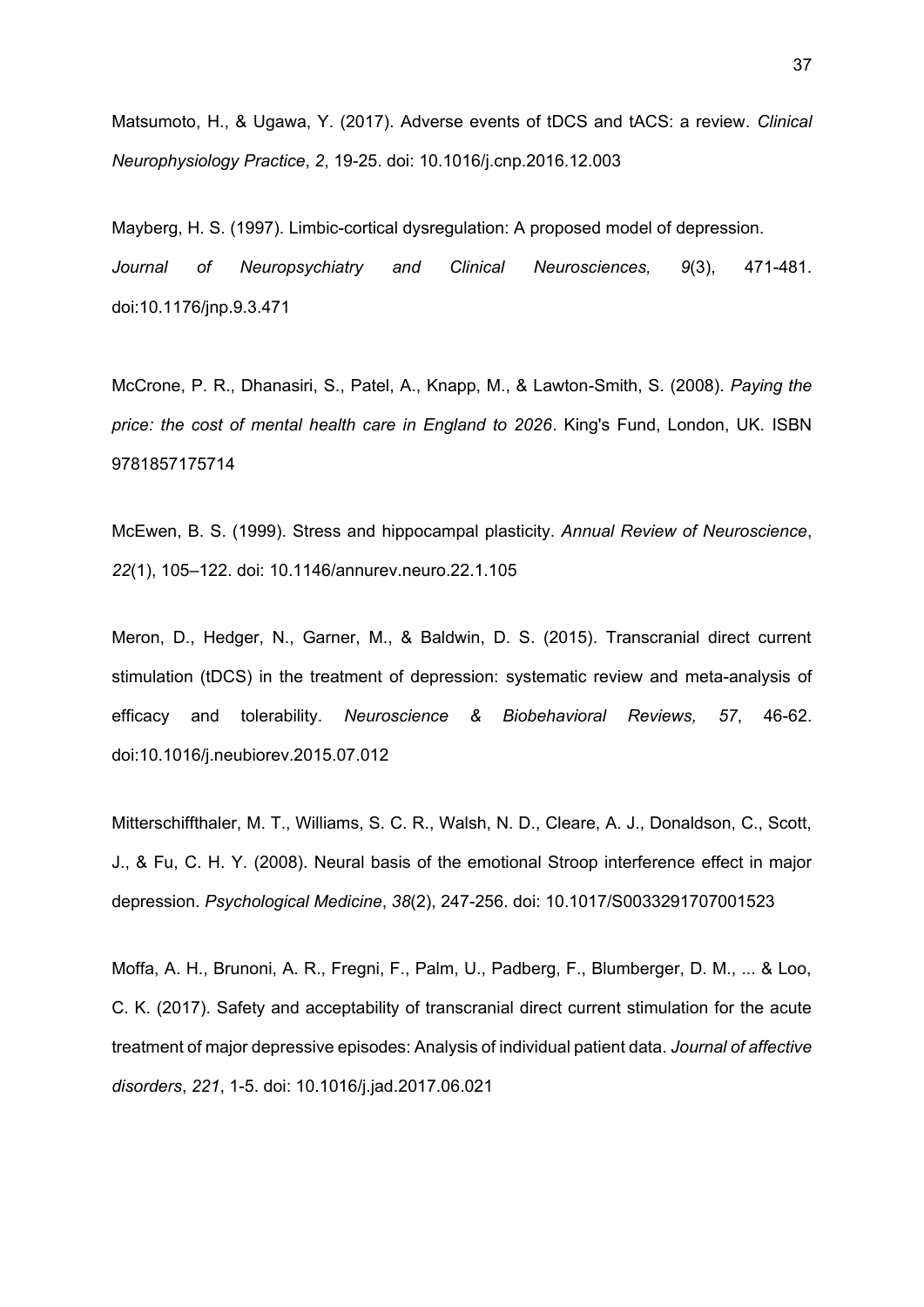Monte-Silva, K., Kuo, M. F., Hessenthaler, S., Fresnoza, S., Liebetanz, D., Paulus, W., & Nitsche, M. A. (2013). Induction of late LTP-like plasticity in the human motor cortex by repeated non-invasive brain stimulation. *Brain stimulation*, *6*(3), 424-432. doi: 10.1016/j.brs.2012.04.011

Moreno, M. L., Vanderhasselt, M., Carvalho, A. F., Moffa, A. H., Lotufo, P. A., Benseñor, I. M., & Brunoni, A. R. (2015). Effects of acute transcranial direct current stimulation in hot and cold working memory tasks in healthy and depressed subjects. *Neuroscience Letters, 591*, 126- 131. doi:10.1016/j.neulet.2015.02.036

Mutz, J., Edgcumbe, D. R., Brunoni, A. R., & Fu, C. H.Y. (2018). Efficacy and acceptability of non-invasive brain stimulation for the treatment of adult unipolar and bipolar depression: a systematic review and meta-analysis of randomised sham-controlled trials. *Neuroscience & Biobehavioral Reviews*, *92*, 291-303. doi: 10.1016/j.neubiorev.2018.05.015

Mutz, J., Vipulananthan, V., Carter, B., Hurlemann, R., Fu, C. H.Y., & Young, A. H. (2019). Comparative efficacy and acceptability of non-surgical brain stimulation for the acute treatment of major depressive episodes in adults: systematic review and network metaanalysis. *British Medical Journl*, *364*, l1079. doi: 10.1136/bmj.l1079

Nitsche, M. A., & Paulus, W. (2000). Excitability changes induced in the human motor cortex by weak transcranial direct current stimulation. *The Journal of Physiology*, *527*(3), 633-639. doi: 10.1111/j.1469-7793.2000.t01-1-00633.x

Nitsche, M. A., & Paulus, W. (2001). Sustained excitability elevations induced by transcranial DC motor cortex stimulation in humans. *Neurology*, *57*(10), 1899-1901. doi: 10.1212/WNL.57.10.1899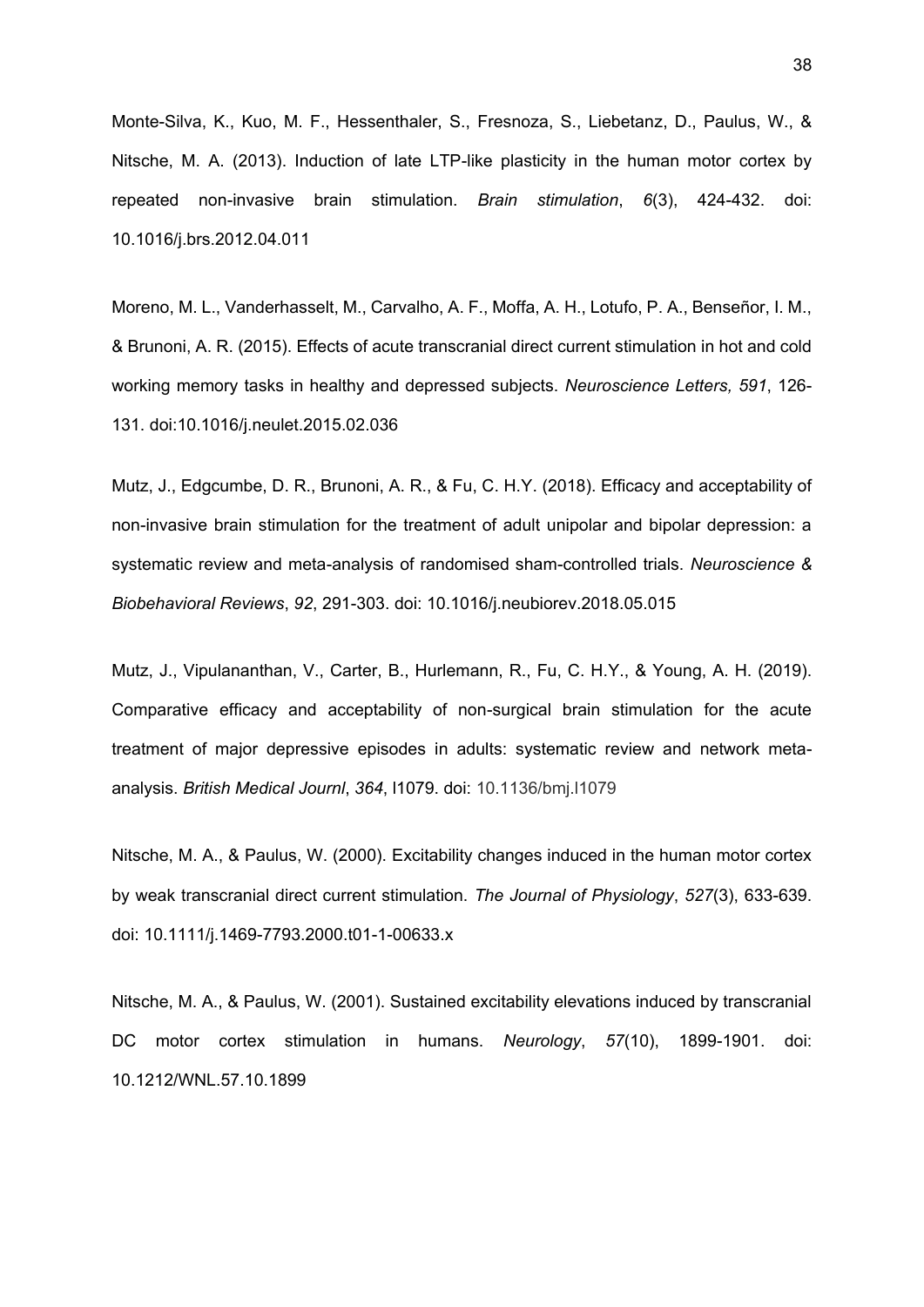Nitsche, M. A., Fricke, K., Henschke, U., Schlitterlau, A., Liebetanz, D., Lang, N., ... & Paulus, W. (2003a). Pharmacological modulation of cortical excitability shifts induced by transcranial direct current stimulation in humans. *The Journal of Physiology*, *553*(1), 293-301. doi: 10.1113/jphysiol.2003.049916

Nitsche, M. A., Jaussi, W., Liebetanz, D., Lang, N., Tergau, F., & Paulus, W. (2004a). Consolidation of human motor cortical neuroplasticity by D-cycloserine. *Neuropsychopharmacology*, *29*(8), 1573-1578. doi: 10.1038/sj.npp.1300517

Nitsche, M. A., Koschack, J., Pohlers, H., Hullemann, S., Paulus, W., & Happe, S. (2012). Effects of frontal transcranial direct current stimulation on emotional state and processing in healthy humans. *Frontiers in Psychiatry*, *3*, 58. doi: 10.3389/fpsyt.2012.00058

Nitsche, M. A., Niehaus, L., Hoffmann, K. T., Hengst, S., Liebetanz, D., Paulus, W., & Meyer, B. U. 2004b). MRI study of human brain exposed to weak direct current stimulation of the frontal cortex. *Clinical Neurophysiology*, *115*(10), 2419-2423. doi: 10.1016/j.clinph.2004.05.001

Nitsche, M. A., Schauenburg, A., Lang, N., Liebetanz, D., Exner, C., Paulus, W., & Tergau, F. (2003b). Facilitation of implicit motor learning by weak transcranial direct current stimulation of the primary motor cortex in the human. *Journal of Cognitive Neuroscience*, *15*(4), 619-626. doi: 10.1162/089892903321662994

Nord, C. L., Halahakoon, D. C., Limbachya, T., Charpentier, C., Lally, N., Walsh, V., ... & Roiser, J. P. (2019). Neural predictors of treatment response to brain stimulation and psychological therapy in depression: a double-blind randomized controlled trial. *Neuropsychopharmacology*, *44*(9), 1613-1622. doi: 10.1038/s41386-019-0401-0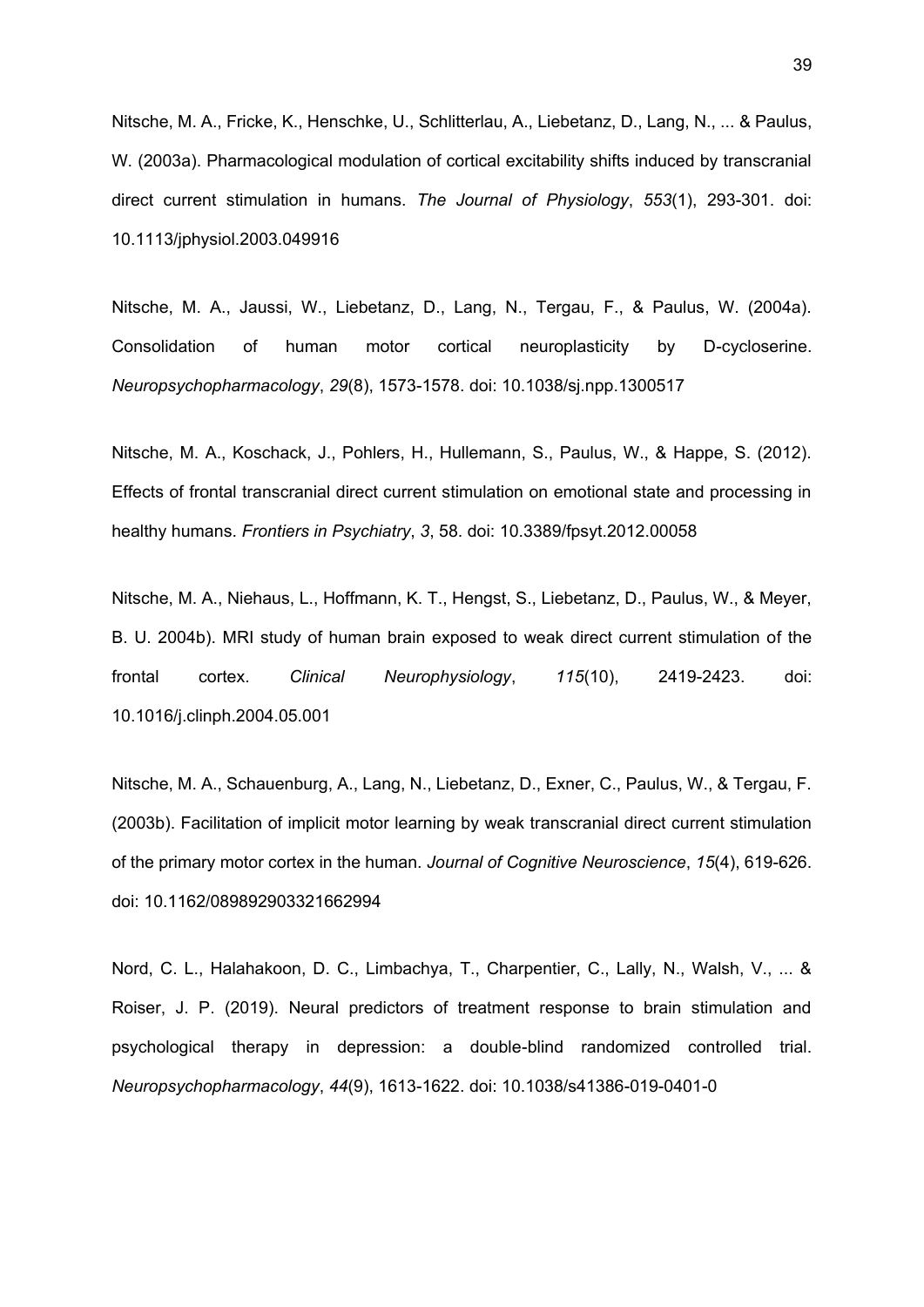Nordanskog, P., Dahlstrand, U., Larsson, M. R., Larsson, E.-M., Knutsson, L., & Johanson, A. (2010). Increase in hippocampal volume after electroconvulsive therapy in patients with depression. *Journal of ECT*, *26*(1), 62–67. doi: 10.1097/yct.0b013e3181a95da8

Oliveira, J. F., Zanão, T. A., Valiengo, L., Lotufo, P. A., Benseñor, I. M., Fregni, F., & Brunoni, A. R. (2013). Acute working memory improvement after tDCS in antidepressant-free patients with major depressive disorder. *Neuroscience Letters, 537*, 60-64. doi:10.1016/j.neulet.2013.01.023

Paelecke-Habermann, Y., Pohl, J., & Leplow, B. (2005). Attention and executive functions in remitted major depression patients. *Journal of Affective Disorders, 89*(1-3), 125-135. doi:10.1016/j.jad.2005.09.006

Palm, U., Feichtner, K. B., Hasan, A., Gauglitz, G., Langguth, B., Nitsche, M. A., ... & Padberg, F. (2014). The role of contact media at the skin-electrode interface during transcranial direct current stimulation (tDCS). *Brain Stimulation: Basic, Translational, and Clinical Research in Neuromodulation*, *7*(5), 762-764. doi: 10.1016/j.brs.2014.06.006

Palm, U., Fintescu, Z., Obermeier, M., Schiller, C., Reisinger, E., Keeser, D., … Padberg, F. (2013). Serum levels of brain-derived neurotrophic factor are unchanged after transcranial direct current stimulation in treatment-resistant depression. *Journal of Affective Disorders*, *150*(2), 659–663. doi: 10.1016/j.jad.2013.03.015

Peña-Gómez, C., Vidal-Pineiro, D., Clemente, I. C., Pascual-Leone, A., & Bartres-Faz, D. (2011). Down-regulation of negative emotional processing by transcranial direct current stimulation: effects of personality characteristics. *PloS One*, *6*(7). doi: 10.1371/journal.pone.0022812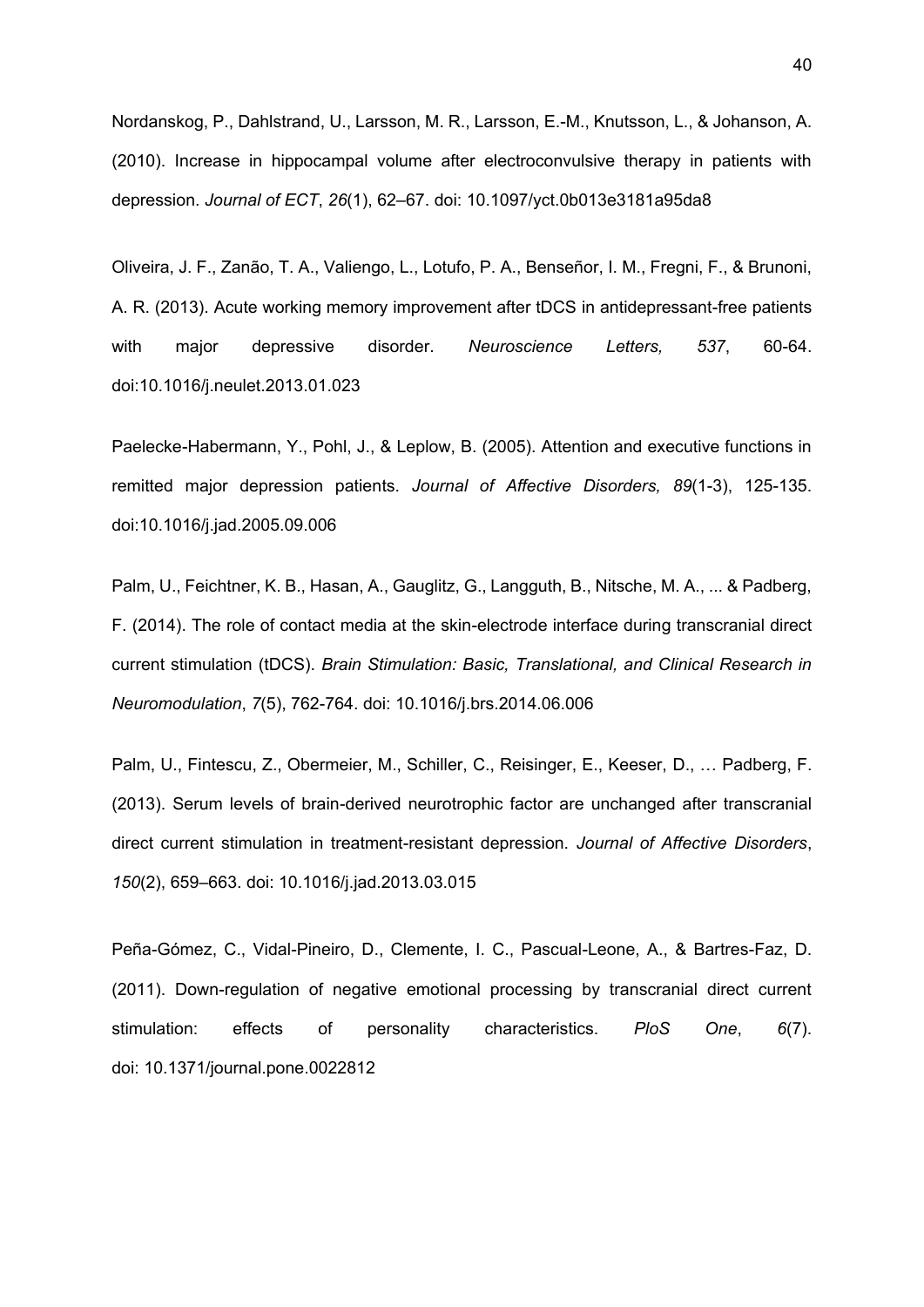Pence, B. W., O'Donnell, J. K., & Gaynes, B. N. (2012). The depression treatment cascade in primary care: a public health perspective. *Current Psychiatry Reports*, *14*(4), 328-335. doi: 10.1007/s11920-012-0274-y

Phillips, M. L., Drevets, W. C., Rauch, S. L., & Lane, R. (2003). Neurobiology of emotion perception II: Implications for major psychiatric disorders. *Biological Psychiatry, 54*(5), 515- 528. doi:10.1016/s0006-3223(03)00171-9

Pittenger, C., & Duman, R. S. (2007). Stress, depression, and neuroplasticity: a convergence of mechanisms. *Neuropsychopharmacology*, *33*(1), 88–109. doi: 10.1038/sj.npp.1301574

Pizzagalli, D. A. (2011). Frontocingulate dysfunction in depression: toward biomarkers of treatment response. *Neuropsychopharmacology*, *36*(1), 183-206. doi: 10.1038/npp.2010.166

Player, M. J., Taylor, J. L., Weickert, C. S., Alonzo, A., Sachdev, P., Martin, D., … Loo, C. K. (2013). Neuroplasticity in depressed individuals compared with healthy controls. *Neuropsychopharmacology*, *38*(11), 2101–2108. doi: 10.1038/npp.2013.126

Player, M. J., Taylor, J. L., Weickert, C. S., Alonzo, A., Sachdev, P. S., Martin, D., … Loo, C. K. (2014). Increase in PAS-induced neuroplasticity after a treatment course of transcranial direct current stimulation for depression. *Journal of Affective Disorders*, *167*, 140–147. doi: 10.1016/j.jad.2014.05.063

Priori, A. (2003). Brain polarization in humans: a reappraisal of an old tool for prolonged noninvasive modulation of brain excitability. *Clinical Neurophysiology*, *114*(4), 589-595. doi: 10.1016/S1388-2457(02)00437-6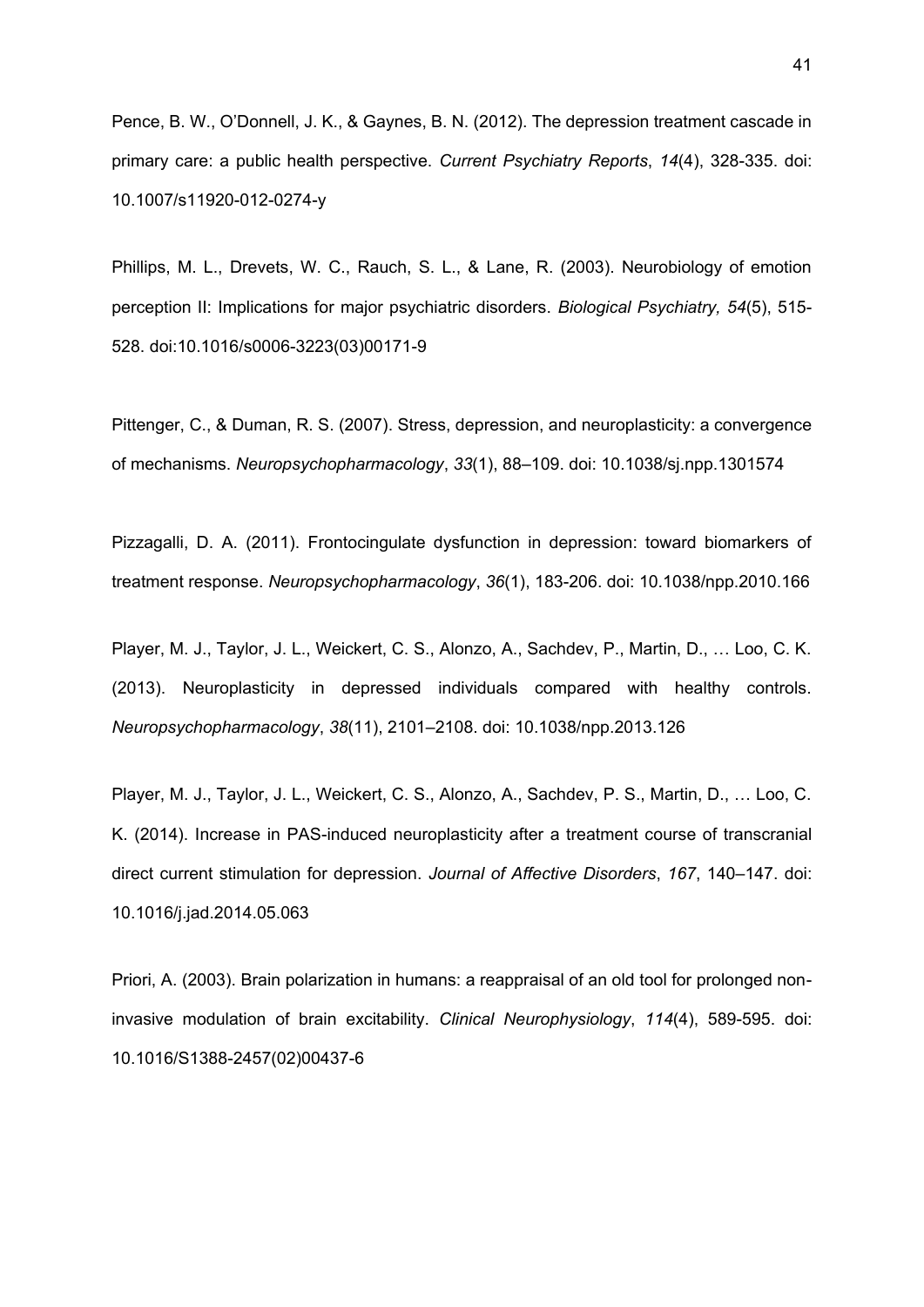Reinhart, R. M., Cosman, J. D., Fukuda, K., & Woodman, G. F. (2017). Using transcranial direct-current stimulation (tDCS) to understand cognitive processing. *Attention, Perception, & Psychophysics*, *79*(1), 3-23. doi: 10.3758/s13414-016-1224-2

Ressler, K. J., & Mayberg, H. S. (2007). Targeting abnormal neural circuits in mood and anxiety disorders: from the laboratory to the clinic. *Nature Neuroscience*, *10*(9), 1116-1124. doi: 10.1038/nn1944

Rodríguez, N., Opisso, E., Pascual-Leone, Á., & Soler, M. D. (2014). Skin lesions induced by transcranial direct current stimulation (tDCS). *Brain Stimulation*, *7*(5), 765-767. doi: 10.1016/j.brs.2014.06.005

Rueger, M. A., Keuters, M. H., Walberer, M., Braun, R., Klein, R., Sparing, R., . . . Schroeter, M. (2012). Multi-Session Transcranial Direct Current Stimulation (tDCS) Elicits Inflammatory and Regenerative Processes in the Rat Brain. *PLoS One, 7*(8). doi:10.1371/journal.pone.0043776

Rush, A. J., Trivedi, M. H., Wisniewski, S. R., Nierenberg, A. A., Stewart, J. W., Warden, D., ... & McGrath, P. J. (2006). Acute and longer-term outcomes in depressed outpatients requiring one or several treatment steps: a STAR\* D report. *American Journal of Psychiatry*, *163*(11), 1905-1917. doi: 10.1176/ajp.2006.163.11.1905

Rush, S., & Driscoll, D. A. (1968). Current distribution in the brain from surface electrodes. *Anesthesia and Analgesia*, *47*(6), 717-723.

Salehinejad, M. A., Ghanavai, E., Rostami, R., & Nejati, V. (2017). Cognitive control dysfunction in emotion dysregulation and psychopathology of major depression (MD): Evidence from transcranial brain stimulation of the dorsolateral prefrontal cortex (DLPFC). *Journal of Affective Disorders*, *210*, 241-248. doi: 10.1016/j.jad.2016.12.036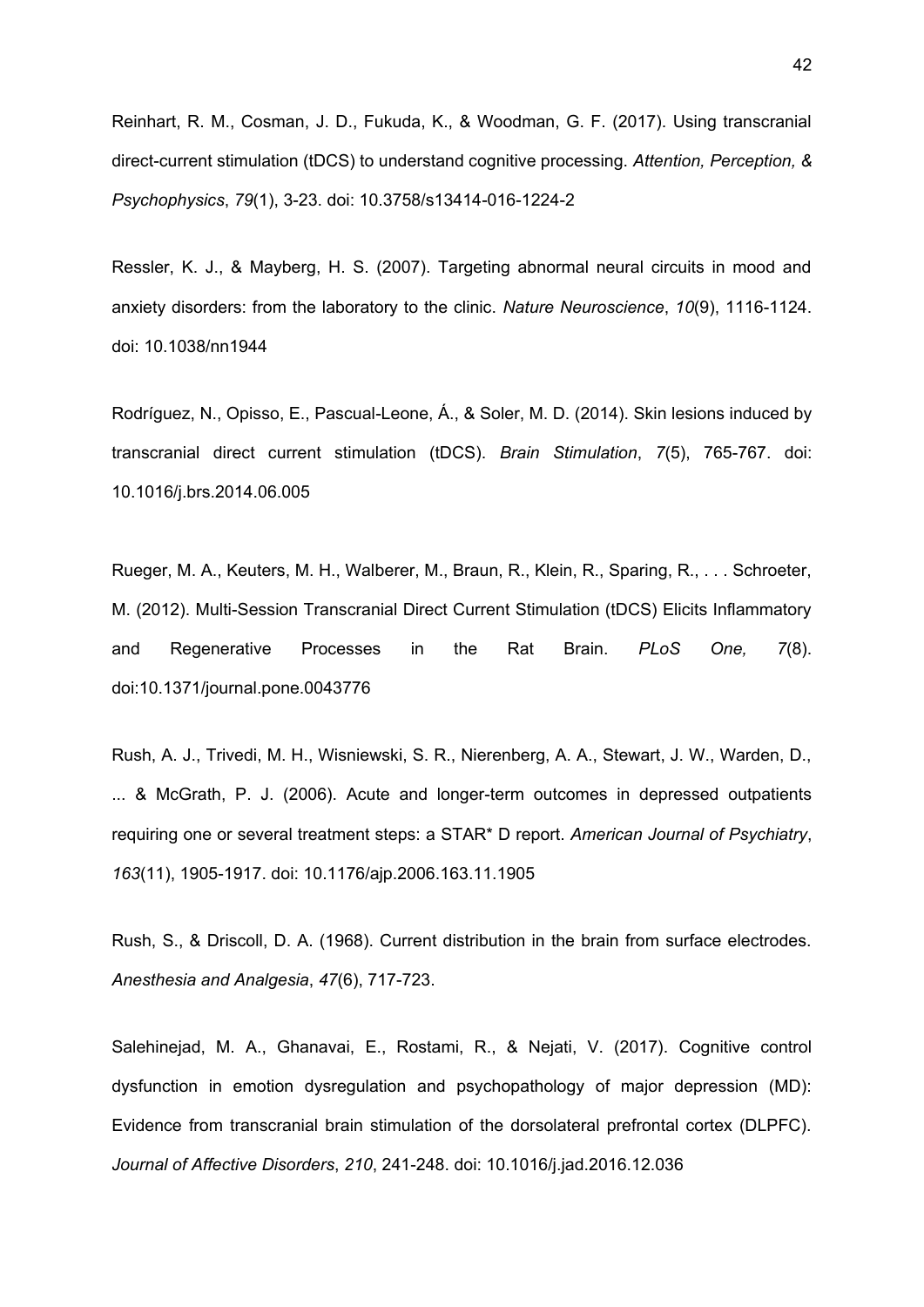Santarelli, L., Saxe, M., Gross, C., Surger, A., Battaglia, F., Dulawa, S., … Hen, R. (2003). Requirement of hippocampal neurogenesis for the behavioral effects of antidepressants. *Science*, *301*(5634), 805–809. doi: 10.1126/science.1083328

Sartorius, A., Demirakca, T., Böhringer, A., Hohenberg, C. C. V., Aksay, S. S., Bumb, J. M., … Ende, G. (2016). Electroconvulsive therapy increases temporal gray matter volume and cortical thickness. *European Neuropsychopharmacology*, *26*(3), 506–517. doi: 10.1016/j.euroneuro.2015.12.036

Savitz, J. B., & Drevets, W. C. (2009). Imaging phenotypes of major depressive disorder: genetic correlates. *Neuroscience*, *164*(1), 300-330. doi: 10.1016/j.neuroscience.2009.03.082

Schmaal, L., Veltman, D. J., van Erp, T. G., Sämann, P. G., Frodl, T., Jahanshad, N., ... & Vernooij, M. W. (2016). Subcortical brain alterations in major depressive disorder: findings from the ENIGMA Major Depressive Disorder working group. *Molecular Pychiatry*, *21*(6), 806- 812. doi: 10.1038/mp.2015.69

Shilyansky, C., Williams, L. M., Gyurak, A., Harris, A., Usherwood, T., & Etkin, A. (2016). Effect of antidepressant treatment on cognitive impairments associated with depression: A randomised longitudinal study. *Lancet Psychiatry, 3*(5), 425-435. doi:10.1016/s2215- 0366(16)00012-2

Shiozawa, P., Cordeiro, Q., Fregni, F., & Brunoni, A. R. (2013). Is sertraline plus transcranial direct current stimulation the future of effective depression treatment? *Journal of Comparative Effectiveness Research*, *2*(3), 213-215. doi: 10.2217/cer.13.28

Siegle, G. J., Thompson, W., Carter, C. S., Steinhauer, S. R., & Thase, M. E. (2007). Increased amygdala and decreased dorsolateral prefrontal BOLD responses in unipolar depression: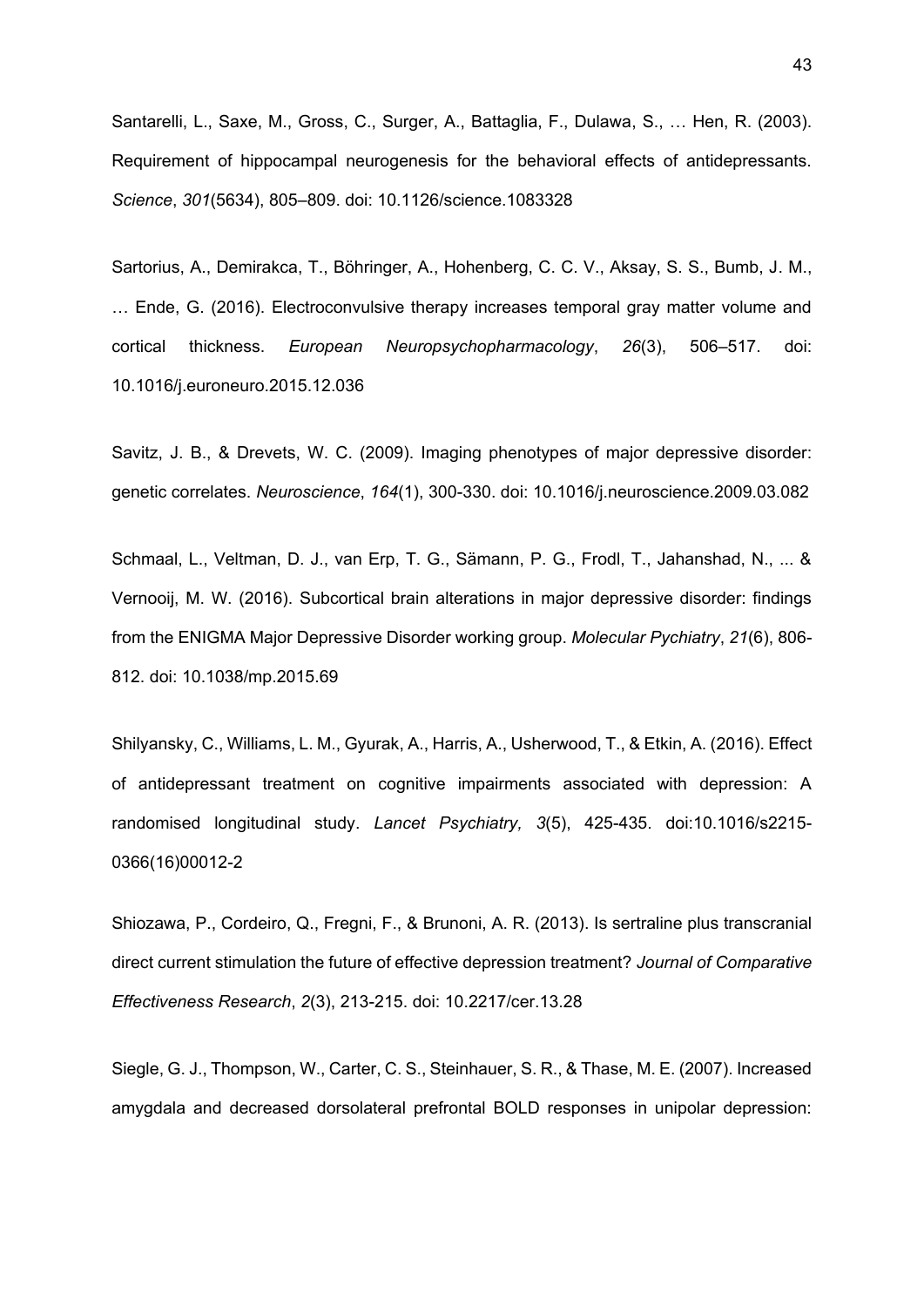related and independent features. *Biological Psychiatry*, *61*(2), 198-209. doi: 10.1016/j.biopsych.2006.05.048

Sinyor, M., Cheung, C. P., Abraha, H. Y., Lanctôt, K. L., Saleem, M., Liu, C. S., ... & Schaffer, A. (2020). Antidepressant-placebo differences for specific adverse events in major depressive disorder: A systematic review. *Journal of Affective Disorders*, *267*, 185-190. doi: 10.1016/j.jad.2020.02.013

Smits, F.M., Schutter, D.J.L.G., van Honk, J., Geuze, E. (2020). Does non-invasive brain stimulation modulate emotional stress reactivity*? Social Cognitive and Affective Neuroscience, 15*(1), 23–51. doi: 10.1093/scan/nsaa011

Stagg, C. J., Antal, A., & Nitsche, M. A. (2018). Physiology of transcranial direct current stimulation. *Journal of ECT*, *34*(3), 144-152. doi: 10.1097/YCT.0000000000000510

Stagg, C. J., Best, J. G., Stephenson, M. C., O'Shea, J., Wylezinska, M., Kincses, Z. T., ... & Johansen-Berg, H. (2009). Polarity-sensitive modulation of cortical neurotransmitters by transcranial stimulation. *Journal of Neuroscience*, *29*(16), 5202-5206. doi: 10.1523/JNEUROSCI.4432-08.2009

Tendolkar, I., Beek, M. V., Oostrom, I. V., Mulder, M., Janzing, J., Voshaar, R. O., & Eijndhoven, P. V. (2013). Electroconvulsive therapy increases hippocampal and amygdala volume in therapy refractory depression: A longitudinal pilot study. *Psychiatry Research: Neuroimaging*, *214*(3), 197–203. doi: 10.1016/j.pscychresns.2013.09.004

Terney, D., Chaieb, L., Moliadze, V., Antal, A., & Paulus, W. (2008). Increasing human brain excitability by transcranial high-frequency random noise stimulation. *Journal of Neuroscience*, *28*(52), 14147-14155. doi: 10.1523/JNEUROSCI.4248-08.2008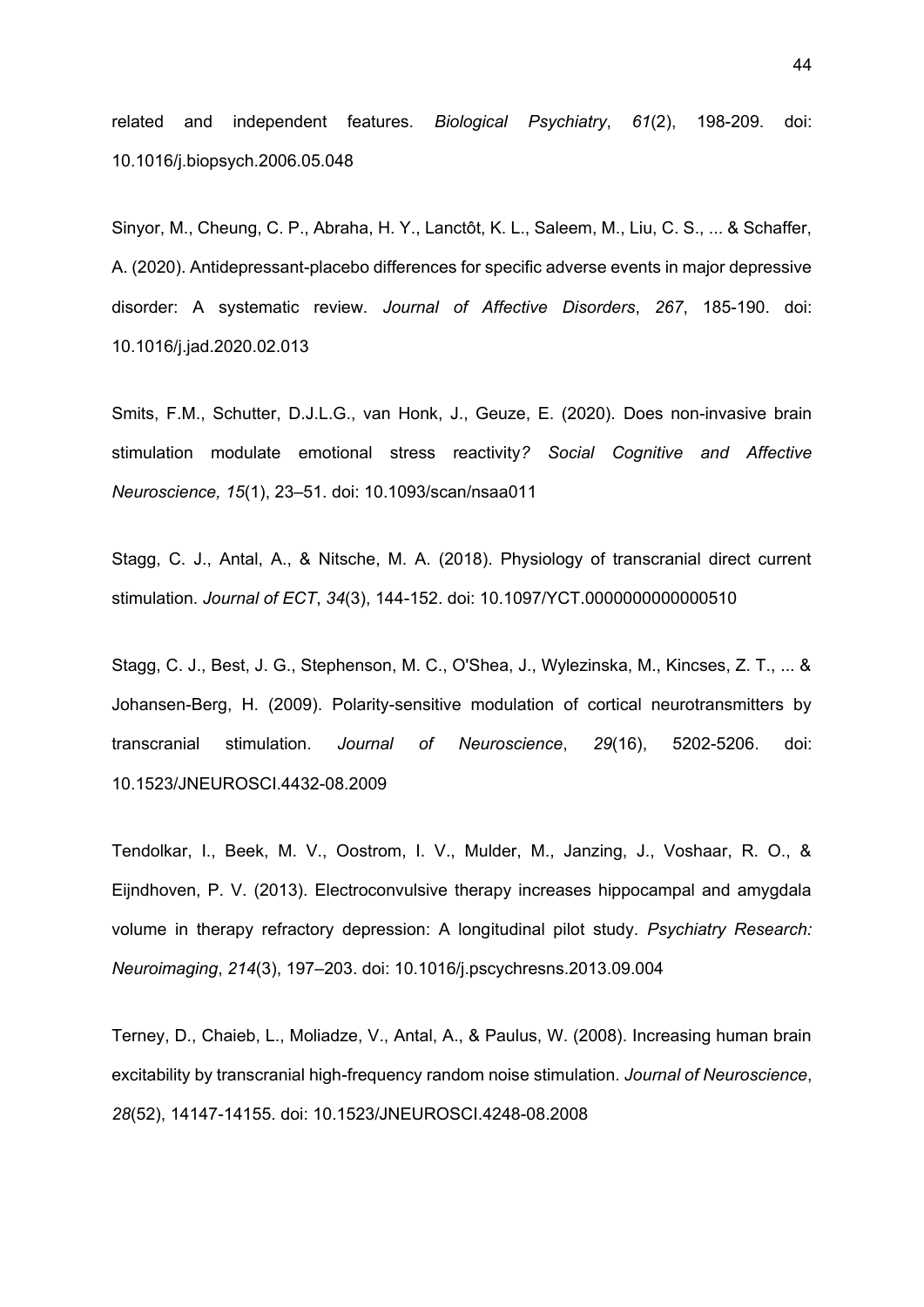Trepel, C., & Racine, R. J. (2000). GABAergic modulation of neocortical long‐term potentiation in the freely moving rat. *Synapse*, *35*(2), 120-128. doi: 10.1002/(SICI)1098- 2396(200002)35:2<120::AID-SYN4>3.0.CO;2-6

Turi, Z., Ambrus, G. G., Ho, K. A., Sengupta, T., Paulus, W., & Antal, A. (2014). When size matters: large electrodes induce greater stimulation-related cutaneous discomfort than smaller electrodes at equivalent current density. *Brain stimulation*, *7*(3), 460-467. doi: 10.1016/j.brs.2014.01.059

Valentine, G. W., & Sanacora, G. (2009). Targeting glial physiology and glutamate cycling in the treatment of depression. *Biochemical Pharmacology*, *78*(5), 431–439. doi: 10.1016/j.bcp.2009.04.008

Vanderhasselt, M., De Raedt, R., Brunoni, A. R., Campanhã, C., Baeken, C., Remue, J., & Boggio, P. S. (2013). TDCS over the left prefrontal cortex enhances cognitive control for positive affective stimuli. *PLoS ONE, 8*(5). doi:10.1371/journal.pone.0062219

Vanderhasselt, M. A., De Raedt, R., De Paepe, A., Aarts, K., Otte, G., Van Dorpe, J., & Pourtois, G. (2014). Abnormal proactive and reactive cognitive control during conflict processing in major depression. *Journal of abnormal psychology*, *123*(1), 68. doi: 10.1037/a0035816

Vöröslakos, M., Takeuchi, Y., Brinyiczki, K., Zombori, T., Oliva, A., Fernández-Ruiz, A., ... & Berényi, A. (2018). Direct effects of transcranial electric stimulation on brain circuits in rats and humans. *Nature communications*, *9*(1), 1-17. doi: 10.1038/s41467-018-02928-3

Vos, T., Allen, C., Arora, M., Barber, R. M., Bhutta, Z. A., Brown, A., ... & Coggeshall, M. (2016). Global, regional, and national incidence, prevalence, and years lived with disability for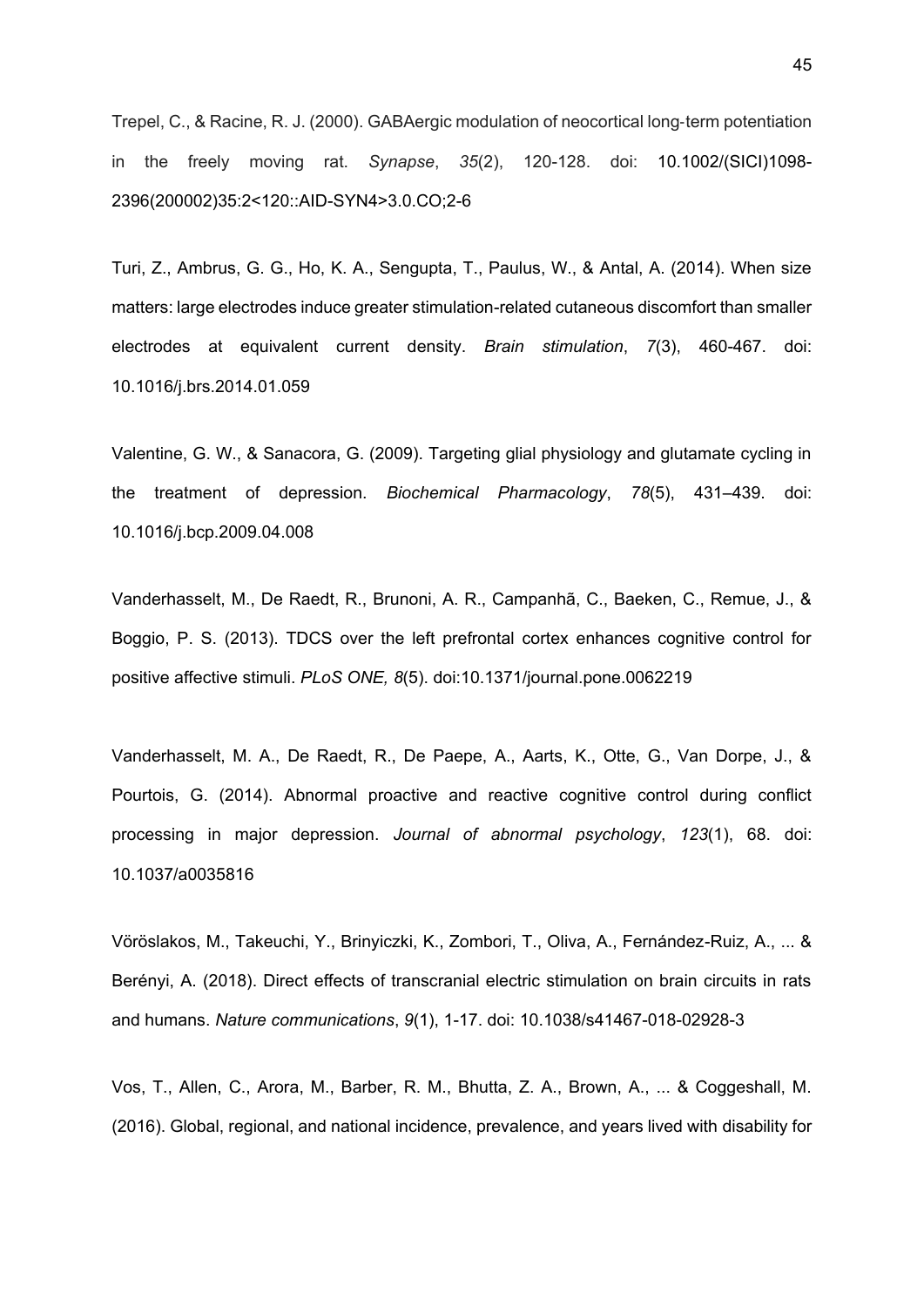310 diseases and injuries, 1990–2015: a systematic analysis for the Global Burden of Disease Study 2015. *The Lancet*, *388*(10053), 1545-1602. doi: 10.1016/S0140-6736(16)31678-6

Warner-Schmidt, J. L., & Duman, R. S. (2006). Hippocampal neurogenesis: Opposing effects of stress and antidepressant treatment. *Hippocampus*, *16*(3), 239–249. doi: 10.1002/hipo.20156

Warren, M. B., Pringle, A., & Harmer, C. J. (2015). A neurocognitive model for understanding treatment action in depression. *Philosophical Transactions of the Royal Society B: Biological Sciences*, *370*(1677), 20140213. doi: 10.1098/rstb.2014.0213

Whiteford HA, Degenhardt L, Rehm J, et al. Global burden of disease attributable to mental and substance use disorders: findings from the Global Burden of Disease Study 2010. *Lancet* 2013; 382(9904):1575–86

Wise, T., Radua, J., Via, E., Cardoner, N., Abe, O., Adams, T. M., ... & Dickstein, D. P. (2017). Common and distinct patterns of grey-matter volume alteration in major depression and bipolar disorder: evidence from voxel-based meta-analysis. *Molecular psychiatry*, *22*(10), 1455-1463. doi: 10.1038/mp.2016.72

Woods, A. J., Bryant, V., Sacchetti, D., Gervits, F., & Hamilton, R. (2015). Effects of electrode drift in transcranial direct current stimulation. *Brain stimulation*, *8*(3), 515-519. doi: 10.1016/j.brs.2014.12.007

World Health Organization. (2017). *Depression and other common mental disorders: global health estimates* (No. WHO/MSD/MER/2017.2). World Health Organization. [Accessed on: https://apps.who.int/iris/bitstream/handle/10665/254610/WHO-MSD-MER-2017.2-eng.pdf]